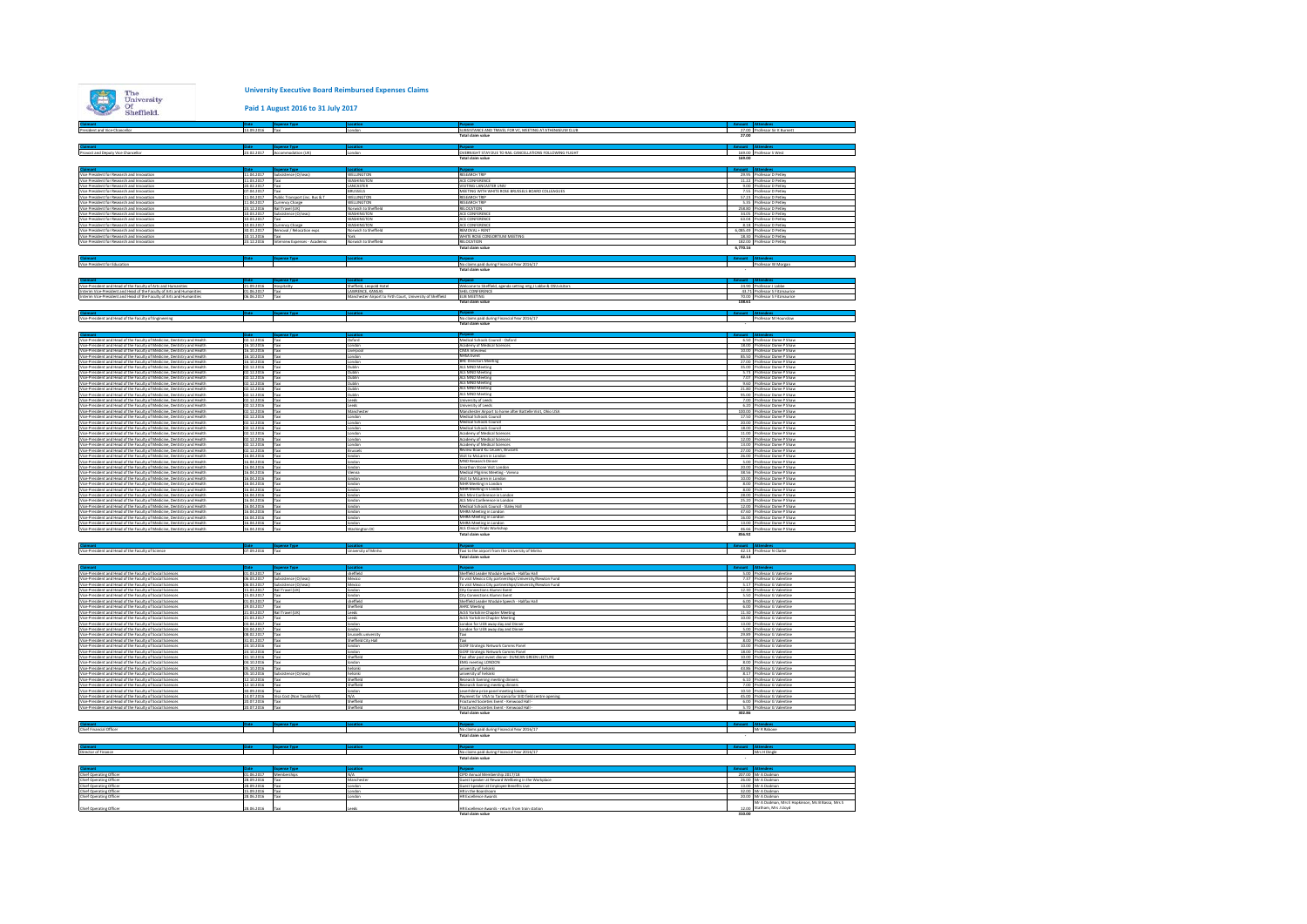

**Paid 1 August 2008 to 31 July 2017**

# **General information**

The University of Sheffield Western Bank Sheffield S10 2TN

Telephone general enquiries: +44 (0)114 222 2000 Telephone media enquiries: +44 (0)114 222 5339/5338

Email: [mediateam@sheffield.ac.uk](mailto:Mediateam@sheffield.ac.uk)

https://www.sheffield.ac.uk/about/facts/info https://www.sheffield.ac.uk/about/facts

# **Overseas trips**

In the light of the current economic climate and its inevitable impact on research income, the University is increasing its focus on quality international partnerships and forging strong links with industry such as the University of Sheffield Advanced Manufacturing Research Centre with Boeing, which was awarded a Queen's Anniversary Prize as a model for collaboration between HE and business.

As part of a growing focus on international activity and attracting overseas students, the Vice-Chancellor and senior board members have committed to a range of overseas visits which are reported on the University's website. All trips must meet most or all of the following criteria:

- 1. Research collaboration
- 2. Student exchange
- 3. Staff exchange
- 4. Student recruitment
- 5. Government links
- 6. Alumni relations

# **Corporate hospitality**

Corporate hospitality includes alumni events. On occasion funding is provided to cover the initial outlay of organizing these events, however ticket prices and donations are then used to cover costs as well as generate a much-needed surplus for student support and other alumni-funded activities.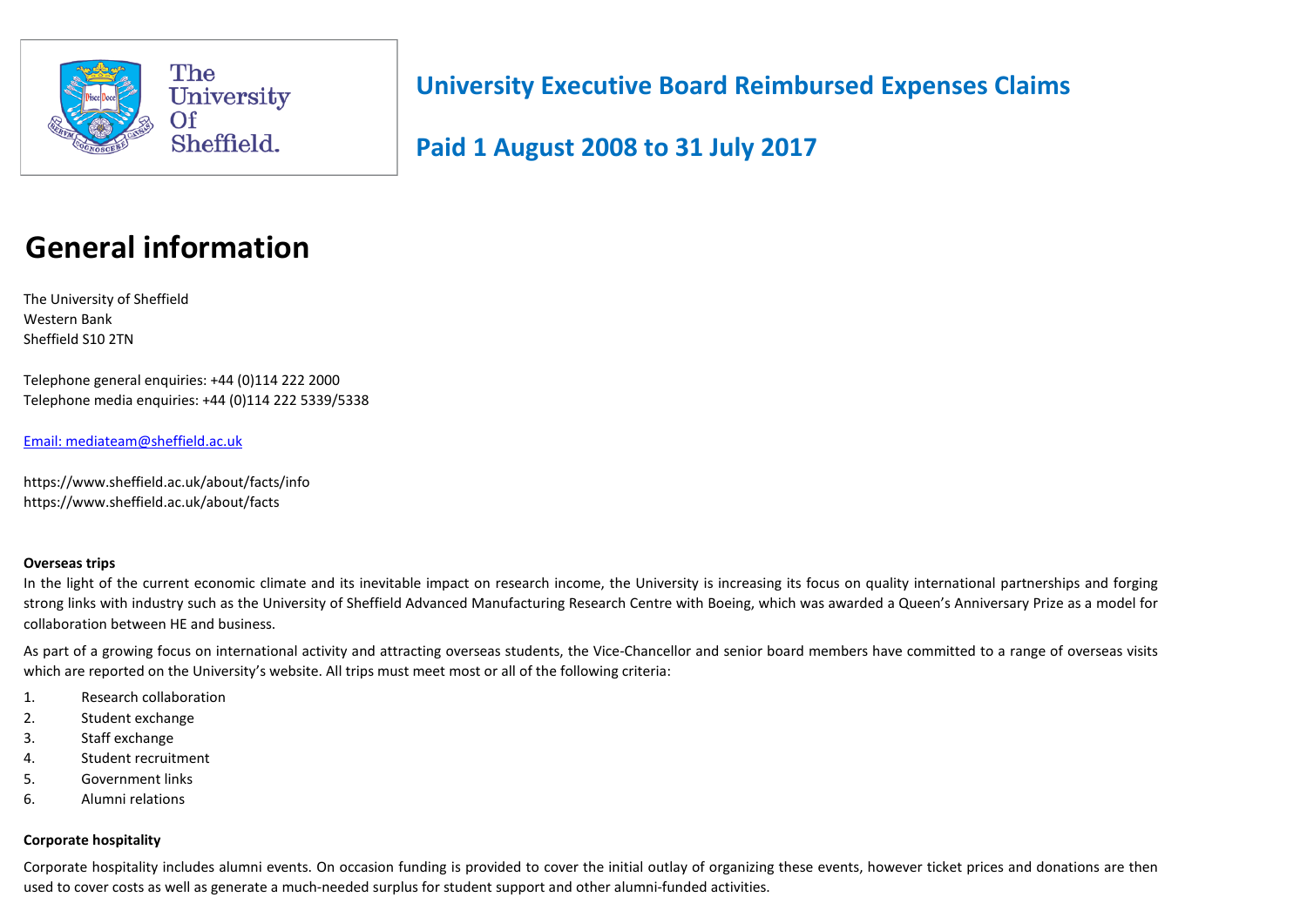

#### **Paid 1 August 2015 to 31 July 2016**

| <b>Claimant</b><br>Vice-Chancellor                                   | 20.03.2015                  | Accommodation (UK)                                   | London                                                               | London Meeting                                                                                                                                      |          | 244.95 Professor Sir K Burnett                                  |
|----------------------------------------------------------------------|-----------------------------|------------------------------------------------------|----------------------------------------------------------------------|-----------------------------------------------------------------------------------------------------------------------------------------------------|----------|-----------------------------------------------------------------|
| Vice-Chancellor                                                      | 20.03.2015                  | Subsistence (Home)                                   | ondon                                                                | ondon Meeting                                                                                                                                       |          | 35.00 Professor Sir K Burnett                                   |
| Vice-Chancellor<br>Vice-Chancellor                                   | 13.05.2015<br>03.07.2015    | Taxi<br>Taxi                                         | ondon.<br>London                                                     | ondon Meeting<br>andon Meeting                                                                                                                      |          | 26.00 Professor Sir K Burnett<br>43.00 Professor Sir K Burnett  |
| Vice-Chancellor                                                      | 04.06.2015                  | Taxi                                                 | ondon.                                                               | <b>HEFCE Meeting</b>                                                                                                                                |          | 88.00 Professor Sir K Burnett                                   |
| Vice-Chancello<br>Vice-Chancellor                                    | 29.04.2015<br>04.03.2015    | Taxi                                                 | andor<br>ondon                                                       | oyds Meeting<br>arious Meetings                                                                                                                     |          | 73.00 Professor Sir K Burnett<br>58.00 Professor Sir K Burnett  |
| Vice-Chancello                                                       | 18.10.2015                  | Taxi<br>'ani                                         | andor                                                                | ectator Event                                                                                                                                       | 21.00    | Professor Sir K Burnett                                         |
| Vice-Chancellor                                                      | 21.10.2015                  | Taxi<br>Taxi                                         | London                                                               | loomsburg Intervier                                                                                                                                 |          | 13.50 Professor Sir K Burnett                                   |
| Vice-Chancellor<br>Vice-Chancellor                                   | 25.10.2015<br>05.11.2015    | Taxi                                                 | ondon<br>London                                                      | Aeetings in Londor<br>Sir M Bear Meeting                                                                                                            | 16.00    | Professor Sir K Burnett<br>20.00 Professor Sir K Burnett        |
| Vice-Chancello                                                       | 10.01.2016                  | `ani                                                 | ondor                                                                | andon Meeting                                                                                                                                       | 26.40    | Professor Sir K Burnett                                         |
| Vice-Chancellor<br>Vice-Chancellor                                   | 11.02.2016<br>28.01.2016    | Taxi<br>Taxi                                         | London<br>London                                                     | arious Meetings<br>isit to London for Meeting with the Independent                                                                                  |          | 15.00 Professor Sir K Burnett<br>34.40 Professor Sir K Burnett  |
| Vice-Chancellor                                                      | 17.06.2016                  | Taxi                                                 | London                                                               | arious Meetings across April and May                                                                                                                |          | 82.00 Professor Sir K Burnett                                   |
| Vice-Chancellor<br>Vice-Chancellor                                   | 09.06.2016<br>01.07.2015    | Taxi<br>Rail Travel (UK)                             | London<br>ondon.                                                     | arious Meetines in London<br>arious Meetings                                                                                                        |          | 49.20 Professor Sir K Burnett<br>20.00 Professor Sir K Burnett  |
| Vice-Chancello                                                       |                             |                                                      |                                                                      | lous Meetings                                                                                                                                       |          | 87.40 Professor Sir K Burnett                                   |
| Vice-Chancellor<br>Vice-Chancello                                    | 19.02.2015<br>25.08.2019    | Taxi                                                 | ondon<br>indo                                                        | <b>Jarious Meetings</b><br>ancial Times Meetin                                                                                                      |          | 113.50 Professor Sir K Burnett<br>43.00 Professor Sir K Burnett |
| Vice-Chancellor                                                      | 18.09.2015                  | Subsistence (Home)                                   | Cardiff                                                              | Leaders Roundtable                                                                                                                                  |          | 15.41 Professor Sir K Burnett                                   |
| Vice-Chancello<br>Vice-Chancellor                                    | 28.10.2015<br>29.10.2015    | Taxi                                                 | ondon<br>London                                                      | aledonian Club Meeting<br>Channel 4 News Interview                                                                                                  | 40.00    | rofessor Sir K Burnet<br>22.00 Professor Sir K Burnett          |
| Vice-Chancellor                                                      | 03.11.2015                  | Tavi                                                 | ondon                                                                | <b>EFCE Board Dinner</b>                                                                                                                            |          | 16.00 Professor Sir K Burnett                                   |
| Vice-Chancellor                                                      | 18.03.2016                  | Taxi                                                 | London                                                               | Visit to London for Meeting with Financial Times<br>Total claim value                                                                               | 1.214.76 | 12.00 Professor Sir K Burnett                                   |
|                                                                      |                             |                                                      |                                                                      |                                                                                                                                                     |          |                                                                 |
|                                                                      |                             |                                                      |                                                                      |                                                                                                                                                     |          | 84.15 Mr R Rabone                                               |
| Chief Financial Officer                                              | 17.06.2016 Rail Travel (UK) |                                                      | London                                                               | Attending FSSG Meeting in London<br>Fotal claim value                                                                                               | 84.15    |                                                                 |
|                                                                      |                             |                                                      |                                                                      |                                                                                                                                                     |          |                                                                 |
| ector of Human Resources                                             | 21.09.2019                  | Taxi                                                 | ondo                                                                 | ttendance at HR Magazine event for Most Influential HR Director                                                                                     |          | 19.00 Mr A Dodman                                               |
| Director of Human Resources                                          | 03.05.2016                  | Taxi                                                 | Bristol                                                              | Taxi from Bristol Temple Meads to Hotel                                                                                                             |          | 7.00 Mr A Dodman                                                |
| rector of Human Resources<br>Director of Human Resources             | 01.07.2016<br>19.01.2016    | Memberships<br>Taxi                                  | N/A<br>ondor                                                         | CIPD Membership<br>Various meetings                                                                                                                 |          | 199.00 Mr A Dodman<br>48.50 Mr A Dodman                         |
|                                                                      |                             |                                                      |                                                                      | <b>Total claim value</b>                                                                                                                            | 273.50   |                                                                 |
|                                                                      |                             |                                                      |                                                                      |                                                                                                                                                     |          |                                                                 |
| PVC Learning and Teaching<br>PVC Learning and Teaching               | 17.05.2016                  | emoval / Relocation exps                             | Sheffield                                                            | elocation                                                                                                                                           |          | 6,877.55 Professor W Morgan                                     |
|                                                                      |                             | 21.06.2016 Removal / Relocation exps                 | Sheffield                                                            | Relocation                                                                                                                                          | 8,000.00 | 1,122.45 Professor W Morgan                                     |
|                                                                      |                             |                                                      |                                                                      |                                                                                                                                                     |          |                                                                 |
|                                                                      |                             |                                                      |                                                                      |                                                                                                                                                     |          |                                                                 |
| Deputy Vice Chancellor<br>Deputy Vice Chancellor                     | 20.09.2015<br>20.09.2015    | Taxi<br><b>stemet</b>                                | Melbourne<br>Melbourne                                               | The World Academic Summit - Presenting at this Major Event - expenses reimbursed<br>he World Academic Summit - Presenting at this Major Event - exp | 67.60    | 28.00 Professor S West<br>rofessor S Wes                        |
| Deputy Vice Chancello<br>Deputy Vice Chancellor                      | 20.09.2015<br>28.01.2016    | lail Travel (UK)<br>'ani                             | Aelbourne<br>Amsterdam                                               | he World Academic Summit - Presenting at this Major Event - expenses reimbursed                                                                     | 10.00    | rofessor S Wes<br>46.00 Professor S West                        |
| Deputy Vice Chancellor                                               | 25.04.2016                  | Taxi                                                 | Vienna                                                               | Spinoza Prize Committee - On Panel/Judging Committee<br>Scientific Advisory Board Meeting                                                           |          | 78.95 Professor S West                                          |
| Deputy Vice Chancellor                                               | 19.05.2016                  | Taxi                                                 | New York                                                             | <b>Numni Trip to New York</b>                                                                                                                       |          | 88.99 Professor S West                                          |
| Deputy Vice Chancellor                                               | 29.03.2016                  | Taxi                                                 | Pittsburgh                                                           | <b>ASECS Conf</b><br><b>Total claim value</b>                                                                                                       | 389.95   | 70.41 Professor S West                                          |
|                                                                      |                             |                                                      |                                                                      |                                                                                                                                                     |          |                                                                 |
| PVC Research & Innovation                                            | N/A                         | N/A                                                  | N/A                                                                  | No claims submitted during Financial Year 2015/16                                                                                                   |          | - Professor R Jones                                             |
|                                                                      |                             |                                                      |                                                                      | <b>Total claim value</b>                                                                                                                            |          |                                                                 |
|                                                                      |                             |                                                      |                                                                      |                                                                                                                                                     |          |                                                                 |
|                                                                      |                             |                                                      |                                                                      |                                                                                                                                                     |          |                                                                 |
| PVC Faculty of Arts & Humanities                                     | 05.06.2016                  | Postage / Shipping                                   | Boston, MA                                                           | Women's Leadership Forum                                                                                                                            |          | 116.37 Professor J Labbe                                        |
| PVC Faculty of Arts & Humanities                                     | 05.06.2016                  |                                                      | loston, MA                                                           | omen's Leadership Forum                                                                                                                             |          | 48.69 Professor J Labbe                                         |
| PVC Faculty of Arts & Humanities                                     | 05.06.2016<br>11.12.2015    | Accommodation (Overseas)<br>ubsistence (Home)        | Boston, MA                                                           | Nomen's Leadership Forum                                                                                                                            |          | 220.02 Professor J Labbe                                        |
| PVC Faculty of Arts & Humanitie<br>PVC Faculty of Arts & Humanities  | 09.10.2015                  | axi                                                  | <b>Nton House, Alton, Hampshire, UK</b><br>Jni of Wuppertal, Germany | Marilyn Butler and the War of Ideas conference<br><b>GER 2015 Narratives of Romanticism Conference</b>                                              |          | 11.00 Professor J Labbe<br>70.34 Professor J Labbe              |
| PVC Faculty of Arts & Humanities                                     | 09.10.2015                  | lail Travel (O/Seas)                                 | Ini of Wuppertal, Germany                                            | <b>GER 2015 Narratives of Romanticism Conference</b>                                                                                                |          | 7.97 Professor J Labbe                                          |
| PVC Faculty of Arts & Humanities<br>PVC Faculty of Arts & Humanities | 09.10.2015<br>09.10.2015    | Subsistence (Home)<br><b>Conferences and Meeting</b> | Uni of Wuppertal, Germany<br>Uni of Wuppertal, Germany               | GER 2015 Narratives of Romanticism Conference<br>GER 2015 Narratives of Romanticism Conference                                                      |          | 13.41 Professor J Labbe<br>28.98 Professor J Labbe              |
|                                                                      |                             |                                                      |                                                                      | Total claim value                                                                                                                                   | 516.78   |                                                                 |
|                                                                      |                             | nse Tyr                                              |                                                                      |                                                                                                                                                     |          |                                                                 |
| <b>Claimant</b><br>PVC Faculty of Engineering                        |                             |                                                      |                                                                      | No claims submitted during Financial Year 2015/16                                                                                                   |          | Professor M Hounslow                                            |
|                                                                      |                             |                                                      |                                                                      | Total claim value                                                                                                                                   |          |                                                                 |
|                                                                      |                             | nse Type                                             | ocat                                                                 |                                                                                                                                                     |          |                                                                 |
| PVC Faculty of Medicine, Dentistry & Health                          |                             |                                                      |                                                                      | No claims submitted during Financial Year 2015/16<br>Total claim value                                                                              |          | Professor A Weetman                                             |
|                                                                      |                             |                                                      |                                                                      |                                                                                                                                                     |          |                                                                 |
|                                                                      | 03.09.2015                  | <b>Expense Typ</b>                                   | N/A                                                                  | gaogru <sup>e</sup>                                                                                                                                 |          | ount Attendees                                                  |
| PVC Faculty of Science<br>PVC Faculty of Science                     | 14.08.2015                  | Books<br>Taxi                                        | Belgium                                                              | Book Purchase<br>Foam Expert Witness                                                                                                                |          | 55.00 Professor A Ryan<br>6.70 Professor A Ryan                 |
| PVC Faculty of Science<br>PVC Faculty of Science                     | 14.08.2015<br>14.08.2015    | ubsistence (Home)<br>Rail Travel (UK)                | Sheffield to London (onto Belaium                                    | oam Expert Witness<br>Foam Expert Witness                                                                                                           | 13.25    | Professor A Ryan<br>98.94 Professor A Rvan                      |
| PVC Faculty of Science                                               | 14.08.2019                  | ccommodation (UK)                                    |                                                                      | sam Expert Witness                                                                                                                                  |          | 250.00 Professor A Rva                                          |
| PVC Faculty of Science                                               | 19.10.2015                  | Visa Cost (Non Taxable/N)                            | Naniing, China                                                       | Teaching at Nanjingtech Uni                                                                                                                         |          | 270.00 Professor A Ryan                                         |
| PVC Faculty of Science<br>PVC Faculty of Science                     | 01.12.2015<br>01.12 2015    | lail Travel (UK)                                     | ONDON<br>LONDON                                                      | oam Expert Witnes<br>Foam Expert Witness                                                                                                            |          | 18.90 Professor A Ryan<br>89.50 Professor A Ryan                |
| PVC Faculty of Science                                               | 01.09.2015                  | nclassified Consumables                              | The Pennine Way                                                      | unch for Pennine Way Walkers                                                                                                                        |          | 192.65 Professor A Ryan                                         |
| PVC Faculty of Science<br>PVC Faculty of Science                     | 18.10.2015<br>18.10.2015    | Telephone Call<br>Subsistence (O/seas)               | Nanjing, China                                                       | Teaching at Nanjingtech Univ<br><b>Teaching at Nanjingtech Univ</b>                                                                                 |          | 35.00 Professor A Ryan<br>175.00 Professor A Ryan               |
|                                                                      |                             |                                                      | Nanjing, China                                                       | Total claim value                                                                                                                                   | 1.204.94 |                                                                 |
|                                                                      | Date:                       | <b>Expense Typ</b>                                   | ocatic                                                               |                                                                                                                                                     |          | ount Attend                                                     |
| Claimant<br>PVC Faculty of Social Sciences                           | 15.09.2015                  | Taxi                                                 | Swindon                                                              | ESRC Meeting, Train was cancelled due to bad weather, this was for Taxi back to Sheffield                                                           |          | 80.00 Professor G Valentine                                     |
| PVC Faculty of Social Sciences                                       | 06.11.2015                  | Taxi                                                 | London                                                               | RIBA ERC Reesearch                                                                                                                                  |          | 20.00 Professor G Valentine                                     |
| PVC Faculty of Social Sciences<br>PVC Faculty of Social Sciences     | 03.02.2016<br>04.02.2016    | axi<br>Taxi                                          | Sheffield<br>Leeds                                                   | rof Fellowships Dinner - Late evening Dinner<br>Achieve More Prize Evening                                                                          |          | 13.50 Professor G Valentine<br>28.50 Professor G Valentine      |
| <b>PVC Faculty of Social Sciences</b>                                | 11.03.2016                  | Taxi                                                 | London                                                               | <b>ESRC Committee Meeting</b>                                                                                                                       |          | 17.00 Professor G Valentine                                     |
| PVC Faculty of Social Sciences<br>PVC Faculty of Social Sciences     | 10.12.2015<br>10.12.2015    | Subsistence (Home<br>Taxi                            | Glasgow<br>Glasgow                                                   | PHD VIVA<br>PHD VIVA                                                                                                                                |          | 10.59 Professor G Valentine<br>57.00 Professor G Valentine      |
| PVC Faculty of Social Sciences                                       | 03.12.2015                  | Rail Travel (UK)                                     | London                                                               | Leadership Foundation Network                                                                                                                       |          | 12.00 Professor G Valentine                                     |
| PVC Faculty of Social Sciences<br>PVC Faculty of Social Sciences     | 03.12.2015<br>16.03.2016    | Taxi                                                 | ondon<br>Leeds                                                       | eadership Foundation Network<br>N8 Dinner                                                                                                           |          | 17.00 Professor G Valentine<br>5.20 Professor G Valentine       |
| PVC Faculty of Social Sciences                                       | 16.03.2016                  | arking Charges                                       | leeds                                                                | N8 Dinner                                                                                                                                           |          | 7.30 Professor G Valentine                                      |
| PVC Faculty of Social Sciences                                       | 20.04.2016                  | Parking Charges                                      | Leeds                                                                | Examination of a VIVA at Uni of Leeds                                                                                                               |          | 15.00 Professor G Valentine                                     |
| PVC Faculty of Social Sciences<br>PVC Faculty of Social Sciences     | 20.04.2016<br>20.04.2016    | àu.<br>Taxi                                          | Leeds<br>Leeds                                                       | samination of a VIVA at Uni of Leeds<br>Examination of a VIVA at Uni of Leeds                                                                       |          | 7.00 Professor G Valentine<br>8.00 Professor G Valentine        |
| PVC Faculty of Social Sciences                                       | 01.10.2019                  | ubsistence (Home)                                    | Berlin, German                                                       | erman Geof Conf                                                                                                                                     |          | 2.84 Professor G Valentine                                      |
| PVC Faculty of Social Sciences<br>PVC Faculty of Social Sciences     | 01.10.2015<br>01.10.2015    | Taxi<br>Public Transport finc. Bus & T               | Berlin, Germany<br>Berlin, German                                    | Serman Geof Conf<br>German Geof Conf                                                                                                                |          | 73.61 Professor G Valentine<br>2.07 Professor G Valentine       |
| PVC Faculty of Social Sciences                                       | 07.12.2015                  | Subsistence (Home)                                   | London                                                               | ampaign for Social Sciences Meeting                                                                                                                 |          | 13.05 Professor G Valentine                                     |
| PVC Faculty of Social Sciences<br>PVC Faculty of Social Sciences     | 07.12.2015<br>26.01.2016    | Tavi<br>Taxi                                         | ondon<br>ondon.                                                      | ampaign for Social Sciences Meeting<br><b>ESRC Committee Meeting</b>                                                                                |          | 57.00 Professor G Valentine<br>15.00 Professor G Valentine      |
| PVC Faculty of Social Sciences                                       | 05.04.2016                  | Taxi                                                 | Maarsricht                                                           | WUN AAG Annual Conf                                                                                                                                 |          | 63.80 Professor G Valentine                                     |
| PVC Faculty of Social Sciences                                       | 05.04.2016                  | Rail Travel (UK)<br>asi.                             | Maarsricht                                                           | WUN AAG Annual Conf                                                                                                                                 |          | 20.40 Professor G Valentine                                     |
| PVC Faculty of Social Sciences<br>PVC Faculty of Social Sciences     | 07.06.2016<br>07.06.2016    | Taxi                                                 | ondon<br>London                                                      | o attend Diversity Event - Science, Research & Innovation<br>to attend Diversity Event - Science, Research & Innovation                             |          | 6.50 Professor G Valentine<br>15.00 Professor G Valentine       |
| PVC Faculty of Social Sciences<br>PVC Faculty of Social Sciences     | 07.06.2016<br>07.06.2016    | Taxi                                                 | London<br>London                                                     | to attend Diversity Event - Science, Research & Innovation<br>to attend Diversity Event - Science, Research & Innovation                            |          | 20.00 Professor G Valentine<br>5.00 Professor G Valentine       |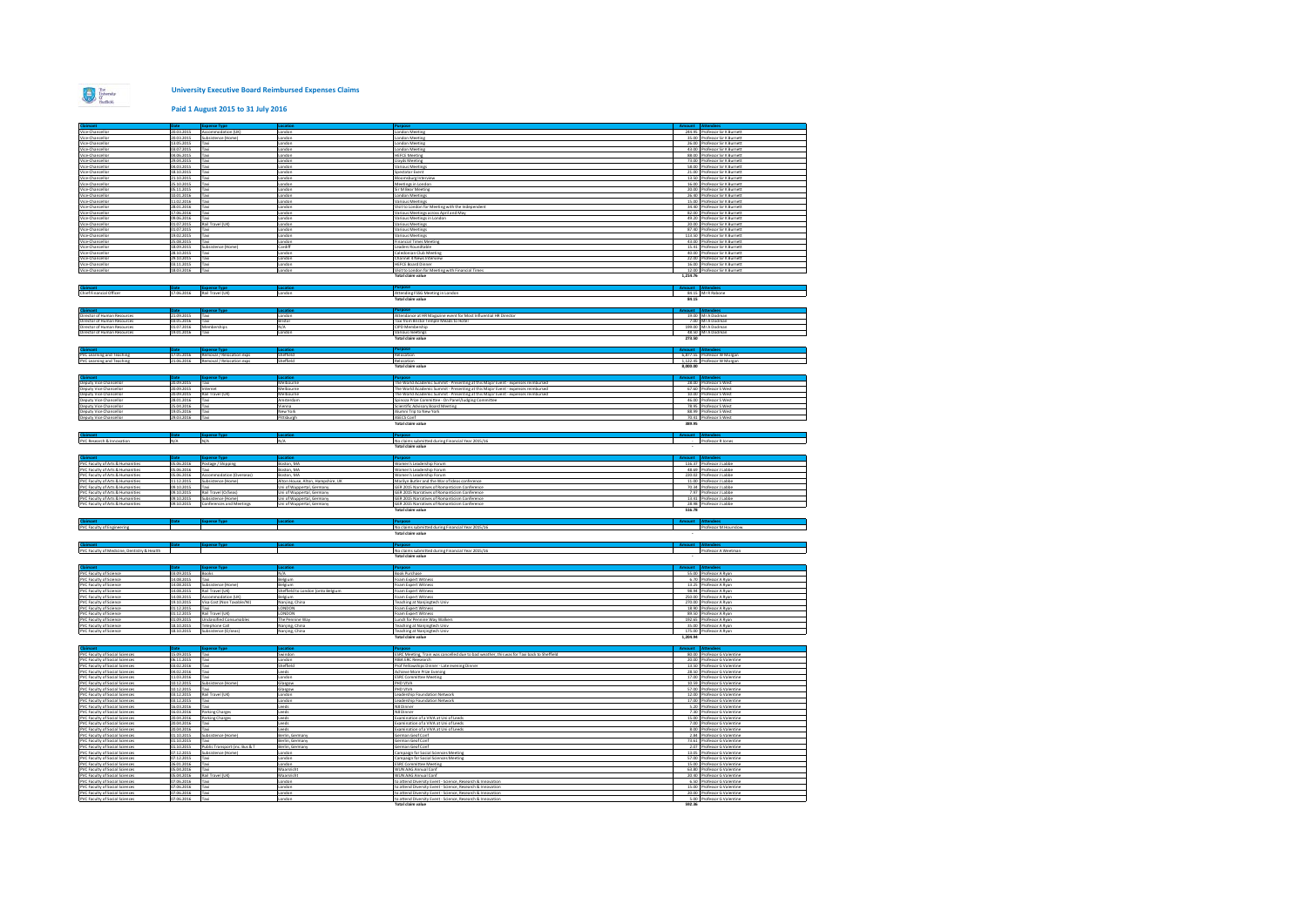

### **Paid 1 August 2014 to 31 July 2015**

|                                                                                                       |                          | <b>Expense Type</b>                   |                                                            |                                                                                                                                              |        |                                                            |
|-------------------------------------------------------------------------------------------------------|--------------------------|---------------------------------------|------------------------------------------------------------|----------------------------------------------------------------------------------------------------------------------------------------------|--------|------------------------------------------------------------|
| Vice-Chancellor                                                                                       |                          | 06.12.2014 Accommodation (Overseas)   | XIAMEN - China                                             | CONFUCIUS INSTITUTE EVENT                                                                                                                    |        | 394.84 Professor Sir K Burnett                             |
| Vice-Chancellor                                                                                       | 15.01.2015               | Taxi                                  | ondon                                                      | London St Pancras Station to Premier Inn - Meetings in London                                                                                |        | 15.00 Professor Sir K Burnett & Mrs Burnett                |
| Vice-Chancellor                                                                                       | 29.01.2015               | Taxi                                  | ondon                                                      | London St Pancras Station to Westminster Park Plaza Hotel - Meetings in London                                                               |        | 20.00 Professor Sir K Burnett & Ruth Arnold                |
| Vice-Chancellor                                                                                       | 30.01.2015               | Taxi                                  | London                                                     | Westminster Park Plaza Hotel to London St Pancras Station - Meetings in London                                                               |        | 15.00 Professor Sir K Burnett & Ruth Arnold                |
| Vice-Chancellor                                                                                       | 03.02.2015               | Taxi                                  | London                                                     | London St Pancras Station to Westminster Park Plaza Hotel - Meetings in London                                                               |        | 18.00 Professor Sir K Burnett, Mrs Burnett & Ruth Arnold   |
| Vice-Chancellor                                                                                       | 04.02.2015               | Taxi                                  | ondon                                                      | Westminster Park Plaza Hotel to Senate House UCL - HEFCE Conference                                                                          |        | 9.20 Professor Sir K Burnett                               |
| Vice-Chancellor                                                                                       | 05.02.2015               | Taxi                                  | ondon                                                      | Senate House UCL - HEFCE Conference to Westminster Park Plaza Hotel - HEFCE Conference                                                       |        | 10.00 Professor Sir K Burnett                              |
|                                                                                                       |                          |                                       |                                                            | Total claim value                                                                                                                            | 482.04 |                                                            |
|                                                                                                       |                          |                                       |                                                            |                                                                                                                                              |        |                                                            |
|                                                                                                       |                          |                                       |                                                            |                                                                                                                                              |        |                                                            |
|                                                                                                       |                          | pense Typi                            |                                                            |                                                                                                                                              |        |                                                            |
| Chief Financial Officer                                                                               |                          | 22.07.2014 Overnight Allowance        | Birmingham                                                 | Overnight allowance - attending HESA FRG (Cheltenham) and then UUK Workshop (London)                                                         |        | 25.00 Mr R Rabone                                          |
| Chief Financial Officer                                                                               |                          | 15.12.2014 Subsistence (Home)         | Birmingham                                                 | Subsistence - staying with family (event at University of Birmingham)                                                                        |        | 25.00 Mr R Rabone                                          |
| <b>Chief Financial Officer</b>                                                                        | 15.12.2014               | Taxi                                  | Birmingham                                                 | Subsistence - staving with family (event at University of Birmingham)                                                                        |        | 8.00 Mr R Rabone                                           |
|                                                                                                       |                          |                                       |                                                            | <b>Total claim value</b>                                                                                                                     | 58.00  |                                                            |
|                                                                                                       |                          |                                       |                                                            |                                                                                                                                              |        |                                                            |
|                                                                                                       |                          |                                       |                                                            |                                                                                                                                              |        |                                                            |
| Director of Human Resources                                                                           | 24.04.2014 Taxi          |                                       | Surrey                                                     | Meeting at University of Surrey                                                                                                              |        | 8.30 Mr A Dodman                                           |
| Director of Human Resources                                                                           | 24.04.2014               | Taxi                                  | London                                                     | HR Society Presidents Event in London                                                                                                        |        | 9.00 Mr A Dodman                                           |
| Director of Human Resources                                                                           | 24.04.2014               | Taxi                                  | London                                                     | Roundtable meeting with Dame Carol Black, Westminster                                                                                        |        | 21.60 Mr A Dodman                                          |
|                                                                                                       |                          |                                       |                                                            |                                                                                                                                              |        |                                                            |
| Director of Human Resources                                                                           | 24.04.2014               | Taxi                                  | ondon                                                      | Employee Benefits Award in London                                                                                                            |        | 45.60 Mr A Dodman                                          |
| Director of Human Resources                                                                           | 24.04.2014               | Taxi                                  | Sheffield                                                  | Meeting with RCKT, Ecclesall Road                                                                                                            |        | 5.20 Mr A Dodman                                           |
| Director of Human Resources                                                                           | 22.09.2014               | Taxi                                  | London                                                     | Attendance at Employee Benefits Live, Olympia, London                                                                                        |        | 12.00 Mr A Dodman                                          |
| Director of Human Resources                                                                           | 22.09.2014               | Taxi                                  | ondon                                                      | Attendance and speaker at Employee Benefits Live, Olympia, London                                                                            |        | 36.00 Mr A Dodman                                          |
| Director of Human Resources                                                                           | 22.09.2014               | Taxi                                  | London                                                     | Meetings with TMPW and HR Magazine                                                                                                           |        | 33.40 Mr A Dodman                                          |
| Director of Human Resources                                                                           | 18.11.2014               | Taxi                                  | London                                                     | Taxi from hotel to Personnel Today Awards and return                                                                                         |        | 29.20 Mr A Dodman                                          |
| Director of Human Resources                                                                           | 28.01.2015               | Taxi                                  | ondon                                                      | Attendance at Employee Engagement Awards in London                                                                                           |        | 24.00 Mr A Dodman                                          |
| Director of Human Resources                                                                           | 07.07.2015               | Memberships                           | n/a                                                        | CIPD Membership                                                                                                                              |        | 194.00 Mr A Dodman                                         |
| Director of Human Resources                                                                           | 19.05.2015               | Taxi                                  | Oxford                                                     | Chairing the Russell Group HR Directors Meeting at University of Oxford                                                                      |        | 6.60 Mr A Dodman                                           |
| Director of Human Resources                                                                           | 19.05.2015               | Taxi                                  | London                                                     | HR Excellence Awards, London                                                                                                                 |        | 13.40 Mr A Dodman                                          |
| Director of Human Resources                                                                           |                          |                                       |                                                            |                                                                                                                                              |        |                                                            |
|                                                                                                       | 19.05.2015               | Taxi                                  | Leeds                                                      | Attendance at UHR Conference, Queens Hotel, Leeds                                                                                            |        | 9.50 Mr A Dodman<br>9.40 Mr A Dodman                       |
| Director of Human Resources                                                                           | 19.05.2015               | Taxi                                  | Leeds                                                      | Attendance at UHR Conference, Queens Hotel, Leeds                                                                                            |        |                                                            |
|                                                                                                       |                          |                                       |                                                            | <b>Total claim value</b>                                                                                                                     | 457.20 |                                                            |
|                                                                                                       |                          |                                       |                                                            |                                                                                                                                              |        |                                                            |
|                                                                                                       |                          |                                       |                                                            |                                                                                                                                              |        |                                                            |
| PVC Learning and Teaching                                                                             |                          |                                       |                                                            | No claims submitted during Financial Year 2014/15                                                                                            |        | Professor A Peat                                           |
|                                                                                                       |                          |                                       |                                                            | Total claim value                                                                                                                            |        |                                                            |
|                                                                                                       |                          |                                       |                                                            |                                                                                                                                              |        |                                                            |
| <b>Iaimant</b>                                                                                        | Date                     | <b>Expense Type</b>                   | Locati                                                     | Purpose                                                                                                                                      |        | Amount Attendees                                           |
| Deputy Vice Chancellor                                                                                | N/A                      | N/A                                   | N/A                                                        | No claims submitted during Financial Year 2014/15                                                                                            |        | Professor P White                                          |
|                                                                                                       |                          |                                       |                                                            | <b>Total claim value</b>                                                                                                                     |        |                                                            |
|                                                                                                       |                          |                                       |                                                            |                                                                                                                                              |        |                                                            |
|                                                                                                       |                          |                                       |                                                            |                                                                                                                                              |        |                                                            |
|                                                                                                       |                          | <b>Expense Type</b>                   |                                                            |                                                                                                                                              |        |                                                            |
| PVC Research & Innovation                                                                             | N/A                      | N/A                                   | N/A                                                        | No claims submitted during Financial Year 2014/15                                                                                            |        | Professor R Jones                                          |
|                                                                                                       |                          |                                       |                                                            | Total claim value                                                                                                                            |        |                                                            |
|                                                                                                       |                          |                                       |                                                            |                                                                                                                                              |        |                                                            |
|                                                                                                       |                          | <b>ise Type</b>                       |                                                            |                                                                                                                                              | unt    |                                                            |
| PVC Faculty of Arts & Humanities                                                                      | 08.07.2014               | Taxi                                  | Home to Sheffield Stn and return. Train to Manchester Apt. | STUDY FOR ROMANTICISM PAPER                                                                                                                  |        | 18.70 Professor J Labbe                                    |
| VC Faculty of Arts & Humanities                                                                       | 04.09.2014               | Taxi                                  | lome to The Edge. The Edge to Faculty Office.              | WELCOME ADDRESS AT THE EDGE FOR HRI CONFERENCE                                                                                               |        | 9.00 Professor J Labbe                                     |
| PVC Faculty of Arts & Humanities                                                                      | 01.07.2015               | Conferences and Meetings              | <b>NEW YORK</b>                                            | BRITISH WOMENS WRITERS CONFERENCE                                                                                                            |        | 121.02 Professor J Labbe                                   |
| PVC Faculty of Arts & Humanities                                                                      |                          |                                       | <b>NEW YORK</b>                                            | BRITISH WOMENS WRITERS CONFERENCE                                                                                                            |        |                                                            |
|                                                                                                       | 19.07.2015               | Rail Travel (UK)                      |                                                            |                                                                                                                                              |        | 17.83 Professor J Labbe                                    |
| PVC Faculty of Arts & Humanities                                                                      | 19.07.2015               | Subsistence (Home)                    | NEW YORK                                                   | BRITISH WOMENS WRITERS CONFERENCE                                                                                                            |        | 59.00 Professor J Labbe                                    |
|                                                                                                       |                          |                                       |                                                            |                                                                                                                                              |        |                                                            |
| PVC Faculty of Arts & Humanities                                                                      | 19.07.2015               | Taxi                                  | NEW YORK                                                   | BRITISH WOMENS WRITERS CONFERENCE                                                                                                            |        | 99.75 Professor J Labbe                                    |
| PVC Faculty of Arts & Humanities                                                                      | 19.07.2015               | Taxi                                  | NEW YORK                                                   | BRITISH WOMENS WRITERS CONFERENCE                                                                                                            |        | 30.00 Professor J Labbe                                    |
|                                                                                                       |                          |                                       |                                                            | Total claim value                                                                                                                            | 355.30 |                                                            |
|                                                                                                       |                          |                                       |                                                            |                                                                                                                                              |        |                                                            |
| Claimant                                                                                              | <b>Date</b>              | <b>Expense Type</b>                   | Location                                                   | Purpose                                                                                                                                      | unt.   |                                                            |
|                                                                                                       |                          |                                       | LONDON                                                     |                                                                                                                                              |        | 18.00 Professor M Hounslow                                 |
| <b>PVC Faculty of Engineering</b>                                                                     | 10.07.2014 Taxi          |                                       |                                                            | RAEng nomination panel for selection of Fellowships                                                                                          |        |                                                            |
| <b>PVC Faculty of Engineering</b>                                                                     | 19.09.2014               | Taxi                                  | TOULOUSE                                                   | Speaker at International Symposium Industrial Crystallization                                                                                |        | 23.44 Professor M Hounslow                                 |
| <b>PVC Faculty of Engineering</b>                                                                     | 19.09.2014               | Air Travel (O/Seas)                   | TOULOUSE/Birmingham                                        | Speaker at International Symposium Industrial Crystallization                                                                                |        | 178.41 Professor M Hounslow                                |
| PVC Faculty of Engineering                                                                            | 15.10.2014               | Subsistence (Home)                    | LONDON                                                     | Chairing the IChemE Books Board                                                                                                              |        | 57.94 Professor M Hounslow                                 |
| PVC Faculty of Engineering                                                                            | 16.02.2015               | Subsistence (Home)                    | Liverpool University                                       | RAENG Annual Fellow's dinner                                                                                                                 |        | 38.00 Professor M Hounslow                                 |
|                                                                                                       |                          |                                       |                                                            | Total claim value                                                                                                                            | 315.79 |                                                            |
|                                                                                                       |                          |                                       |                                                            |                                                                                                                                              |        |                                                            |
|                                                                                                       | Date                     | <b>Expense Type</b>                   | Locatic                                                    | Purpose                                                                                                                                      |        |                                                            |
| PVC Faculty of Medicine, Dentistry & Health 17.07.2014 Parking Charges                                |                          |                                       | WAKEFIELD                                                  | YORKSHIRE AND HUMBER LETB MEETINGS                                                                                                           |        | 13.00 Professor A Weetman                                  |
| PVC Faculty of Medicine, Dentistry & Health                                                           | 01.10.2014               | Taxi                                  | SHEFFIELD                                                  | MEETING WITH THE HEALTH FOUNDATION                                                                                                           |        | 7.00 Professor A Weetman                                   |
| PVC Faculty of Medicine, Dentistry & Health 01.10.2014                                                |                          | <b>Conferences and Meetings</b>       | LONDON                                                     | BRITISH THYROID ASSOCIATION MEETING                                                                                                          |        | 120.00 Professor A Weetman                                 |
|                                                                                                       |                          |                                       |                                                            |                                                                                                                                              |        |                                                            |
|                                                                                                       | 1.09.2014                |                                       | LONDON                                                     | MEETING WITH HEE; MEETING OF SELECTING FOR EXCELLENCE EXECUTIVE GROUP (SEEG); MSC PRESCRIBING MEETING & MEDICAL SCHOOLS<br>COUNCIL EXECUTIVE |        |                                                            |
| PVC Faculty of Medicine, Dentistry & Health<br>PVC Faculty of Medicine, Dentistry & Health 22.01.2015 |                          | (Ccommodation (UK)<br>Parking Charges | WAKEFIELD                                                  | YORKSHIRE AND HUMBER LETB MEETING                                                                                                            |        | 105.00 Professor A Weetman<br>2.00 Professor A Weetman     |
| PVC Faculty of Medicine. Dentistry & Health 08.07.2015                                                |                          | Taxi                                  | LONDON                                                     | MSCE MEETING                                                                                                                                 |        | 8.00 Professor A Weetman                                   |
|                                                                                                       |                          |                                       |                                                            |                                                                                                                                              |        |                                                            |
| PVC Faculty of Medicine, Dentistry & Health 08.07.2015                                                |                          | Rail Travel (UK)                      | LONDON                                                     | <b>MSCE MEETING</b>                                                                                                                          |        | 110.25 Professor A Weetman                                 |
|                                                                                                       |                          |                                       |                                                            | Total claim value                                                                                                                            | 365.25 |                                                            |
|                                                                                                       |                          |                                       |                                                            |                                                                                                                                              |        |                                                            |
|                                                                                                       |                          |                                       |                                                            |                                                                                                                                              |        |                                                            |
| PVC Faculty of Science                                                                                |                          | 24.09.2014 Telephone Call             | NanjingTech, Nanjing, China                                | UG TEACHING AT NANJING UNI OF TECHNOLOGY                                                                                                     |        | 15.00 Professor A Ryan                                     |
| PVC Faculty of Science                                                                                | 24.09.2014               | Subsistence (O/seas)                  | NanjingTech, Nanjing, China                                | UG TEACHING AT NANJING UNI OF TECHNOLOGY                                                                                                     |        | 105.00 Professor A Ryan                                    |
|                                                                                                       |                          |                                       |                                                            | Total claim value                                                                                                                            | 120,00 |                                                            |
|                                                                                                       |                          |                                       |                                                            |                                                                                                                                              |        |                                                            |
|                                                                                                       |                          | nse Typi                              |                                                            |                                                                                                                                              | unt -  |                                                            |
| PVC Faculty of Social Sciences                                                                        | 27.10.2014               | Taxi                                  | LONDON                                                     | <b>UUK WORKSHOP</b>                                                                                                                          |        | 11.00 Professor G Valentine                                |
|                                                                                                       |                          | Taxi                                  |                                                            | AHRC MEETING                                                                                                                                 |        |                                                            |
| <sup>9</sup> VC Faculty of Social Sciences                                                            | 14.10.2014<br>16.10.2014 | Taxi                                  | <b>EEDS</b><br>LONDON                                      | THE CONVERSATION MEETING                                                                                                                     |        | 27.70 Professor G Valentine<br>16.50 Professor G Valentine |
| PVC Faculty of Social Sciences                                                                        |                          |                                       |                                                            |                                                                                                                                              |        |                                                            |
| PVC Faculty of Social Sciences                                                                        | 27.11.2014               | Taxi                                  | SHEFFIELD                                                  | JOURNALISM CONFERENCE                                                                                                                        |        | 15.50 Professor G Valentine                                |
| <b>PVC Faculty of Social Sciences</b>                                                                 | 11.12.2014               | Taxi                                  | LONDON                                                     | <b>ESRC COMMITTEE</b>                                                                                                                        |        | 20.00 Professor G Valentine                                |
| <b>PVC Faculty of Social Sciences</b>                                                                 | 15.12.2014               | Taxi                                  | LONDON                                                     | AHRC PROGRAMME                                                                                                                               |        | 12.00 Professor G Valentine                                |
| PVC Faculty of Social Sciences                                                                        | 10.02.2015               | Taxi                                  | ONDON.                                                     | HOUSE OF LORDS ALUMNI                                                                                                                        |        | 33.80 Professor G Valentine                                |
| PVC Faculty of Social Sciences                                                                        | 18.08.2014               | Subsistence (Home)                    | POLAND                                                     | <b>IGU CONFERNECE</b>                                                                                                                        |        | 43.42 Professor G Valentine                                |
| PVC Faculty of Social Sciences                                                                        | 21.05.2014               | Taxi                                  | LONDON                                                     | ERC AWARDS                                                                                                                                   |        | 101.00 Professor G Valentine                               |
| PVC Faculty of Social Sciences                                                                        | 02.06.2014               | Taxi                                  | LONDON                                                     | <b>UEB EVENT</b>                                                                                                                             |        | 43.00 Professor G Valentine                                |
| <sup>9</sup> VC Faculty of Social Sciences                                                            | 12.04.2014               | Rail Travel (UK)                      | FLORIDA                                                    | AAG CONFERENCE                                                                                                                               |        | 21.00 Professor G Valentine                                |
| <b>PVC Faculty of Social Sciences</b>                                                                 | 12.04.2014               | Taxi                                  | FLORIDA                                                    | AAG CONFERENCE                                                                                                                               |        | 10.00 Professor G Valentine                                |
| PVC Faculty of Social Sciences                                                                        | 12.04.2014               | Subsistence (Home)                    | <b>FLORIDA</b>                                             | AAG CONFERENCE                                                                                                                               |        | 24.73 Professor G Valentine                                |
|                                                                                                       | 24.07.2014               |                                       |                                                            | <b>ESRC LARGE GRANT PANEL</b>                                                                                                                |        |                                                            |
| PVC Faculty of Social Sciences<br><b>PVC Faculty of Social Sciences</b>                               | 24.07.2014               | Rail Travel (UK)<br>Taxi              | LONDON<br>LONDON                                           | <b>ESRC LARGE GRANT PANEL</b>                                                                                                                |        | 8.90 Professor G Valentine<br>9.00 Professor G Valentine   |
|                                                                                                       |                          |                                       | LEEDS                                                      | <b>RELIGION SEMINAR</b>                                                                                                                      |        | 27.00 Professor G Valentine                                |
| PVC Faculty of Social Sciences                                                                        | 06.11.2014               | Parking Charges                       |                                                            | APP                                                                                                                                          |        |                                                            |
| PVC Faculty of Social Sciences                                                                        | 19.02.2015               | Software                              | APP on IPAD                                                |                                                                                                                                              |        | 7.99 Professor G Valentine                                 |
| PVC Faculty of Social Sciences                                                                        | 05.02.2015               | Taxi                                  | SHEFFIELD                                                  | WOMENS DAY EVENT                                                                                                                             |        | 19.50 Professor G Valentine                                |
| <sup>9</sup> VC Faculty of Social Sciences                                                            | 09.03.2015               | Taxi                                  | <b>ISBON</b>                                               | PHD EXAM LISBON                                                                                                                              |        | 46.00 Professor G Valentine                                |
| <b>PVC Faculty of Social Sciences</b>                                                                 | 15.06.2015               | Taxi                                  | ONDON.                                                     | <b>GLOSS CONFERENCE</b>                                                                                                                      |        | 17.00 Professor G Valentine                                |
| PVC Faculty of Social Sciences                                                                        | 13.05.2015               | Parking Charges                       | SHEFFIELD                                                  | <b>VENUES/MEETINGS</b>                                                                                                                       |        | 15.00 Professor G Valentine                                |
| PVC Faculty of Social Sciences                                                                        | 13.05.2015               | Taxi                                  | SHEFFIELD                                                  | <b>VENUES/MEETINGS</b><br>Total claim value                                                                                                  | 546.04 | 16.00 Professor G Valentine                                |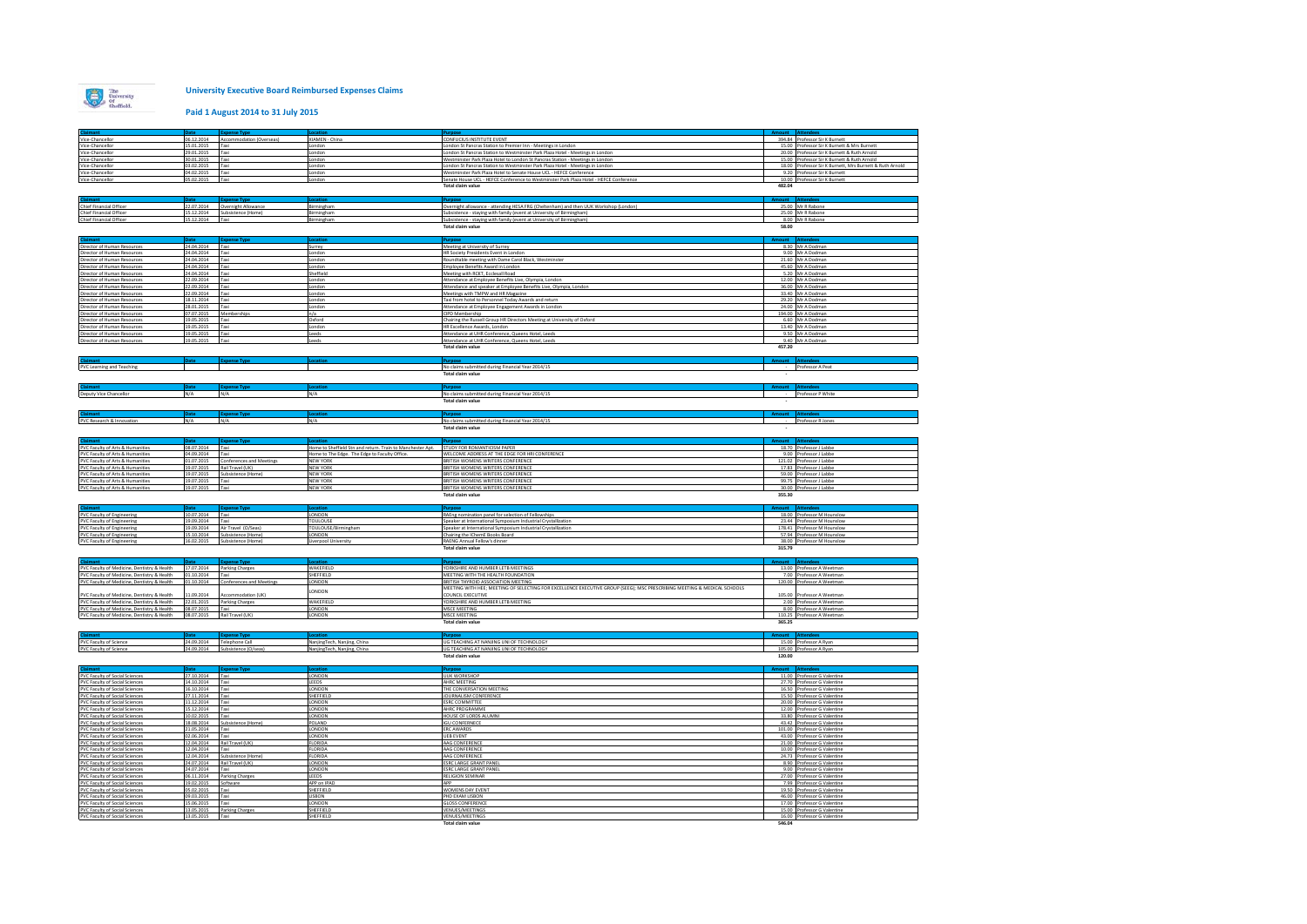

**Paid 1 August 2013 to 31 July 2014**

|                                                                                            |                                      |                                                                    |                                                                     | l'axis for the VC for attending; Core Cities event and the Grand day Dinner on Thurs 21 November 2013. Followed by ESPRC meeting & lunch with Sir                                                      |              |                                                                  |
|--------------------------------------------------------------------------------------------|--------------------------------------|--------------------------------------------------------------------|---------------------------------------------------------------------|--------------------------------------------------------------------------------------------------------------------------------------------------------------------------------------------------------|--------------|------------------------------------------------------------------|
| Vice-Chancellor<br>Vice-Chancellor                                                         | 25.11.2013                           | Taxi<br>25.11.2013 Accommodation (UK)                              | ondor.<br>London                                                    | Gordon Duff on Friday 22 November 2013.<br>Overnight accommodation for Professor & Mrs Burnett on 21 November 2013 after attendance at the Grand day Dinner.                                           |              | 251.00 Professor K Burnett<br>302.49 Professor and Mrs K Burnett |
|                                                                                            |                                      |                                                                    |                                                                     |                                                                                                                                                                                                        | 553.49<br>£  |                                                                  |
| Chief Financial Officer                                                                    |                                      | <b>Expense Type</b><br>11.09.2013 Rail Travel (UK)                 | London                                                              | Attending UUK Conference Dinner and HEBRG Meeting                                                                                                                                                      |              | 4.00 Mr R Rabone                                                 |
| Chief Financial Officer                                                                    | 11.09.2013 Taxi                      |                                                                    | London                                                              | Attending UUK Conference Dinner and HEBRG Meeting                                                                                                                                                      |              | 8.00 Mr R Rabone                                                 |
| Chief Financial Officer<br>Chief Financial Officer                                         | 11.09.2013<br>11.09.2013             | Taxi<br>Taxi                                                       | London<br>London                                                    | Attending UUK Conference Dinner and HEBRG Meeting<br>Attending UUK Conference Dinner and HEBRG Meeting                                                                                                 |              | 7.00 Mr R Rabone<br>11.00 Mr R Rabone                            |
| Chief Financial Officer<br>Chief Financial Officer                                         | 11.10.2013                           | Rail Travel (UK)<br>30.09.2013 Parking Charges                     | London<br>York                                                      | Attending BUFDG.AHUA Meeting<br>Attending MyScience Audit Committee at York University                                                                                                                 |              | 133.50 Mr R Rabone<br>2.00 Mr R Rabone                           |
| Chief Financial Officer<br>Chief Financial Officer                                         | 06.11.2013                           | 07.10.2013 Rail Travel (UK)<br>Taxi                                | London<br>Lancaster                                                 | Attending a TRAC Event<br><b>Attend Meetings</b>                                                                                                                                                       |              | 20.00 Mr R Rabone<br>10.00 Mr R Rabone                           |
| Chief Financial Officer<br>Chief Financial Officer                                         | 08.11.2013<br>15.11.2013             | Rail Travel (UK)<br>Taxi                                           | London<br>eeds/Londor                                               | Attending HEFCE and UUK Meeting<br>kussell Grp Mtg, Employers Pension Forum and JISC Mtg                                                                                                               |              | 133.50 Mr R Rabone<br>5.00 Mr R Rabone                           |
| Chief Financial Officer                                                                    |                                      | 15.11.2013 Rail Travel (UK)                                        | Leeds/London                                                        | Russell Grp Mtg, Employers Pension Forum and JISC Mtg                                                                                                                                                  |              | 2.40 Mr R Rabone                                                 |
| Chief Financial Officer<br>Chief Financial Officer                                         | 08.04.2014 Taxi<br>08.04.2014        | Taxi                                                               | Brunel University, Middlesex<br>Brunel University, Middlesex        | AHUA Spring Conference Gala Dinner<br>AHUA Spring Conference Gala Dinner                                                                                                                               |              | 17.00 Mr R Rabone<br>20.00 Mr R Rabone                           |
| Chief Financial Officer                                                                    | 20.05.2014                           | Parking Charges                                                    | Birmingham                                                          | Attending TDGOG Meeting at KPMG Offices, Birmingham<br><b>Total claim value</b>                                                                                                                        | £ 378.20     | 4.80 Mr R Rabone                                                 |
| Claimant                                                                                   | <b>Date</b>                          | <b>Expense Type</b>                                                | ocation                                                             |                                                                                                                                                                                                        |              |                                                                  |
| Director of Human Resources<br>Director of Human Resources                                 | 30.06.2013                           | 03.07.2013 Accommodation (Overseas)<br><b>Evening Meal</b>         | oronto, Canada<br>Carleton, Canada                                  | Hotel accommodation in Toronto. Meetings at the University of Toronto.<br>vening meal whilst visiting Carleton University, Canada                                                                      |              | 658.58 Ms G Tait<br>34.40 Mr A Dodman/Ms G Tait                  |
| Director of Human Resources                                                                | 07.08.2013                           | Taxi                                                               | filton Hotel Sheffield                                              | Speaker at MDH Training Event at The Hilton Hotel, Sheffield.                                                                                                                                          |              | 5.00 Mr A Dodman                                                 |
| Director of Human Resources                                                                |                                      | 07.08.2013 Parking Charges                                         | eeds.                                                               | Meeting with Pinsent Masons Solicitors, Leeds Office.<br>Car Parking charges for attendance at HR Society Conference as a key speaker on 26 September and for meeting at University of Manchester on 3 |              | 8.80 Mr A Dodmar                                                 |
| Director of Human Resources<br>Director of Human Resources                                 | 26.09.2013<br>26.09.2013             | <b>Parking Charges</b><br>Taxi                                     | Leeds/London/Manchester<br>Leeds/London                             | Ictober<br>Car Parking and Taxi for attendance at HR Society Conference as a speaker                                                                                                                   |              | 31.50 Mr A Dodman<br>6.00 Mr A Dodman                            |
| Director of Human Resources<br>Director of Human Resources                                 | 15.01.2014 Taxi<br>15.01.2014 Taxi   |                                                                    | eeds/London<br>Leeds/London                                         | Attendance at ORTUS HR Conference and Stonewall Reception<br>Attendance at ORTUS HR Conference and Stonewall Reception                                                                                 |              | 14.40 Mr A Dodman<br>20.00 Mr A Dodman                           |
| Director of Human Resources                                                                | 15.01.2014 Taxi                      | Taxi                                                               | Leeds/London                                                        | Attendance at ORTUS HR Conference and Stonewall Reception                                                                                                                                              |              | 12.00 Mr A Dodman<br>8.70 Mr A Dodman                            |
| Director of Human Resources<br>Director of Human Resources                                 | 23.01.2014<br>23.01.2014             | Taxi                                                               | Lancaster<br>Lancaster                                              | Panel Member for interviews for HRD at University of Lancaster<br>Panel Member for interviews for HRD at University of Lancaster                                                                       |              | 8.40 Mr A Dodman                                                 |
| Director of Human Resources<br>Director of Human Resources                                 | 05.03.2014<br>27.02.2014 Taxi        | Taxi                                                               | Edinburgh<br>London                                                 | Attendance at RG HR Directors Residential<br>Attendance at UCEA Multi Negotiating Round Consultation                                                                                                   |              | 10.00 Mr A Dodman<br>24.00 Mr A Dodman                           |
| Director of Human Resources                                                                | 18.06.2014 Memberships               |                                                                    | n/a                                                                 | CIPD Annual Membership<br>Total claim value                                                                                                                                                            | £ 1,031.78   | 190.00 Mr A Dodman                                               |
|                                                                                            |                                      |                                                                    |                                                                     |                                                                                                                                                                                                        |              |                                                                  |
| Registrar & Secretary                                                                      |                                      | <b>Expense Typ</b><br>23.08.2013 Hospitality (o/seas)              | San Diego, USA                                                      | Meeting with Helen Rey, Executive Director of TUOS America Inc.                                                                                                                                        |              | 10.34 Dr P Harvey                                                |
| Registrar & Secretary<br>Registrar & Secretary                                             | 24.10.2013 Taxi<br>07.11.2013        | Taxi                                                               | Dublin<br>LONDON                                                    | <b>AHUA Learning Set Meeting</b><br><b>VARIOUS EVENTS</b>                                                                                                                                              |              | 41.72 Dr P Harvey<br>67.00 Dr P Harvey                           |
| Registrar & Secretary<br>Registrar & Secretary                                             | 07.11.2013<br>06.11.2013             | Subsistence (Home)<br>Taxi                                         | LONDON<br>ortugal                                                   | VARIOUS EVENTS<br><b>HUMANE SEMINAR</b>                                                                                                                                                                |              | 5.50 Dr P Harvey<br>45.54 Dr P Harvey                            |
| Registrar & Secretary                                                                      | 06.11.2013                           | Rail Travel (O/Seas)                                               | Portugal                                                            | HUMANE SEMINAR<br>HUMANE SEMINAR                                                                                                                                                                       |              | 5.96 Dr P Harvey<br>8.69 Dr P Harvey                             |
| Registrar & Secretary<br>Registrar & Secretary                                             | 07.03.2014                           | 06.11.2013 Subsistence (O/seas)<br>Taxi                            | Portugal<br>London/Oxfo                                             | ARIOUS EVENTS                                                                                                                                                                                          |              | 66.00 Dr P Harvey                                                |
| Registrar & Secretary<br>Registrar & Secretary                                             | 21.05.2014<br>21.05.2014             | Taxi<br>Subsistence (O/seas)                                       | HEFFIELD/LONDON<br>LATVIA                                           | VARIOUS EVENTS<br>VARIOUS EVENTS                                                                                                                                                                       |              | 18.00 Dr P Harvey<br>12.33 Dr P Harver                           |
|                                                                                            |                                      |                                                                    |                                                                     | <b>Total claim value</b>                                                                                                                                                                               | 281.08<br>£  |                                                                  |
| Claimant                                                                                   |                                      |                                                                    |                                                                     |                                                                                                                                                                                                        |              | Professor A Peat                                                 |
| PVC Learning and Teaching                                                                  |                                      |                                                                    |                                                                     | No claims submitted during Financial Year 2013/14<br><b>Total claim value</b>                                                                                                                          | £<br>$\sim$  |                                                                  |
|                                                                                            |                                      |                                                                    |                                                                     |                                                                                                                                                                                                        |              |                                                                  |
| Deputy Vice Chancellor                                                                     | N/A                                  | N/A                                                                | N/A                                                                 | No claims submitted during Financial Year 2013/14<br>Total claim value                                                                                                                                 | £<br>£       | - Professor P White                                              |
|                                                                                            |                                      |                                                                    |                                                                     |                                                                                                                                                                                                        | Amount Atten |                                                                  |
| PVC Research & Innovation                                                                  | N/A                                  | N/A                                                                | N/A                                                                 | No claims submitted during Financial Year 2013/14                                                                                                                                                      | Ι£           | - Professor R Jones                                              |
|                                                                                            |                                      |                                                                    |                                                                     | Total claim value                                                                                                                                                                                      | £            |                                                                  |
| PVC Faculty of Arts & Humanities                                                           |                                      | 05.07.2013 Rail Travel (UK)                                        | CHINA                                                               | INTL CONF IN KAIFENG                                                                                                                                                                                   |              | 12.00 Professor M Braddick                                       |
| PVC Faculty of Arts & Humanities<br>PVC Faculty of Arts & Humanities                       | 05.07.2013<br>05.07.2013             | Rail Travel (UK)<br>Visa Cost (Non Taxable/NI)                     | CHINA<br>CHINA                                                      | INTL CONF IN KAIFENG<br>INTL CONF IN KAIFENG                                                                                                                                                           |              | 20.60 Professor M Braddick<br>66.00 Professor M Braddick         |
| PVC Faculty of Arts & Humanities                                                           | 05.07.2013                           | Unclassified Consumables                                           | <b>HINA</b>                                                         | NTL CONF IN KAIFENG                                                                                                                                                                                    |              | 0.24 Professor M Braddick                                        |
| PVC Faculty of Arts & Humanities                                                           | 15.09.2013                           | Subsistence (O/seas)                                               | New York, USA                                                       | SCHOOLS FOR TOMORROW                                                                                                                                                                                   | 98.84        | 33.93 Professor J Labbe                                          |
| PVC Faculty of Arts & Humanities<br>PVC Faculty of Arts & Humanities                       | 15.09.2013<br>15.09.2013             | Taxi<br>Taxi                                                       | New York, USA<br>New York, USA                                      | SCHOOLS FOR TOMORROW<br>SCHOOLS FOR TOMORROW                                                                                                                                                           |              | 13.34 Professor J Labbe<br>57.00 Professor J Labbe               |
| PVC Faculty of Arts & Humanities<br>PVC Faculty of Arts & Humanities                       | 15.09.2013<br>01.09.2013             | Rail Travel (O/Seas)<br>Rail Travel (UK)                           | New York, USA<br>loventry - Sheffield return                        | CHOOLS FOR TOMORROW<br>As incoming F-PVC attend a Faculty lead mtg on 31 July 2014 (jointly with then FPVC Braddick)                                                                                   |              | 15.51 Professor J Labbe<br>53.50 Professor J Labbe               |
| PVC Faculty of Arts & Humanities<br>PVC Faculty of Arts & Humanities                       | 01.09.2013<br>01.11.2013 Taxi        | Parking Charge:                                                    | Coventry Station parking<br>LONDON                                  | car parking at Coventry Station (home address) As incoming F-PVC attend a Faculty mtg on 31 July 2014 (jointly with then FPVC Braddick)<br>CONFERENCE                                                  |              | 8.00 Professor J Labbe<br>38.00 Professor J Labbe                |
| PVC Faculty of Arts & Humanities                                                           | 01.11.2013                           | Parking Charge:                                                    | LONDON                                                              | CONFERENCE                                                                                                                                                                                             |              | 8.00 Professor J Labbe                                           |
| PVC Faculty of Arts & Humanities<br>PVC Faculty of Arts & Humanities                       | 09.12.2013                           | Rail Travel (UK)<br>17.01.2014 Rail Travel (UK)                    | LONDON<br>ondon Underground. Euston Stn to Whitehall                | <b>NOMEN IN LEADERSHIP CONF.</b><br>VARIOUS MEETING (actually on 22/1/14)                                                                                                                              |              | 12.00 Professor J Labbe<br>4.70 Professor J Labbe                |
| PVC Faculty of Arts & Humanities<br>PVC Faculty of Arts & Humanities                       | 17.01.2014<br>22.02.2014 Taxi        | Taxi                                                               | Taxi UniShef-St Mary's Conf-Shef Station. Taxi Lond<br>thessaloniki | VARIOUS MEETING<br>visit city college                                                                                                                                                                  |              | 27.40 Professor J Labbe<br>30.00 Professor J Labbe               |
| PVC Faculty of Arts & Humanities                                                           | 11.02.2014<br>11.02.2014             | Taxi<br>Public Transport (inc. Bus & T                             | LONDON<br>LONDON                                                    | <b>BA EVENT</b><br>A EVENT                                                                                                                                                                             |              | 33.60 Professor J Labbe                                          |
| PVC Faculty of Arts & Humanities<br>PVC Faculty of Arts & Humanities                       | 11.04.2014                           | Taxi                                                               | THESSALONIKI                                                        | <b>CITY COLLEGE</b>                                                                                                                                                                                    |              | 8.90 Professor J Labbe<br>5.20 Professor J Labbe                 |
| PVC Faculty of Arts & Humanities<br>PVC Faculty of Arts & Humanities                       | 15.05.2014                           | Taxi<br>15.05.2014 Subsistence (Home)                              | LONDON<br>LONDON                                                    | DASSH UK 2 DAY CONF<br>DASSH UK 2 DAY CONF                                                                                                                                                             |              | 8.70 Professor J Labbe<br>4.00 Professor J Labbe                 |
| PVC Faculty of Arts & Humanities                                                           | 12.06.2014                           | Taxi                                                               |                                                                     | Sheffield home address to Sheffield Station for journey Future of PG Education 2014, one-day conference in Londor<br>Total claim value                                                                 | 374.48<br>£  | 12.70 Professor J Labbe                                          |
|                                                                                            |                                      | <b>Ixpense Typ</b>                                                 |                                                                     |                                                                                                                                                                                                        |              |                                                                  |
| PVC Faculty of Engineering                                                                 |                                      | 26.10.2013 Rail Travel (UK)                                        | LONDON                                                              | Entrepreneurship meetings with MoD in London                                                                                                                                                           |              | 93.00 Professor M Hounslow                                       |
| PVC Faculty of Engineering<br><b>PVC Faculty of Engineering</b>                            | 26.10.2013<br>26.10.2013             | Accommodation (UK)<br>Taxi                                         | LONDON<br>LONDON                                                    | Entrepreneurship meetings with MoD in London<br>Entrepreneurship meetings with MoD in London                                                                                                           |              | 181.30 Professor M Hounslow<br>8.60 Professor M Hounslow         |
| <b>PVC Faculty of Engineering</b><br><b>PVC Faculty of Engineering</b>                     | 16.01.2014<br>24.06.2014             | Taxi<br>Taxi                                                       | Sheffield<br>Sheffield                                              | Dinner with Director of Costain<br>Attendance at GMF DINNER at Ponds Forge                                                                                                                             |              | 8.20 Professor M Hounslow<br>20.00 Professor M Hounslow          |
|                                                                                            |                                      |                                                                    |                                                                     | Total claim value                                                                                                                                                                                      | 311.10<br>£  |                                                                  |
|                                                                                            |                                      |                                                                    |                                                                     |                                                                                                                                                                                                        |              |                                                                  |
| PVC Faculty of Medicine, Dentistry & Health<br>PVC Faculty of Medicine Dentistry & Health  | 01.10.2013 Tax<br>05.09.2013         | Rail Travel (UK)                                                   | WAKEFIELD<br>LONDON                                                 | LETB MTGS 1.10.13 & 8.10.13<br>MED SCHOOL DINNER AND MEETING                                                                                                                                           |              | 8.50 Professor A Weetman<br>33.70 Professor A Weetman            |
| PVC Faculty of Medicine, Dentistry & Health<br>PVC Faculty of Medicine. Dentistry & Health | 05.09.2013   Taxi<br>06.12.2013      | Taxi                                                               | LONDON<br>WAKEFIELD                                                 | MED SCHOOL DINNER AND MEETING<br>LETB MEETINGS                                                                                                                                                         |              | 8.50 Professor A Weetman<br>8.00 Professor A Weetman             |
| PVC Faculty of Medicine, Dentistry & Health<br>PVC Faculty of Medicine, Dentistry & Health | 16.01.2014<br>10.03.2014             | Taxi<br>Parking Charge                                             | LONDON<br>WAKEFIEL                                                  | <b>MED COUNCIL</b><br>LETB MEETING:                                                                                                                                                                    |              | 16.00 Professor A Weetman<br>3.50 Professor A Weetman            |
|                                                                                            |                                      |                                                                    |                                                                     | Total claim value                                                                                                                                                                                      | £ 78.20      |                                                                  |
| Claimant                                                                                   | <b>Date</b>                          | <b>Expense Type</b>                                                | Location                                                            | urpose                                                                                                                                                                                                 |              | <b>Attendees</b>                                                 |
| <b>PVC Faculty of Science</b><br><b>PVC Faculty of Science</b>                             | 04.03.2013<br>10.07.2013             | Unclassified Consumables<br>Taxi                                   | BRIGHTON<br>HEFFIELD                                                | <b>CHOOL SCIENCE DEMO</b><br>ONDON COLLEGE DINNER                                                                                                                                                      |              | 44.58 Professor A Ryan<br>13.70 Professor A Ryan                 |
| <b>PVC Faculty of Science</b><br><b>PVC Faculty of Science</b>                             | 10.07.2013<br>18.09.2013 Taxi        | Public Transport (inc. Bus & T)                                    | SHEFFIELD<br>LONDON                                                 | LONDON COLLEGE DINNER<br>SPEECH AT SCIENCE CLUB                                                                                                                                                        |              | 1.50 Professor A Ryan<br>10.00 Professor A Ryan                  |
| <b>PVC Faculty of Science</b><br><b>PVC Faculty of Science</b>                             | 08.10.2013<br>08.10.2013             | Taxi<br>Subsistence (Home)                                         | LONDON<br><b>LONDON</b>                                             | <b>GLOBAL EVENT</b><br>LOBAL EVENT                                                                                                                                                                     |              | 7.00 Professor A Ryan<br>1.90 Professor A Ryan                   |
| <b>PVC Faculty of Science</b>                                                              | 17.09.2013                           | Taxi                                                               | SHEFFIELD                                                           | <b>ATTEND AUDIT ALE FEST</b>                                                                                                                                                                           |              | 13.20 Professor A Ryan                                           |
| <b>PVC Faculty of Science</b><br><b>PVC Faculty of Science</b>                             | 23.11.2013                           | <b>Unclassified Consumables</b><br>22.03.2014 Subsistence (O/seas) | NANJING CHINA<br>NANJING CHINA                                      | <b><i>FEACHING IN CHINA</i></b><br>TEACHING NANJING                                                                                                                                                    |              | 234.00 Professor A Ryan<br>472.50 Professor A Ryan               |
| <b>PVC Faculty of Science</b><br><b>PVC Faculty of Science</b>                             | 04.04.2014                           | 22.03.2014 Telephone Call<br>Air Travel (O/Seas)                   | NANJING CHINA<br>NANJING CHINA                                      | <b>TEACHING NANJING</b><br><b>TEACHING NANJING</b>                                                                                                                                                     |              | 67.50 Professor A Ryan<br>409.60 Professor A Ryan                |
|                                                                                            |                                      |                                                                    |                                                                     | Total claim value                                                                                                                                                                                      | £ 1.275.48   |                                                                  |
|                                                                                            |                                      | <b>Expense Type</b>                                                |                                                                     |                                                                                                                                                                                                        |              |                                                                  |
| <b>PVC Faculty of Social Sciences</b><br>PVC Faculty of Social Sciences                    | 05.04.2013                           | 05.04.2013 Subsistence (Home)<br>Taxi                              | DUBLIN<br>DUBLIN                                                    | SEAMUS HEALY LECTURE<br><b>EAMUS HEALY LECTURE</b>                                                                                                                                                     |              | 5.95 Professor G Valentine<br>7.00 Professor G Valentine         |
| <b>PVC Faculty of Social Sciences</b><br>PVC Faculty of Social Sciences                    | 05.04.2013<br>03.07.2013             | Hospitality<br>Rail Travel (UK)                                    | DUBLIN<br>Mancheste                                                 | SEAMUS HEALY LECTURE<br>ERC CONF                                                                                                                                                                       |              | 27.60 Professor G Valentine<br>21.08 Professor G Valentine       |
| PVC Faculty of Social Sciences<br><b>PVC Faculty of Social Sciences</b>                    | 03.07.2013                           | 03.07.2013 Subsistence (Home)<br>Taxi                              | Manchester<br>Gronigen, Netherland                                  | <b>ERC CONF</b><br><b>ERC CONF</b>                                                                                                                                                                     |              | 6.81 Professor G Valentine<br>9.00 Professor G Valentine         |
| <b>PVC Faculty of Social Sciences</b>                                                      | 03.07.2013                           | Taxi                                                               | Manchester                                                          | ERC CONF<br>EQUALITY CHALLENGE                                                                                                                                                                         |              | 6.00 Professor G Valentine                                       |
| <b>PVC Faculty of Social Sciences</b><br><b>PVC Faculty of Social Sciences</b>             | 14.05.2013 Taxi<br>14.05.2013        | Taxi                                                               | London<br>London                                                    | EQUALITY CHALLENGE                                                                                                                                                                                     |              | 9.00 Professor G Valentine<br>15.00 Professor G Valentine        |
| <b>PVC Faculty of Social Sciences</b><br><b>PVC Faculty of Social Sciences</b>             | 13.05.2013 Taxi                      | Taxi                                                               | <b>YORK</b><br>LONDON                                               | ROWNTREE FOUNDTION EVENT<br><b>ECONOMICS EVENT</b>                                                                                                                                                     |              | 27.80 Professor G Valentine<br>13.00 Professor G Valentine       |
| <b>PVC Faculty of Social Sciences</b>                                                      | 23.05.2013                           |                                                                    | LONDON                                                              | <b>ECONOMICS EVENT</b>                                                                                                                                                                                 |              | 3.50 Professor G Valentine                                       |
|                                                                                            | 23.05.2013                           | Subsistence (Home)                                                 | Sheffield                                                           |                                                                                                                                                                                                        |              |                                                                  |
| <b>PVC Faculty of Social Sciences</b><br><b>PVC Faculty of Social Sciences</b>             | 17.07.2013 Taxi<br>28.08.2013        | Taxi                                                               | London                                                              | WP Summer school<br>RGS CONFERENCE                                                                                                                                                                     |              | 8.00 Professor G Valentine<br>33.60 Professor G Valentine        |
| PVC Faculty of Social Sciences<br><b>PVC Faculty of Social Sciences</b>                    | 28.08.2013 Hospitality<br>28.08.2013 | Subsistence (Home)                                                 | London<br>London                                                    | <b>RGS CONFERENCE</b><br><b>RGS CONFERENCE</b>                                                                                                                                                         |              | 69.50 Professor G Valentine<br>11.08 Professor G Valentine       |
| PVC Faculty of Social Sciences                                                             | 28.08.2013<br>16.10.2013 Taxi        | Rail Travel (UK)                                                   | condon<br>Mancheste                                                 | GS CONFERENCE<br>N8 MEETING                                                                                                                                                                            |              | 11.80 Professor G Valentine                                      |
| <b>PVC Faculty of Social Sciences</b><br><b>PVC Faculty of Social Sciences</b>             | 01.04.2014                           | Parking Charges                                                    | Leeds                                                               | YORKS UNIV DINNER                                                                                                                                                                                      |              | 12.54 Professor G Valentine<br>18.00 Professor G Valentine       |
| PVC Faculty of Social Sciences<br><b>PVC Faculty of Social Sciences</b>                    | 01.04.2014 Taxi<br>02.04.2014        | Public Transport (inc. Bus & T                                     | Leeds<br>Sheffield                                                  | YORKS UNIV DINNER<br>PUBLIC LECTURE                                                                                                                                                                    |              | 16.11 Professor G Valentine<br>27.36 Professor G Valentine       |
| <b>PVC Faculty of Social Sciences</b><br><b>PVC Faculty of Social Sciences</b>             | 02.04.2014<br>02.04.2014             | Subsistence (Home)<br>Subsistence (Home)                           | Sheffield<br>Sheffield                                              | <b>UBLIC LECTURE</b><br>PUBLIC LECTURE                                                                                                                                                                 |              | 4.65 Professor G Valentine<br>10.94 Professor G Valentine        |
| <b>PVC Faculty of Social Sciences</b><br><b>PVC Faculty of Social Sciences</b>             |                                      | 23.03.2014 Air Travel (O/Seas)<br>23.03.2014 Air Travel (O/Seas)   | Florida<br>Florida                                                  | AMERICAN AGM<br>AMERICAN AGM                                                                                                                                                                           |              | 1,703.65 Professor G Valentine<br>1,604.30 Professor G Valentine |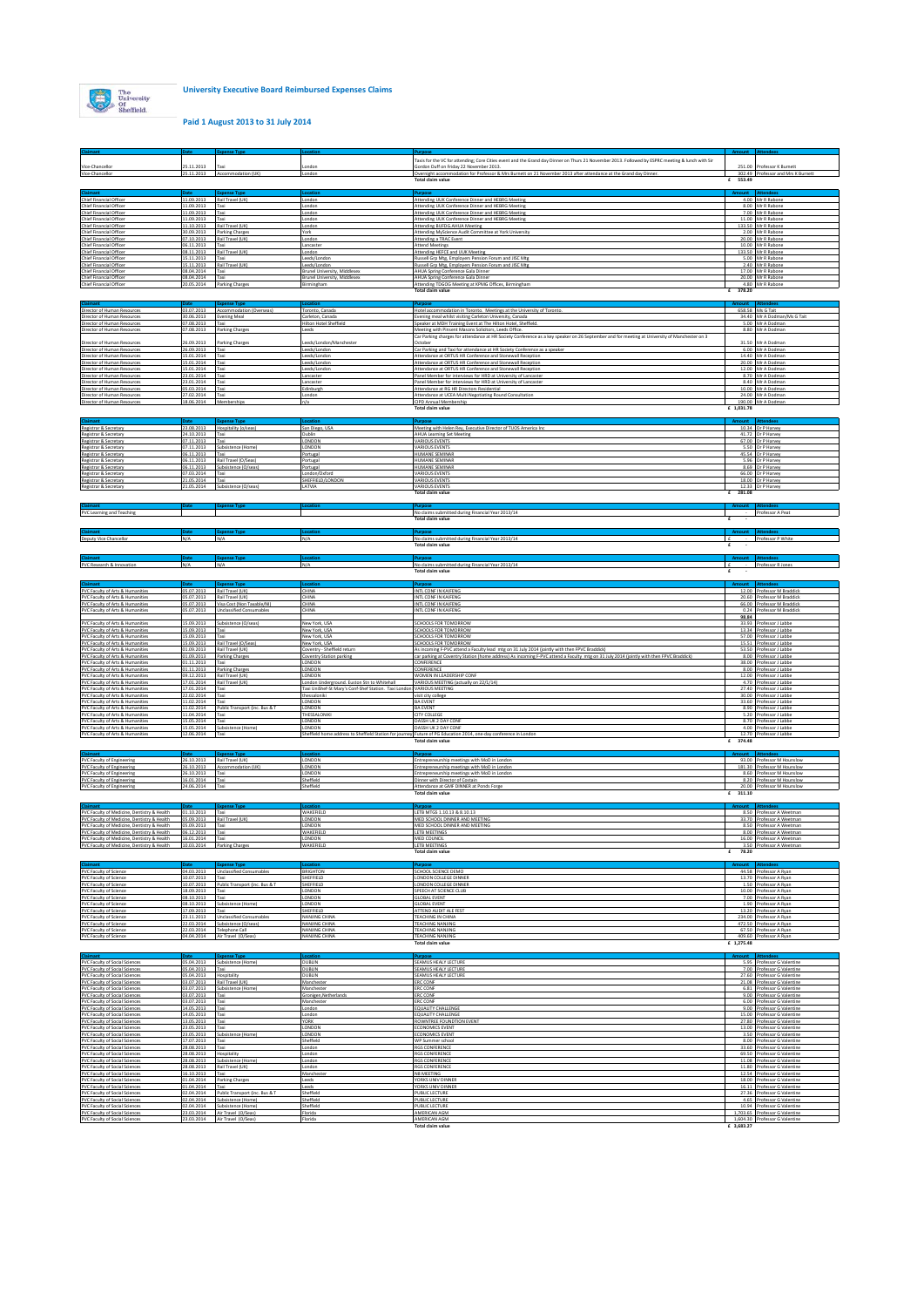

## **Paid 1 August 2012 to 31 July 2013**

| <b>Claimant</b><br>Vice-Chancellor                                                                                                        | 03.06.2012                                           | Taxi                                                                                  | Londo                                                                           | Meetings: Witty Review, Andrew Pressley, IUK Advisory Council & Russell Group Small Dinner<br>Total claim value                                                                                                                                                                                                            | 42.30       | 42.30 Professor K Burnett                                                                                     |
|-------------------------------------------------------------------------------------------------------------------------------------------|------------------------------------------------------|---------------------------------------------------------------------------------------|---------------------------------------------------------------------------------|----------------------------------------------------------------------------------------------------------------------------------------------------------------------------------------------------------------------------------------------------------------------------------------------------------------------------|-------------|---------------------------------------------------------------------------------------------------------------|
| Claimant                                                                                                                                  | Date                                                 | <b>Expense Type</b>                                                                   |                                                                                 |                                                                                                                                                                                                                                                                                                                            |             | <b>Attendees</b>                                                                                              |
| Chief Financial Officer<br>Chief Financial Officer<br>Chief Financial Officer                                                             | 26.06.2012<br>12.07.2012<br>12.07.2012               | Overnight Allowance<br><b>Parking Charges</b><br>Subsistence (Home)                   | Nottingham<br>Nottingham<br>Nottingham                                          | Annual Rutherford Lecture and Dinner<br>University of Nottingham FABS Review<br>University of Nottingham FABS Review                                                                                                                                                                                                       |             | 25.00 Mr R Rabone<br>14.00 Mr R Rabon<br>6.00 Mr R Rabone                                                     |
| Chief Financial Officer<br>Chief Financial Officer                                                                                        | 27.09.2012<br>27.09.2012                             | Rail Travel (UK)<br>Taxi                                                              | University of Sheffield<br>University of Sheffield                              | Travel from train station to University for meetings<br>Travel from train station to University for meetings                                                                                                                                                                                                               |             | 3.90 Mr R Rabone<br>14.00 Mr R Rabone                                                                         |
| Chief Financial Officer<br>Chief Financial Officer                                                                                        | 18.10.2012<br>30.11.2012                             | Parking Charges<br>Rail Travel (UK)                                                   | Malmaison Hotel, Leed:<br>London                                                | NEUFDG Meeting/Dinner Event<br>Attending a Fusion IP Meeting 30.11.12                                                                                                                                                                                                                                                      |             | 7.50 Mr R Rabon<br>104.55 Mr R Rabone                                                                         |
| Chief Financial Officer<br>Chief Financial Officer<br>Chief Financial Officer                                                             | 03.12.2012<br>17.01.2013<br>17.01.2013               | Parking Charges<br>Public Transport (inc. Bus & T<br>Public Transport (inc. Bus & T   | Sheffield<br>Newcastle<br>Newcastle                                             | Overnight stay at Jurys Inn - Cutlers Freemans Dinner<br>Attending a Business Strategy Forum Meeting<br>Attending a Business Strategy Forum Meeting                                                                                                                                                                        |             | 4.00 Mr R Rabone<br>1.50 Mr R Rabone<br>1.50 Mr R Rabone                                                      |
| Chief Financial Officer<br>Chief Financial Officer                                                                                        | 17.01.2013<br>17.01.2013                             | Taxi<br>Taxi                                                                          | Newcastle<br>Newcastle                                                          | Attending a Business Strategy Forum Meeting<br>Attending a Business Strategy Forum Meeting                                                                                                                                                                                                                                 |             | 6.00 Mr R Rabone<br>6.00 Mr R Rabone                                                                          |
| Chief Financial Officer<br>Chief Financial Officer<br>Chief Financial Officer                                                             | 18.03.2013<br>13.03.2013<br>13.03.2013               | Taxi<br>Rail Travel (UK)<br>Rail Travel (UK)                                          | Leuchar:<br>Liverpoo<br>Liverpool                                               | Attending BUFDG Conference at St Andrew<br>Attending UCISA Conference in Liverpool<br>Attending UCISA Conference in Liverpool                                                                                                                                                                                              |             | 12.00 Mr R Rabon<br>1.50 Mr R Rabone<br>1.50 Mr R Rabone                                                      |
| Chief Financial Officer<br>Chief Financial Officer                                                                                        | 09.04.2013<br>09.04.2013                             | Rail Travel (UK)<br>Rail Travel (UK)                                                  | Southport and Sheffield<br>Southport and Sheffield                              | Attending AHUA Conference and Dinner/Meeting with SHU DoF<br>Attending AHUA Conference and Dinner/Meeting with SHU Dol                                                                                                                                                                                                     |             | 1.50 Mr R Rabone<br>4.00 Mr R Rabon                                                                           |
| Chief Financial Officer                                                                                                                   | 04.07.2013                                           | <b>Evening Meal</b>                                                                   | London                                                                          | <b>BUFDG Finance Directors Evening</b><br>Total claim value                                                                                                                                                                                                                                                                | £ 250.16    | 35.71 Mr R Rabon                                                                                              |
| Claimant<br>Director of Human Resources                                                                                                   | 07.11.2012                                           | <b>Expense Type</b><br>Parking Charges                                                | eeds Train Statio                                                               | <b>UCEA Communications Event</b>                                                                                                                                                                                                                                                                                           |             | 17.50 Mr A Dodman                                                                                             |
| Director of Human Resources<br>Director of Human Resources                                                                                | 06.02.2013<br>11.02.2013                             | Parking Charges<br>Taxi                                                               | Leeds Train Station<br>Manchester train station to                              | Attendance at UHR Development Day in London<br>UEB colloboration visit to Manchester University                                                                                                                                                                                                                            |             | 17.50 Mr A Dodman<br>28.40 Mr A Dodman                                                                        |
| Director of Human Resources<br>Director of Human Resources                                                                                | 11.02.2013<br>20.05.2013                             | Parking Charges<br>Memberships                                                        | <b>Leeds Train Station</b><br>N/A                                               | UEB colloboration visit to Manchester University<br>CIPD Membership renewal<br>Total claim value                                                                                                                                                                                                                           | £<br>215,40 | 14.00 Mr A Dodman<br>138.00 Mr A Dodman                                                                       |
|                                                                                                                                           |                                                      |                                                                                       |                                                                                 |                                                                                                                                                                                                                                                                                                                            |             |                                                                                                               |
| Registrar & Secretary<br>Registrar & Secretary                                                                                            | 04.07.2012<br>14.09.2012                             | Taxi<br>Taxi                                                                          | Sheffield<br>Londonn/Oxford                                                     | <b>TAXI JOURNEYS</b><br>Board Meeting at Oxford Std Union & Meetings in London                                                                                                                                                                                                                                             |             | 16.50 Dr P Harvey<br>33.00 Dr P Harvey                                                                        |
| Registrar & Secretary<br>Registrar & Secretary                                                                                            | 23.10.2012<br>23.10.2012<br>02.10.2012               | Taxi<br>Subsistence (O/seas)<br>Taxi                                                  | Bologna, Italy<br>Amsterdam<br>London                                           | HUMANE SEMINAR<br>Visit to Amsterdam University                                                                                                                                                                                                                                                                            |             | 25.00 Dr P Harvey<br>14.60 Dr P Harvey                                                                        |
| Registrar & Secretary<br>Registrar & Secretary<br>Registrar & Secretary                                                                   | 02.10.2012<br>02.10.2012                             | Subsistence (Home)<br>Air Travel (O/Seas)                                             | London<br>Various                                                               | ARDEN GROUP MEETINGS<br>ARDEN GROUP MEETINGS<br>ARDEN GROUP MEETINGS                                                                                                                                                                                                                                                       |             | 27.00 Dr P Harvey<br>3.95 Dr P Harvey<br>103.00 Dr P Harvey                                                   |
| Registrar & Secretary<br>Registrar & Secretary                                                                                            | 15.11.2012<br>01.02.2013                             | Taxi<br>Taxi                                                                          | London<br>Manchester/Yorl                                                       | Various<br>Meeting                                                                                                                                                                                                                                                                                                         |             | 133.50 Dr P Harvey<br>25.50 Dr P Harvey                                                                       |
| Registrar & Secretary<br>Registrar & Secretary<br>Registrar & Secretary                                                                   | 01.02.2013<br>04.04.2013<br>26.02.2013               | Photography / Films / Videos<br>Taxi<br>Taxi                                          | Sheffield<br>PARIS<br>LONDON/LEEDS                                              | Meeting<br>ATTENDING HUMANE SEMINAR PARIS 4-7 APRIL<br>TAXIS                                                                                                                                                                                                                                                               |             | 9.99 Dr P Harvey<br>45.38 Dr P Harvey<br>20.00 Dr P Harvey                                                    |
|                                                                                                                                           |                                                      |                                                                                       |                                                                                 | Total claim value                                                                                                                                                                                                                                                                                                          | 457.42<br>£ |                                                                                                               |
| Claimant<br>PVC International                                                                                                             | 30.05.2012                                           | <b>Expense Type</b><br>Public Transport (inc. Bus & T                                 | Sheffield Hallam University                                                     | JAPAN MEETING with Deputy Vice Chancellor                                                                                                                                                                                                                                                                                  |             | 3.00 Professor R Hughes                                                                                       |
| PVC International<br>PVC International<br>PVC International                                                                               | 30.05.2012<br>30.05.2012<br>30.05.2012               | Subsistence (Home)<br>Public Transport (inc. Bus & T<br>Taxi                          | Sheffield Hallam University<br>Train station to hom<br>Tokyo and Osaka          | JAPAN MEETING with Deputy Vice Chancellor<br>JAPAN MEETING with Deputy Vice Chancellor<br>JAPAN overseas trip                                                                                                                                                                                                              |             | 2.05 Professor R Hughes<br>12.04 Professor R Hughes<br>70.31 Professor R Hughes                               |
| PVC International<br>PVC International                                                                                                    | 30.05.2012<br>12.09.2012                             | Subsistence (O/seas)<br>Taxi                                                          | Tokyo and Osaka                                                                 | JAPAN overseas trip<br>Return taxi from home to Platill Dinner with John Hearn, WUN Chairman                                                                                                                                                                                                                               |             | 110.21 Professor R Hughes<br>20.50 Professor R Hughes                                                         |
| PVC International<br>PVC International<br>PVC International                                                                               | 12.09.2012<br>25.09.2012                             | Subsistence (Home)<br>Taxi                                                            | Doncaster Train station<br>Return taxi home to town centri Festival of the mind | IMHE conference in Paris (17th - 19th Sept)                                                                                                                                                                                                                                                                                |             | 1.95 Professor R Hughes<br>37.00 Professor R Hughes                                                           |
| PVC International<br>PVC International                                                                                                    | 15.11.2012<br>15.11.2012<br>15.11.2012               | Taxi<br>Subsistence (Home)<br>Public Transport (inc. Bus & T                          | Various<br>Various<br>Various                                                   | Meeting<br>Meeting<br>Meeting                                                                                                                                                                                                                                                                                              |             | 16.00 Professor R Hughes<br>15.45 Professor R Hughes<br>3.40 Professor R Hughes                               |
| PVC International<br>PVC International<br>PVC International                                                                               | 15.11.2012<br>09.11.2012                             | Software<br>Taxi                                                                      | Various<br>Various                                                              | Meeting<br>Meetings                                                                                                                                                                                                                                                                                                        |             | 9.34 Professor R Hughes<br>84.00 Professor R Hughes                                                           |
| PVC International                                                                                                                         | 09.11.2012<br>11.01.2013                             | Software<br>Taxi                                                                      | Various<br>Various                                                              | Meetings<br>Meeting                                                                                                                                                                                                                                                                                                        |             | 36.50 Professor R Hughes<br>37.50 Professor R Hughes                                                          |
| PVC International<br>PVC International<br>PVC International                                                                               | 11.01.2013<br>11.01.2013<br>21.01.2013               | Subsistence (Home)<br><b>Unclassified Consumable:</b><br>Taxi                         | Various<br>London                                                               | Meetings<br>Meetings<br>Meeting                                                                                                                                                                                                                                                                                            |             | 3.95 Professor R Hughes<br>64.34 Professor R Hughes<br>29.00 Professor R Hughes                               |
| <b>PVC</b> International<br>PVC International<br>PVC International                                                                        | 21.03.2013<br>21.03.2013                             | Rail Travel (UK)<br>Subsistence (Home)                                                | LONDON/PARIS<br>LONDON/PARIS<br>LONDON/PARIS                                    | HE CONF/AHELO CONF<br>HE CONF/AHELO CONF<br>HE CONF/AHELO CONF                                                                                                                                                                                                                                                             |             | 5.00 Professor R Hughes<br>23.61 Professor R Hughes                                                           |
| <b>PVC</b> International<br>PVC International                                                                                             | 21.03.2013<br>09.03.2013<br>09.03.2013<br>09.03.2013 | Air Travel (O/Seas)<br>Subsistence (O/seas)<br>Taxi<br><b>Unclassified Consumable</b> | PARIS<br>PARIS<br>PARIS                                                         | IMHE BOARD MEETING ANF AHELO CONF<br>IMHE BOARD MEETING ANF AHELO CONF<br>IMHE BOARD MEETING ANF AHELO CONF                                                                                                                                                                                                                |             | 236.20 Professor R Hughes<br>94.48 Professor R Hughes<br>50.40 Professor R Hughes<br>25.50 Professor R Hughes |
| PVC International<br>PVC International<br>PVC International<br>PVC International                                                          | 09.03.2013<br>04.05.2013<br>04.05.2013               | Subsistence (Home)<br>Taxi<br>Taxi                                                    | PARIS<br>VARIOUS<br><b>VARIOUS</b>                                              | IMHE BOARD MEETING ANF AHELO CONF<br><b>ILDP MEETING AND WUN CONF</b><br><b>ILDP MEETING AND WUN CONF</b>                                                                                                                                                                                                                  |             | 6.55 Professor R Hughes<br>33.00 Professor R Hughes<br>33.00 Professor R Hughes                               |
|                                                                                                                                           |                                                      |                                                                                       |                                                                                 | Total claim value                                                                                                                                                                                                                                                                                                          | £ 1,064.28  |                                                                                                               |
| Claimant<br>PVC Learning & Teaching                                                                                                       | Date<br>N/A                                          | <b>Expense Typ</b><br>N/A                                                             | N/A                                                                             | No claims submitted during Financial Year 2012/13<br>Total claim value                                                                                                                                                                                                                                                     | £<br>£      | <b>Attendees</b><br>Professor P White                                                                         |
| Claiman                                                                                                                                   | N/A                                                  |                                                                                       | N/A                                                                             |                                                                                                                                                                                                                                                                                                                            |             |                                                                                                               |
| PVC Research & Innovation                                                                                                                 |                                                      | N/A                                                                                   |                                                                                 | No claims submitted during Financial Year 2012/13<br>Total claim value                                                                                                                                                                                                                                                     | £           | Professor R Jone                                                                                              |
| Claimant<br>PVC Faculty of Arts & Humanities                                                                                              | Date<br>10.08.2012                                   | <b>Expense Type</b><br>Taxi                                                           | Nice                                                                            | Taxi from airport to conference venue. Giving a paper 'state power in Englsand 1558-1660' a                                                                                                                                                                                                                                |             | <b>Attendees</b><br>23.50 Professor M Braddick                                                                |
| PVC Faculty of Arts & Humanities<br>PVC Faculty of Arts & Humanities                                                                      | 27.06.2012<br>04.07.2012<br>04.07.2012               | Taxi<br>Public Transport (inc. Bus & T<br>Taxi                                        | 1) Sheffield. 2) Oxford<br>London                                               | 1) return home after an evening event, hosting event speaker Maureen Lipman for the Departm<br>Tube fare Covent Garden to St Pancras attending a reception in London on behalf of VC, Santan<br>London, Swindon and Sheffield Taxi from St Pancras to Covent Garden Opera House to attend the Sandtander University for VC |             | 13.00 Professor M Braddick<br>11.30 Professor M Braddick<br>29.50 Professor M Braddick                        |
| PVC Faculty of Arts & Humanities<br>PVC Faculty of Arts & Humanities<br>PVC Faculty of Arts & Humanities                                  | 17.10.2012<br>09.05.2013                             | Taxi<br>Public Transport (inc. Bus & T                                                |                                                                                 | 1) Manchester and 2) Cambridg 1) Meeting of PVCs Arts and Humanities and 2) External examiner for PHD VIVA<br>1) London, 2) Swindon and 3) S 1) Mtg at British Academy. 2) Attend AHRC Audit Ctte. 3) Attend one-day meeting at Kelham Is.                                                                                 |             | 46.50 Professor M Braddick<br>43.58 Professor M Braddick                                                      |
|                                                                                                                                           |                                                      |                                                                                       |                                                                                 | Total claim value                                                                                                                                                                                                                                                                                                          | £ 167.38    |                                                                                                               |
| <b>PVC Faculty of Enginee</b>                                                                                                             | 12.11.2012                                           | Tax<br><b>Evening Meal</b>                                                            | Sheffie<br>London                                                               | URDUE UNIV<br>CIHE LECTURE                                                                                                                                                                                                                                                                                                 |             | Professor M<br>9.60 Professor M Hounslow                                                                      |
| <b>PVC Faculty of Engineering</b><br><b>PVC Faculty of Engineering</b><br>PVC Faculty of Engineering                                      | 13.11.2012<br>21.11.2012                             | Taxi<br>Public Transport (inc. Bus & T                                                | Sheffield<br>Sheffield                                                          | CHELSI INST DINNER<br><b>QUEST SPEAKER</b>                                                                                                                                                                                                                                                                                 |             | 15.00 Professor M Hounslow<br>1.40 Professor M Hounslow                                                       |
| PVC Faculty of Engineering<br>PVC Faculty of Engineering<br>PVC Faculty of Engineering                                                    | 21.11.2012<br>16.04.2013<br>23.05.2013               | Taxi<br>Taxi<br>Taxi                                                                  | Sheffield<br>SHEFFIELD<br>London                                                | <b>QUEST SPEAKER</b><br>ATTEND DINNER WITH VC AND PRO-VC CHANCELLORS<br>Meeting                                                                                                                                                                                                                                            |             | 6.70 Professor M Hounslow<br>18.20 Professor M Hounslow<br>8.70 Professor M Hounslow                          |
|                                                                                                                                           |                                                      |                                                                                       |                                                                                 | Total claim value                                                                                                                                                                                                                                                                                                          | 67.80<br>£  |                                                                                                               |
| Claimant<br>PVC Faculty of Medicine, Dentistry & Health                                                                                   | Date<br>03 10 2012<br>03.10.2012                     | <b>Expense Typ</b><br><b>Parking Charges</b><br>Taxi                                  | Various<br>Various                                                              | Meeting<br>Meeting                                                                                                                                                                                                                                                                                                         | unt         | Attendee:<br>13.00 Professor A Weetman                                                                        |
| PVC Faculty of Medicine, Dentistry & Health<br>PVC Faculty of Medicine, Dentistry & Health<br>PVC Faculty of Medicine, Dentistry & Health | 04.12.2012<br>11.04.2013                             | Taxi<br>Taxi                                                                          | Wakefield<br><b>BELFAST</b>                                                     | Meeting<br>ATTENDANCE AT THE ASSOCIATION OF PHYSICIANS GB & IRELAND                                                                                                                                                                                                                                                        |             | 16.00 Professor A Weetman<br>6.50 Professor A Weetman<br>14.00 Professor A Weetman                            |
|                                                                                                                                           |                                                      |                                                                                       |                                                                                 | Total claim value                                                                                                                                                                                                                                                                                                          | £<br>49.50  |                                                                                                               |
| Claimant<br>PVC Faculty of Science<br>PVC Faculty of Science                                                                              | Date<br>15.09.2012                                   | <b>Expense Type</b><br>Subsistence (Home)                                             | ocation<br>Crimea and Ukraine                                                   | Attendance at Nanomaterials Conference                                                                                                                                                                                                                                                                                     |             | <b>Attendees</b><br>212.06 Professor A Ryan                                                                   |
| PVC Faculty of Science<br>PVC Faculty of Science                                                                                          | 10.10.2012<br>24.10.2012<br>24.10.2012               | <b>Unclassified Consumables</b><br>Public Transport (inc. Bus & T<br>Taxi             | Lancashire<br>manchester<br>manchester                                          | Give post 16 residential talk<br>Give talk at Manchester Science Festival<br>Give talk at Manchester Science Festival                                                                                                                                                                                                      |             | 0.32 Professor A Ryan<br>1.50 Professor A Ryan<br>14.00 Professor A Ryan                                      |
| PVC Faculty of Science<br>PVC Faculty of Science                                                                                          | 07.09.2012<br>07.09.2012                             | Subsistence (Home)<br>Taxi                                                            | Oxford<br>Oxford                                                                | <b>Diamond Board Meeting</b><br><b>Diamond Board Meeting</b>                                                                                                                                                                                                                                                               |             | 3.80 Professor A Ryan<br>6.00 Professor A Ryan                                                                |
| PVC Faculty of Science<br>PVC Faculty of Science                                                                                          | 28.09.2012<br>28.09.2012<br>28.09.2012               | Subsistence (Home)<br>Taxi                                                            | Swindon<br>Swindon                                                              | EPSRC Impact Accleration Account Approval Panel<br>EPSRC Impact Accleration Account Approval Panel                                                                                                                                                                                                                         |             | 6.30 Professor A Ryan<br>94.00 Professor A Ryan                                                               |
| PVC Faculty of Science<br>PVC Faculty of Science<br>PVC Faculty of Science                                                                | 27.07.2013<br>16.06.2013                             | Subsistence (Home)<br>Taxi<br>Taxi                                                    | Swindon<br>New York<br>Stockport                                                | EPSRC Impact Accleration Account Approval Panel<br>Visit to the Wendy Exhibition for Project Sunshine<br>Talk at Cheltenham Science Festival                                                                                                                                                                               |             | 6.14 Professor A Ryan<br>6.36 Professor A Ryan<br>11.70 Professor A Ryan                                      |
| PVC Faculty of Science<br><b>PVC Faculty of Science</b>                                                                                   | 01.11.2012<br>07.03.2013                             | Taxi<br>Taxi                                                                          | Sheffield<br>Oxford                                                             | Meeting with Prof Athene Donald re research<br><b>Diamond Board Meeting</b>                                                                                                                                                                                                                                                |             | 12.90 Professor A Ryan<br>11.00 Professor A Ryan                                                              |
| PVC Faculty of Science<br>PVC Faculty of Science<br>PVC Faculty of Science                                                                | 13.03.2013<br>13.03.2013<br>27.03.2013               | Public Transport (inc. Bus & T<br>Taxi<br>Public Transport (inc. Bus & T              | London<br>London                                                                | Royal Institute Project Sunshine Presentation<br>Royal Institute Project Sunshine Presentation<br>Jeremy Grantham Meeting, re funding                                                                                                                                                                                      |             | 1.50 Professor A Ryan<br>7.00 Professor A Ryan<br>2.00 Professor A Ryan                                       |
| PVC Faculty of Science<br>PVC Faculty of Science                                                                                          | 27.03.2013<br>16.04.2013                             | Taxi<br>Taxi                                                                          | London<br>London<br>Sheffield                                                   | Jeremy Grantham Meeting, re funding<br>VC's Faculty strategy support Meeting                                                                                                                                                                                                                                               |             | 7.00 Professor A Ryan<br>14.60 Professor A Ryan                                                               |
| PVC Faculty of Science                                                                                                                    | 28.05.2013                                           | Taxi                                                                                  | Sheffield                                                                       | PROJ SUNSHINE<br>Total claim value                                                                                                                                                                                                                                                                                         | £ 433.18    | 15.00 Professor A Ryan                                                                                        |
| <b>Claimant</b><br>PVC Faculty of Social Sciences                                                                                         | Date<br>11.09.2012                                   | <b>Expense Type</b><br>Parking Charges                                                | Location<br>Leeds                                                               | Purpose<br>ERC CONFERENCE - Overnight parking charges at Conference venue                                                                                                                                                                                                                                                  | ount        | Attendees<br>23.20 Professor G Valentine                                                                      |
| PVC Faculty of Social Sciences<br>PVC Faculty of Social Sciences                                                                          | 9.10.2012<br>07.02.2013                              | Taxi<br>Taxi                                                                          | Sheffield<br>Sheffield                                                          | To attend kosovan trade delegation dinner<br>To Sheffield Hallam University for J Leach meeting                                                                                                                                                                                                                            |             | 6.00 Professor G Valentine<br>5.00 Professor G Valentine                                                      |
| PVC Faculty of Social Sciences<br>PVC Faculty of Social Sciences<br>PVC Faculty of Social Sciences                                        | 07.02.2013<br>08.02.2013<br>13.02.2013               | Taxi<br>Taxi<br>Taxi                                                                  | Sheffield<br>York<br>Sheffield                                                  | To Sheffield Station to travel to York for N8 Meeting<br>To York Station after N8 Meeting<br>To Sheffield Station to travel to Leeds for Ying Nan's PhD Conference                                                                                                                                                         |             | 7.00 Professor G Valentine<br>6.00 Professor G Valentine<br>10.00 Professor G Valentine                       |
| PVC Faculty of Social Sciences<br>PVC Faculty of Social Sciences                                                                          | 13.02.2013                                           | Rail Travel (UK)                                                                      |                                                                                 | Ying Nan's PhD conference                                                                                                                                                                                                                                                                                                  |             | 10.30 Professor G Valentine                                                                                   |
| PVC Faculty of Social Sciences                                                                                                            | 13.02.2013<br>11.03.2013                             | Taxi<br>Taxi                                                                          | Leeds<br>Leeds<br>Mancheste                                                     | Emergency taxi home due to closure of Leeds station by major power failure<br>ERC CONFERENCE (Taxis to/from Manchester Station)                                                                                                                                                                                            |             | 60.00 Professor G Valentine<br>11.40 Professor G Valentine                                                    |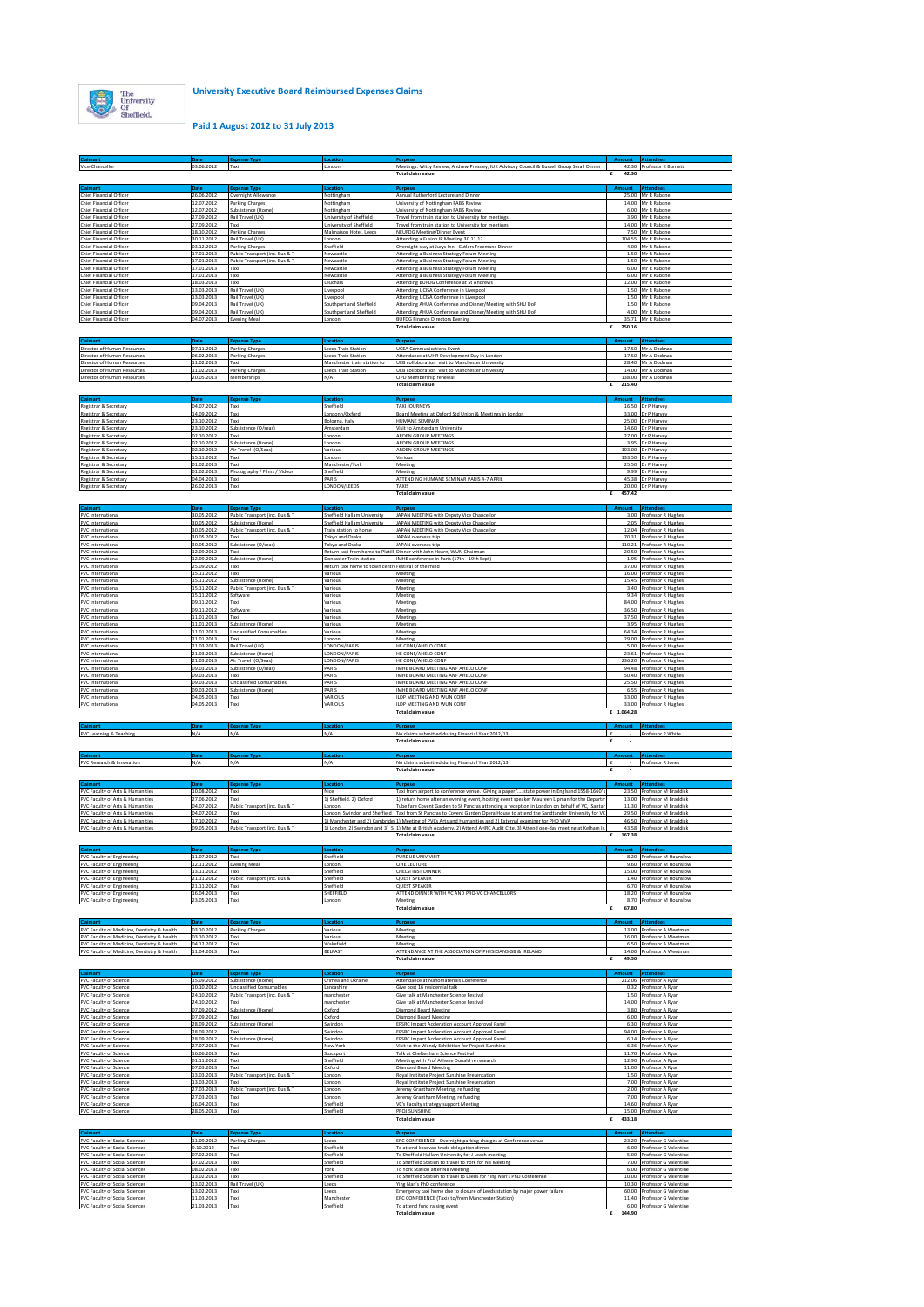# **Paid 1 August 2011 to 31 July 2012**

|                                                                                                                                                                                                                                                                  |                          | 1827/2011                                                      |                                                             |                                                  | VIIS - VC visited the University of                                                                                                                                                           | (41.00)             | Professor KBus                                                 |
|------------------------------------------------------------------------------------------------------------------------------------------------------------------------------------------------------------------------------------------------------------------|--------------------------|----------------------------------------------------------------|-------------------------------------------------------------|--------------------------------------------------|-----------------------------------------------------------------------------------------------------------------------------------------------------------------------------------------------|---------------------|----------------------------------------------------------------|
|                                                                                                                                                                                                                                                                  | 8/2011                   | 1/08/2011<br>A08/2011                                          |                                                             |                                                  | a fare from Oxford to                                                                                                                                                                         | £31.60<br>£52.00    | fessor and Mrs K E                                             |
| Vice-Chancellor                                                                                                                                                                                                                                                  | 6/10/2011                | 06/10/2011                                                     | <b>Public Transport</b>                                     | andon                                            | t Pancras to Royal Society and return to at<br>lus fare from London to Oxford following House of Lords even                                                                                   | £28.00<br>£14.00    | pfessor K Burnet<br>rofessor Küurnett                          |
| Vice-Chancello                                                                                                                                                                                                                                                   | 5/10/2011                | 5/10/2011                                                      | ubsistence (Home)                                           | andon<br>on (London St Pancras to                | ARLIAMENTARY EVENT                                                                                                                                                                            | £16.90              | rofessor K Burnett                                             |
| Vice-Chancello                                                                                                                                                                                                                                                   | 5/10/2011                | 5/10/2011                                                      |                                                             | (ouse of Commons)                                | ARLIAMENTARY EVENT                                                                                                                                                                            | 112.00              | <b>Professor K Burnet</b>                                      |
| Vice-Chancello<br>Vice-Chancello                                                                                                                                                                                                                                 | 7/10/2011<br>2/02/2012   | 7/10/2011<br>2/02/2012                                         | ublic Tra                                                   | andon to Oxford<br>indon                         | USSELL GROUP MEETING<br>AXI FROM ATHENAEUM CLUB                                                                                                                                               | 116.00<br>£11.50    | <b>Professor KBurnett</b><br><b>Professor KBurnett</b>         |
| Vice-Chancella<br>Vice-Chancella                                                                                                                                                                                                                                 | 1/01/2012<br>403/2012    | 3/01/2012<br>4/03/2012                                         |                                                             | indor<br>indon                                   | IS OFFICES MEETING<br><b>LLUMINI Lunch</b>                                                                                                                                                    | £11.00<br>\$10.00   | rofessor Küurnet<br>rofessor Küurnet                           |
| Vice-Chancell                                                                                                                                                                                                                                                    | (05/2012)                | 1,05/2012                                                      | ublic Trans                                                 | indon                                            | lus fare from Oxford to London Heathrow for visit to China                                                                                                                                    | £54.00              | rofessor and Mrs K B                                           |
| Vice-Chancella<br>Vice-Chancella                                                                                                                                                                                                                                 | 1/05/2012<br>1/05/2012   | 1/05/2012<br>12/05/2012                                        | axi<br>ubsistence (Home)                                    | afond<br>andon                                   | Fasi to Oxford station for journey into London for WUN Conference<br>Overnight stay in London before attending WUN CONFERENCE                                                                 | £9.05<br>£17.05     | rofessor KBurnett<br>Professor Külumet                         |
| Vice-Chancello<br>Vice-Chancella                                                                                                                                                                                                                                 | 1/05/2012<br>1/05/2012   | 1/05/2012<br>13/05/2012                                        | Taxd<br>Taxd                                                | andon<br>indon                                   | addington station to Novotel for WUN Conference<br>thenaeum club to Novotel for meeting with Alumni                                                                                           | £13.00<br>£11.00    | Professor and Mrs K Burn<br><b>Professor KBurnett</b>          |
| Vice-Chancello                                                                                                                                                                                                                                                   | 05/2012                  | 25/05/2012                                                     |                                                             | indon                                            | 3 taxi journeys for Alumni, 8/5 and Research meetings                                                                                                                                         |                     | £38.20 Professor K Burnett                                     |
|                                                                                                                                                                                                                                                                  |                          |                                                                |                                                             |                                                  |                                                                                                                                                                                               |                     |                                                                |
| Claim                                                                                                                                                                                                                                                            |                          | 20/09/2011 21/09/2011 Parking Charges                          |                                                             | St Andrews                                       | To attend BUFDG Executive Meeting                                                                                                                                                             |                     | (21.00 Mr R Rabone                                             |
| Director of Finance and Resources<br>Director of Finance and Resources<br>Director of Finance and Resources                                                                                                                                                      | 5/12/2011                | 28/11/2011 29/11/2011 Taxi<br>05/12/2011                       | Public Transport                                            | University of York<br>heffield Hallam University | <b>Justiness Strategy Forum</b><br>Meeting with Philip Severs, DoF, SHU                                                                                                                       |                     | £9.00 Mr R Rabone<br>£3.70 Mr R Rabone                         |
| Director of Finance and Resources                                                                                                                                                                                                                                | 2/01/2012<br>1/05/2012   | 02/03/2012<br>21/05/2012                                       | Tand                                                        | HIFCE Offices, London                            | <b>DGAG Meeting</b>                                                                                                                                                                           | 00.83               | Mr R Rabone                                                    |
| Director of Finance and Resource                                                                                                                                                                                                                                 |                          |                                                                | Rail Travel (UK)                                            | andon                                            | Meeting in London on 1st (Fusion) & 15th (RG) June 20                                                                                                                                         |                     | £115.20 Mr R Rabone<br>£ 156.50                                |
| Claim                                                                                                                                                                                                                                                            |                          |                                                                |                                                             |                                                  |                                                                                                                                                                                               |                     |                                                                |
| Director of Human Resources<br>Director of Human Resources                                                                                                                                                                                                       |                          | 27/06/2011 27/06/2011 Taxi                                     |                                                             | London                                           | Attendance at HR Excellence Awards                                                                                                                                                            |                     | £23.20 Mr A Dodman                                             |
| Director of Human Resources                                                                                                                                                                                                                                      | 17/09/2011<br>7/09/2011  | 07/09/2011<br>7/09/2011                                        | axi                                                         | andon<br>andon                                   | Ittendance at CIPD People Management Awards<br>Ittendance at CIPD People Management Awards                                                                                                    | £4.40               | £10.00 Mr A Dodman<br>Mr A Dodma                               |
| Director of Human Resource<br>Director of Human Resource                                                                                                                                                                                                         | 7/09/2011<br>1/10/2011   | 07/09/2011<br>11/10/2011                                       | arking Charges<br>arking Charges                            | andon<br>andon                                   | Ittendance at CIPD People Management Awards<br>ittendance at CIPD People Management Awards Cer                                                                                                | £5.00<br>£15.00     | Mr A Dodma<br>Mr A Dodma                                       |
| Director of Human Resource                                                                                                                                                                                                                                       | 9/11/2011                | 9/11/2011                                                      | arking Charges                                              | danchester                                       | <b>IPD Conference</b><br><b>Quisell Group Directors Meeting</b>                                                                                                                               | £19.00              | Mr A Dodma                                                     |
| Director of Human Resources<br>Director of Human Resources                                                                                                                                                                                                       | 0/01/2012<br>1/02/2012   | 0/01/2012<br>01/02/2012                                        | arking Charges<br>arking Charges                            | andon<br>andon                                   | JHR Development Day                                                                                                                                                                           | £19.00<br>£19.00    | Mr A Dodma<br>Mr A Dodma                                       |
| Director of Human Resource<br>Director of Human Resource                                                                                                                                                                                                         | 0,02/2012<br>6/05/2012   | 00/02/2012<br>18/05/2012                                       | arking Charge<br>and                                        | indor<br>shford                                  | JCEA Event<br>JHR Conference                                                                                                                                                                  | £19.00<br>£10.00    | Mr A Dodma<br>Mr A Dodma                                       |
| Director of Human Resource                                                                                                                                                                                                                                       | 6/05/2012                | 18/05/2012                                                     |                                                             | shford                                           | JHR Conference                                                                                                                                                                                | £5.90               | Mr A Dodma                                                     |
| Director of Human Resource<br>Director of Human Resources                                                                                                                                                                                                        | 6/05/2012<br>0/05/2012   | 18/05/2012<br>0,05/2012                                        | Memberships                                                 | lahford<br>andon                                 | JHR Conference<br>190 2012-2013                                                                                                                                                               | £11.20              | Mr A Dodma<br>£134.00 Mr A Dodma                               |
| Director of Human Resources<br>Director of Human Resources                                                                                                                                                                                                       | (05/2012)                | 04/05/2012<br>1/05/2012 21/05/2012                             | <b>Farking Charges</b><br>Rail Travel (UK)                  | andon<br>andon                                   | lussell Group Directors Meeting - London                                                                                                                                                      |                     | £19.00 Mr A Dodmar                                             |
|                                                                                                                                                                                                                                                                  |                          |                                                                |                                                             |                                                  | Buckingham Palace on behalf of the Vice Chancello<br>Total claim value                                                                                                                        |                     | £185.50 Mr A Dodman<br>£ 499.20                                |
|                                                                                                                                                                                                                                                                  |                          |                                                                |                                                             |                                                  |                                                                                                                                                                                               |                     |                                                                |
| Registrar & Secretary<br>Registrar & Secretary                                                                                                                                                                                                                   | 16/07/2011               | 26/07/2011 08/09/2011 Taxi<br>08/09/2011                       | axi                                                         | Brighton<br>undee                                | Visit to University of Sussex, Brighton<br><b>MIJA Learning Set</b>                                                                                                                           |                     | £16.00 Dr P Harvey, Pat McGrat<br>£14.00 Dr P Harvey           |
| Registrar & Secretary<br>Registrar & Secretary                                                                                                                                                                                                                   | 6/07/2011<br>6/07/2011   | 00/09/2011<br>00/09/2011                                       | and                                                         | heffield<br>andon                                | basell Partnership event<br>Lasell Partnership event                                                                                                                                          | £5.00<br>£4.40      | Dr P Harvey<br>Dr P Harvey                                     |
| Registrar & Secretary<br>Registrar & Secretary                                                                                                                                                                                                                   | 6/07/2011<br>6/07/2011   | 0/09/2011<br>00/09/2011                                        | ubsistence (Home)                                           | mingham<br>an Francisco                          | <b>MIJA Learning Set</b><br>tisv innuli                                                                                                                                                       | 63.60<br>f22.21     | Dr P Harvey<br>Dr P Harvey                                     |
| Registrar & Secretary                                                                                                                                                                                                                                            | 6/10/2011                | 06/10/2011                                                     |                                                             | indon                                            | <b>Aumni event at the House of Common</b>                                                                                                                                                     | £19.00              | Dr P Harvey                                                    |
| Registrar & Secretary<br>Registrar & Secretary                                                                                                                                                                                                                   | 6/10/2011<br>6/10/2011   | 06/10/2011<br>6/10/2011                                        |                                                             | verpoo<br>dond                                   | <b><i>PEALEARNING SET</i></b><br>linner at Wadham College, Oxford                                                                                                                             | 00.83<br>£13.00     | Dr P Harvey<br>Dr P Harvey                                     |
| Registrar & Secretary<br>Registrar & Secretary                                                                                                                                                                                                                   | 0/10/2011<br>0/10/2011   | 12/10/2011<br>23/10/2011                                       | Accommodation (Overseas)                                    | deburgh<br>orgues, France                        | <b>SAVANE SEMINAR</b><br>ake on site inspection and specification                                                                                                                             | £20.00<br>£504.92   | Dr P Harvey<br>Dr P Harvey, Kelth                              |
| Registrar & Secretary<br>Registrar & Secretary                                                                                                                                                                                                                   | 5/11/2011<br>5/11/2011   | 15/11/2011<br>15/11/2011                                       | ubsistence (D/seas)                                         | russels<br>russels                               | <b>UMANI SEMINAR</b><br><b>IUMANE SEMINAR</b>                                                                                                                                                 | 68.22<br>£102.81    | Dr P Harvey<br>Dr P Harvey                                     |
| Registrar & Secretary                                                                                                                                                                                                                                            | 9/11/2011                | 9/11/2011                                                      |                                                             | indor                                            | Meeting with Director of Comms, University of Sussex                                                                                                                                          | £15.00              | Dr P Harvey                                                    |
| Registrar & Secretary<br>Registrar & Secretary                                                                                                                                                                                                                   | 9/11/2011<br>9/11/2011   | 9/11/2011<br>9/11/2011                                         | ospitality                                                  | heffield<br>andon                                | leturn from meeting with Director of Comms, University of Susa<br>Jinner with Director of Comms, University of Sussex                                                                         | £5.00<br>185.75     | Dr P Harvey<br>Dr P Harvey                                     |
| Registrar & Secretary<br>Registrar & Secretary                                                                                                                                                                                                                   | 7/10/2011<br>7/10/2011   | 17/10/2011<br>17/10/2011                                       | ubsistence (Home)                                           | indor<br>heffield                                | den Group<br>VOILD FOOD FESTIVAL                                                                                                                                                              | £17.50<br>£5.00     | Dr P Harvey<br>Dr P Harvey                                     |
| Registrar & Secretary                                                                                                                                                                                                                                            | 7/10/2011                | 17/10/2011                                                     |                                                             | indon                                            | addington Station to catch Heathrow Express                                                                                                                                                   | 0.001               | Dr P Harvey                                                    |
| Registrar & Secretary<br>Registrar & Secretary                                                                                                                                                                                                                   | 1/12/2011<br>1/12/2011   | 01/12/2011<br>01/12/2011                                       |                                                             | dont<br>heffield                                 | <b>Joford University Students's Union Board Dinner</b><br>rwin Mitchell Christmas Drinks Reception                                                                                            | £4.00<br>£5.00      | Dr P Harvey<br>Dr P Harvey                                     |
| Registrar & Secretary<br>Registrar & Secretary                                                                                                                                                                                                                   | 1/12/2011<br>1/12/2011   | 01/12/2011<br>01/12/2011                                       |                                                             | heffield<br>andor                                | Inner for AMI Board<br>insent Masons Dinner on Internationalisation of HE                                                                                                                     | £11.00<br>£29.50    | Dr P Harvey<br>Dr P Harvey                                     |
| Registrar & Secretary<br>Registrar & Secretary                                                                                                                                                                                                                   | 0,01/2012                | 001/2012                                                       |                                                             | andon/Sheffield/York                             | <b>MUA Dinner / AHUA Executive Meeting / AHUA Confere</b><br>Ingineering Dinner with local MPs                                                                                                | £46.00              | Dr P Harvey                                                    |
| Registrar & Secretary                                                                                                                                                                                                                                            | 0/01/2012<br>0/01/2012   | 0/01/2012<br>0/01/2012                                         |                                                             | andon<br>andon                                   | ASE Immigration Round Table event                                                                                                                                                             | £9.00<br>£14.50     | Dr P Harvey<br>Dr P Harvey                                     |
| Registrar & Secretary<br>Registrar & Secretar                                                                                                                                                                                                                    | 0/01/2012<br>0/01/2012   | 0/01/2012<br>0/01/2012                                         |                                                             | indor<br>tatfield                                | Cost Sector Awards Dinner<br>intrepreneurial University Leadership Programme                                                                                                                  | £22.00<br>£7.50     | Dr P Harvey<br>Dr P Harvey                                     |
| Registrar & Secretar<br>Registrar & Secretary                                                                                                                                                                                                                    | 101/2012<br>7/04/2012    | 0/01/2012<br>17/04/2012                                        | ubsistence (Home)<br>and                                    | andon<br>andon                                   | ASE Immigration Round Table event<br>Inford University Students's Union Board Meeting                                                                                                         | £1.95<br>£12.00     | Dr P Harvey<br>Dr P Harvey                                     |
| Registrar & Secretary                                                                                                                                                                                                                                            | 7/04/2012                | 7/04/2012                                                      |                                                             | andon                                            | (EPI House of Commons Seminar Series on HE                                                                                                                                                    | £17.00              | Dr P Harvey                                                    |
| Registrar & Secretary<br>Registrar & Secretary                                                                                                                                                                                                                   | 7/04/2012<br>7/04/2012   | 17/04/2012<br>17/04/2012                                       |                                                             | andon<br>andor                                   | niversity Research, Sport Development and the Oly<br>Oth Anniversary Sussex Conversations                                                                                                     | £20.00<br>£27.00    | Dr P Harvey<br>Dr P Harvey                                     |
| Registrar & Secretary<br>Registrar & Secretary                                                                                                                                                                                                                   | 13/04/2012<br>13/04/2012 | 11/04/2012<br>13/04/2012                                       | Taxd                                                        | Sheffield<br>andon                               | Cost Sector Awards Dinner<br>Joyds Scholar Event                                                                                                                                              | £5.00               | Dr P Harvey<br>£15.00 Dr P Harvey                              |
| Registrar & Secretary                                                                                                                                                                                                                                            |                          | 13/04/2012 13/04/2012 Taxi                                     |                                                             | London                                           | Home Office<br>Total claim value                                                                                                                                                              | 6, 1, 144.86        | (19.00 Dr P Harvey)                                            |
| Clair                                                                                                                                                                                                                                                            |                          |                                                                |                                                             |                                                  |                                                                                                                                                                                               |                     |                                                                |
| PVC international                                                                                                                                                                                                                                                |                          |                                                                | 13/07/2011 13/07/2011 Occupational Health Supplies          | Sheffield                                        | <b>ENTEST</b>                                                                                                                                                                                 |                     | 25.00 Professor R Hughe                                        |
| PVC international<br>PVC international                                                                                                                                                                                                                           | 10/06/2011<br>14/09/2011 | 30/06/2011<br>14/09/2011                                       | Removal / Relocation exps<br>Subsistence (Home)             | Sheffield<br>ondon                               | MOCATION<br>onfuciun conference                                                                                                                                                               |                     | 1.116.14 Professor R Hughes<br>9.02 Professor R Hughes         |
| PVC international                                                                                                                                                                                                                                                | 14/09/2011               | 14/09/2011                                                     | Public Transport (inc. But & T                              | ondon                                            | onfuciun conference                                                                                                                                                                           |                     | 7.00 Professor R Hughes                                        |
| PVC international<br>PVC international                                                                                                                                                                                                                           | 01/10/2011<br>6/10/2011  | 01/10/2011<br>06/10/2011                                       | Removal / Relocation exps<br>Public Transport (Inc. Bus & T | Sheffield<br>ondon                               | <b>KLOCATION</b><br>Veeting                                                                                                                                                                   | 3.00                | 128.00 Professor R Hughes<br><b>Professor R Hugher</b>         |
| PVC international<br>PVC international                                                                                                                                                                                                                           | 6/10/2011<br>6/10/2011   | 06/10/2011<br>06/10/2011                                       | Subsistence (Home)<br>Subsistence (D/seas)                  | ondon<br>ondon                                   | Veeting<br>Veeting                                                                                                                                                                            | 4.89                | <b>Professor R Hugher</b><br>9.14 Professor R Hughes           |
| PVC international<br>PVC international                                                                                                                                                                                                                           | 22/09/2011<br>5/10/2011  | 22/09/2011<br>25/10/2011                                       | Tand<br>Taxi                                                | <b>Inrigum</b><br><b>lark</b>                    | conference<br>Meeting                                                                                                                                                                         |                     | 27.00 Professor R Hughes<br>20.00 Professor R Hughes           |
| PVC international                                                                                                                                                                                                                                                | 5/10/2011                | 25/10/2011                                                     | Subsistence (Home)                                          | fark                                             | Veeting                                                                                                                                                                                       |                     | 3.35 Professor R Hughes                                        |
| PVC international<br>PVC international                                                                                                                                                                                                                           | 5/10/2011<br>17/10/2011  | 27/10/2011                                                     | 25/10/2011 Parkins Charges<br>Taxi                          | fark<br>ondor                                    | Veeting<br>HOUSE OF LORDS EVENT                                                                                                                                                               |                     | 12.50 Professor R Hughes<br>64.00 Professor R Hughes           |
| PVC international<br>PVC international                                                                                                                                                                                                                           | 17/10/2011<br>2/11/2011  | 27/10/2011<br>02/11/2011                                       | Subsistence (Hz<br>Parking Channes                          | ondon<br>Sheffield                               | <b>FOUSE OF LORDS EVENT</b><br>HOWROOM CINEMA CON                                                                                                                                             |                     | 6.83 Professor R Hughes<br>4.50 Professor R Hughes             |
| PVC international                                                                                                                                                                                                                                                | 02/11/2011               |                                                                | 02/11/2011 Public Transport (inc. But & T.                  | Sheffield                                        | HOWROOM CINEMA CON                                                                                                                                                                            |                     | 3.00 Professor R Hughes                                        |
| PVC international<br>PVC international                                                                                                                                                                                                                           | 02/11/2011<br>28/11/2011 | 28/11/2011                                                     | 02/11/2011 Subsistence (Home)<br>Tand                       | Sheffield<br>ondon                               | HOWROOM CINEMA CON<br>VENT VENUE TRAVEL                                                                                                                                                       |                     | 1.95 Professor R Hughes<br>6.00 Professor R Hughes             |
| PVC international<br>PVC international                                                                                                                                                                                                                           | 28/11/2011<br>28/11/2011 | 28/11/2011<br>28/11/2011                                       | Public Transport (inc. But & T<br>Subsistence (Home)        | ondon<br>ondon                                   | VENT VENUE TRAVEL<br>VENT VENUE TRAVEL                                                                                                                                                        | 3.00<br>10.28       | <b>Professor R Hugher</b><br><b>Professor R Hugher</b>         |
| PVC international                                                                                                                                                                                                                                                | 17/01/2012               | 07/01/2012                                                     | Taxi                                                        | fork                                             | OW CARBON RESEARCH                                                                                                                                                                            | 13.30               | <b>Professor R Hugher</b>                                      |
| PVC international<br>PVC international                                                                                                                                                                                                                           | 4/10/2011<br>21/01/2012  | 24/10/2011<br>21/01/2012                                       | Telephone Call<br>Software                                  | <b>China</b><br>Sheffield                        | Felephone Calls<br>FAD APP                                                                                                                                                                    | 8.53                | <b>Professor R Hugher</b><br>9.64 Professor R Hughes           |
|                                                                                                                                                                                                                                                                  |                          |                                                                | 20/01/2012 Public Transport (inc. But & T.                  | Sheffield                                        | TATAL SATY WIN 121600                                                                                                                                                                         |                     | 6.00 Professor R Hughes<br>3.60 Professor R Hughes             |
| PVC international                                                                                                                                                                                                                                                | 10/01/2012               |                                                                |                                                             |                                                  |                                                                                                                                                                                               |                     |                                                                |
| PVC international<br>PVC international                                                                                                                                                                                                                           | 13/03/2012<br>13/03/2012 | 13/03/2012                                                     | 13/03/2012 Public Transport (inc. But & T)<br>Taxi          | ondon<br>ondon                                   | GOING GLOBAL CONFERINCE<br>GOING GLOBAL CONFERINCE                                                                                                                                            |                     | 12.60 Professor R Hughes                                       |
| PVC international                                                                                                                                                                                                                                                |                          | 19/04/2012 19/04/2012 Taxi                                     |                                                             | Sheffield                                        | SHEFF CITY COUNCIL MEETING<br>Total claim value                                                                                                                                               | 6, 1, 525.97        | 5.50 Professor R Hughes                                        |
| Claim                                                                                                                                                                                                                                                            |                          |                                                                |                                                             |                                                  |                                                                                                                                                                                               |                     |                                                                |
| PVC Learning & Teaching                                                                                                                                                                                                                                          | N/A N/A                  |                                                                | N/A                                                         | N/A                                              | No claims submitted during Financial Year 2011/12<br>Total claim value                                                                                                                        | $E = 100$           | E Professor P White                                            |
| a.                                                                                                                                                                                                                                                               |                          |                                                                |                                                             |                                                  |                                                                                                                                                                                               |                     |                                                                |
| PVC Research & Innovation                                                                                                                                                                                                                                        | N/A                      | N/A                                                            | N/A                                                         | NGA.                                             | No claims submitted during Financial Year 2011/12                                                                                                                                             |                     | E Professor Righes                                             |
|                                                                                                                                                                                                                                                                  |                          |                                                                |                                                             |                                                  | Total claim value                                                                                                                                                                             |                     |                                                                |
| PVC Faculty of Arts & Humanitie                                                                                                                                                                                                                                  |                          | 04/12/2011 04/12/2011 Taxi                                     |                                                             | London                                           | LILBURNE PROJECT - meet with Researcher for the Liburne Project in London                                                                                                                     |                     | £19.95 Professor Militaddick                                   |
| PVC Faculty of Arts & Humanities<br>PVC Faculty of Arts & Humanitie                                                                                                                                                                                              | 11/01/2012<br>11/01/2012 | 11/01/2012<br>11/01/2012                                       | <b>Hospitalit</b><br>Taxi                                   | Sheffield<br>Sheffield                           | HISTORY OF POLITICAL ENGAGEMENT NETWORK - workshop III<br>11STORY OF POLITICAL ENGAGEMENT NETWORK - workshop III                                                                              | CR 00               | £185.60 Professor Militaddick<br>Professor M Braddick          |
| PVC Faculty of Arts & Humanitie                                                                                                                                                                                                                                  | 11/01/2012               | 11/01/2012                                                     | <b>Date</b>                                                 | heffield                                         | 11STORY OF POLITICAL ENGAGEMENT NETWORK - workshop III                                                                                                                                        | 435.00              | <b>Professor M Braddic</b>                                     |
| PVC Faculty of Arts & Humanitie<br>PVC Faculty of Arts & Humanitie                                                                                                                                                                                               | 22/02/2012<br>06/02/2012 | 22/02/2012<br>08/02/2012                                       | Taxi<br>Taxd                                                | ondon<br><b>Immingham / Leed</b>                 | VC ACTIVITIES, UK PARUAMENT GROUP MEETING "In Defence of Public Education".<br>VC ACTIVITIES, 2 Receipts. PVCs from Unix of Manchester, Binningham, Leeds and Sheffield, is                   | 02.01               | <b>Professor M Braddick</b><br>£31.50 Professor M Braddick     |
| PVC Faculty of Arts & Humanities<br>PVC Faculty of Arts & Humanities                                                                                                                                                                                             |                          | 13/04/2012 13/04/2012<br>13/04/2012 13/04/2012 Hospitality     | Hospitality                                                 | <b>Sheffield</b><br>Sheffield                    | THE WORLD TURNED UPSIDE DOWN CONFERENCE - pre conference dinner of invited speakers.<br>THE WORLD TURNED UPSIDE DOWN CONFERENCE - conference dinner                                           |                     | £161.15 Professor Militaddick<br>£91.08 Professor M Braddick   |
| PVC Faculty of Arts & Humanities<br>PVC Faculty of Arts & Humanitie                                                                                                                                                                                              | 10/05/2012               | 30/05/2012 Ball Travel (UK)<br>30/05/2012 30/05/2012 Taxi      |                                                             | Sheffield<br>London                              | PVC ACTIVITIES Hosting PVCs from Unix of Manchester, Birmingham and Leeds in Sheffield<br>PVC ACTIVITIES, invited to attend the AHRC meeting in London Vistory Focus Group', 2 receipts       |                     | £94.30 Professor M Braddick                                    |
|                                                                                                                                                                                                                                                                  |                          |                                                                |                                                             |                                                  | Total claim value                                                                                                                                                                             |                     | (15.50 Professor Militaddick<br>E 648.58                       |
|                                                                                                                                                                                                                                                                  |                          |                                                                |                                                             |                                                  |                                                                                                                                                                                               |                     |                                                                |
| PVC Faculty of Engineering<br>PVC Faculty of Engineering                                                                                                                                                                                                         |                          | 27/07/2011 27/07/2011 Air Travel (UK)<br>14/09/2011 14/09/2011 | Public Transpo                                              | Gertin<br>Zurich                                 | Flight to attend lith EECE Conference, Berlin 25-28 September 2011.<br>Tram tickets from Zurich Airport to central Zurich to attend ISICIB Conference                                         |                     | £96.06 Professor Mitiguration<br>E9.04 Professor M Hounslow    |
|                                                                                                                                                                                                                                                                  | 15/09/2011               | 28/09/2011                                                     | Subsistence (D.                                             | lerin                                            | ubsistence whilst attending Bth ECCE CONFERENCE, Berlin                                                                                                                                       | 647.37              | <b>Professor Mitiguration</b>                                  |
| <b>PVC Faculty of Engineering</b><br><b>PVC Faculty of Engineering</b><br>PVC Faculty of Engineering                                                                                                                                                             | 5509/2011<br>13/11/2011  | 28/09/2011<br>11/11/2011                                       | Rail Travel (O/S)<br>Tand                                   | lerlin.<br><b>Denters III</b>                    | Ral travel whilst attending Bth ECCE CONFERENCE, Berlin<br>Text lourney to attend site visit at ABERDEEN UNIV LIBRARY                                                                         | (23.01<br>£28.40    | <b>Professor Mitiguration</b><br><b>Professor Mitiguration</b> |
| <b>PVC Faculty of Engineering</b><br>PVC Faculty of Engineering                                                                                                                                                                                                  | 23/11/2011<br>99/11/2011 | 23/11/2011<br>09/11/2011                                       | Subsistence (Home)<br>Taxi                                  | ambrides, UK<br><b>Sheffield, UK</b>             | TIZIV JTATZI DARIJIMIZMI<br>Taxi to Sheffield City Centre to attend Chill Si Institute lunch. Taxi home after Chill Si Institute Inc                                                          | 01.55<br>$(11.00 -$ | <b>Professor Mitiguration</b><br><b>Professor Mitiguration</b> |
| <b>PVC Faculty of Engineering</b><br><b>PVC Faculty of Engineering</b>                                                                                                                                                                                           | 99/11/2011<br>15/12/2011 | 09/11/2011<br>15/12/2011 Taxi                                  | Subsistence (Home)                                          | Manchester, UK<br><b>Sheffield</b>               | schrittence whilst attending Manchester/Sheffield University Joint DTC Steering Committee me<br>Taxi to and from AMI dinner. Holiday Inn. Sheffield.                                          | 64.60<br>416.70     | <b>Professor Mitiguration</b><br><b>Professor Mitiguration</b> |
| <b>PVC Faculty of Engineering</b><br>PVC Faculty of Engineering                                                                                                                                                                                                  | 19/01/2012               | 19/01/2012 Taxi<br>15/03/2012 15/03/2012 Taxi                  |                                                             | Sheffield<br>Sheffield                           | Taxi from University meeting to home address due to late end time of meeting.<br>Taxi face - return travel after attending dinner with exeminers for Mr.Xi Yu's PHD VIVA at Antibo            | 02.01               | <b>Professor Mitiguration</b><br>£7.60 Professor M Houselow    |
| PVC Faculty of Engineering                                                                                                                                                                                                                                       | 5/03/2012                | 15/03/2012                                                     | ublic Transport                                             | effield                                          | lus fare - travel from home address to Antibo. Sheffield. To attend dinner with examiners for P                                                                                               | £1.40               | Professor M Hounslo                                            |
| PVC Faculty of Engineering<br>PVC Faculty of Engineering                                                                                                                                                                                                         | 10/01/2012<br>0/01/2012  | 30/01/2012<br>30/01/2012                                       | Greakfas                                                    | ondon<br>ondon                                   | Taxi to Sheffield Station, to attend MPs dinner with representatives from the Faculty of Engineer<br>schnistence - breakfast after overnieht stav to attend MPs dinner 30th January 2012      | £4.25               | £13.10 Professor Mitigatelpa<br><b>Professor Mitiguration</b>  |
| PVC Faculty of Engineering<br>PVC Faculty of Engineering                                                                                                                                                                                                         | 28/03/2012<br>10/05/2012 | 28/03/2012<br>30/05/2012                                       | Taxi.<br>Taxd                                               | ondon<br>ondon                                   | Taxi from Sheffield Station to home on return from attending FCE Alumni Dinner & Board meetin<br>Taxi fares. University College London to Westminster & Westminster to overnight accommodati- | (10.40<br>437.00    | Professor Mitiguration<br>Professor M Hounslow                 |
| PVC Faculty of Engineering                                                                                                                                                                                                                                       | 30/05/2012               | 30/05/2012                                                     |                                                             | andor                                            | Subsistence - breakfast after overnight stay in London to attend Smeatonian Dinner of Civil Engin<br>Total claim value                                                                        | $6 - 331.93$        | £3.95 Professor Mitigunstein                                   |
|                                                                                                                                                                                                                                                                  |                          |                                                                |                                                             |                                                  |                                                                                                                                                                                               |                     |                                                                |
| ö.<br>PVC Faculty of Medicine, Dentistry & Health                                                                                                                                                                                                                |                          | 04/10/2011 04/10/2011 Taxi                                     |                                                             | London                                           | ABLIK PRESENTATION                                                                                                                                                                            |                     | [9.00 Professor A Westman                                      |
|                                                                                                                                                                                                                                                                  |                          |                                                                |                                                             |                                                  | Total claim value                                                                                                                                                                             | $6 - 9.00$          |                                                                |
| ö.<br>PVC Faculty of Science                                                                                                                                                                                                                                     |                          | 29/05/2011 30/05/2011 Taxi                                     |                                                             | Lyon, France                                     | POLYMER SCHINDE SYMPOSIUM                                                                                                                                                                     |                     | £114.69 Professor A Ryan                                       |
| PVC Faculty of Science                                                                                                                                                                                                                                           | 11/05/2011               | 31/05/2011                                                     | Subsistence<br>Tand                                         | Didcot<br>ondor                                  | THOU GROMAN                                                                                                                                                                                   | £4.41               | Professor A Ryan                                               |
| PVC Faculty of Science<br>PVC Faculty of Science                                                                                                                                                                                                                 | 5/07/2011<br>24/06/2011  | 06/07/2011<br>24/06/2011                                       | Taxi                                                        | Sletonbury                                       | ATCLO CONF<br><b>ISC MONKEY GATE</b>                                                                                                                                                          | 439.30<br>(14.00    | <b>Professor A Ryan</b><br><b>Professor A Ryan</b>             |
| PVC Faculty of Science<br>PVC Faculty of Science                                                                                                                                                                                                                 | 4/06/2011<br>24/06/2011  | 24/06/2011<br>24/06/2011                                       | Greakfast<br>ospitality                                     | Sletonbury<br><b>Slastonbury</b>                 | <b>ISC MONKEY GATE</b><br>ISC MONKEY GATE                                                                                                                                                     | £8.59<br>£19.90     | rofessor A Ryan<br>Professor A Ryan                            |
| PVC Faculty of Science<br>PVC Faculty of Science                                                                                                                                                                                                                 | 9/06/2011<br>9/06/2011   | 29/06/2011<br>29/06/2011                                       | <b>And</b><br><b>Breakfast</b>                              | ondon<br>ondon                                   | TFC SO ENCE BOARD<br>TFC SCHINCE BOARD                                                                                                                                                        | (14.00<br>£1.99     | Professor A Ryan<br>Professor A Ryan                           |
| PVC Faculty of Science                                                                                                                                                                                                                                           | 29/06/2011               | 29/06/2011                                                     | unch.                                                       | ondon                                            | TFC SO ENCE BOARD<br>NITING GRACE GROMANC                                                                                                                                                     | 112.34              | Professor A Ryan                                               |
| PVC Faculty of Science<br>PVC Faculty of Science                                                                                                                                                                                                                 | 09/09/2011<br>09/09/2011 | 09/09/2011<br>06/09/2011                                       | Taxi.<br>Greakfast                                          | Didirot<br>Didirot                               | JIAMOND BOARD MEETING                                                                                                                                                                         | 02.01<br>63.98      | rofessor A Ryan<br>rofessor A Ryan                             |
| PVC Faculty of Science<br>PVC Faculty of Science                                                                                                                                                                                                                 | 00/10/2011<br>0/10/2011  | 08/10/2011<br>08/10/2011                                       | ind.<br>Greakfast                                           | CHINA<br>CHINA                                   | <b>DEMISTRY COLLABORATION</b><br><b>DEMISTRY COLLABORATION</b>                                                                                                                                | (17.60)<br>(16.71)  | rofessor A Ryan<br>rofessor A Ryan                             |
| PVC Faculty of Science<br>PVC Faculty of Science                                                                                                                                                                                                                 | 12/10/2011<br>06/09/2011 | 12/10/2011<br>08/09/2011                                       | <b>Auto</b><br>Taxi                                         | Didirot<br>ondor                                 | DWITTING GRACE STE<br>TFC BOARD MEETING                                                                                                                                                       | (21.10)<br>£7.00    | <b>Professor A Ryan</b><br>rofessor A Ryan                     |
| PVC Faculty of Science                                                                                                                                                                                                                                           | 06/09/2011               | 08/09/2011                                                     | <b>Breakfast</b>                                            | ondon                                            | <b>TFC BOARD MEETING</b>                                                                                                                                                                      | 63.35               | rofessor A Ryan                                                |
| PVC Faculty of Science<br>PVC Faculty of Science                                                                                                                                                                                                                 | 6/10/2011<br>6/10/2011   | 06/10/2011<br>06/10/2011                                       | Taxi<br><b>Breakfast</b>                                    | Irusels<br>Irusels                               | TKING 221<br><b>ISC IVINT</b>                                                                                                                                                                 | 68.00<br>02.03      | rofessor A Ryan<br><b>Professor A Ryan</b>                     |
| PVC Faculty of Science<br>PVC Faculty of Science                                                                                                                                                                                                                 | 10/11/2011<br>2/11/2011  | 10/11/2011<br>22/11/2011                                       | Tand<br>Tand                                                | SWINDON<br>Didcot                                | CIRC BOARD<br>CIRAGE EDITIONS                                                                                                                                                                 | (13.80<br>(15.00    | <b>Professor A Ryan</b><br><b>Professor A Ryan</b>             |
| PVC Faculty of Science                                                                                                                                                                                                                                           | 2/11/2011                | 22/11/2011                                                     | Lunch<br>Taxi                                               | <b>Vote</b>                                      | STFC SCHINCE BOARD                                                                                                                                                                            | £5.40               | <b>Professor A Ryan</b>                                        |
| PVC Faculty of Science<br>PVC Faculty of Science                                                                                                                                                                                                                 | 2/11/2011<br>13/11/2011  | 17/11/2011<br>23/11/2011                                       | Taxd                                                        | ondor<br>Irusels                                 | contenence<br>Veeting                                                                                                                                                                         | (28.00<br>(13.70    | <b>Professor A Ryan</b><br><b>Professor A Ryan</b>             |
| PVC Faculty of Science<br>PVC Faculty of Science                                                                                                                                                                                                                 | 13/11/2011<br>0/11/2011  | 23/11/2011<br>30/11/2011                                       | Rail Travel (O/Seas)<br>Tand                                | Irusels<br>ondon                                 | Veeting<br>T2A3GAGRE 3VLP GROUP                                                                                                                                                               | £1.49<br>£6.40      | rofessor A Ryan<br>rofessor A Ryan                             |
| PVC Faculty of Science<br>PVC Faculty of Science                                                                                                                                                                                                                 | 6/12/2011<br>6/12/2011   | 06/12/2011<br>06/12/2011                                       | Taxi<br>Subsistence (Home)                                  | sécot<br>sécot                                   | DIAMOND UGHT SOURCE BOARD<br>DRAGE 33RUDZ THEN GROMAN                                                                                                                                         | £5.00<br>(3.60)     | rofessor A Ryan<br>rofessor A Ryan                             |
| PVC Faculty of Science                                                                                                                                                                                                                                           | 18/01/2012               | 18/01/2012                                                     | Taxé<br>Taxi                                                | SWINDON                                          | <b>IPSRC PILOT PANTLS</b>                                                                                                                                                                     | £6.70               | <b>Professor A Ryan</b>                                        |
| PVC Faculty of Science<br>PVC Faculty of Science                                                                                                                                                                                                                 | 21/01/2012<br>17/02/2012 | 21/01/2012<br>07/02/2012                                       | Taxd                                                        | DINBURGH<br>ondon                                | TFC MEETING<br>TFC COUNCIL MEETING                                                                                                                                                            | (13.00<br>(25.10)   | <b>Professor A Ryan</b><br><b>Professor A Ryan</b>             |
| PVC Faculty of Science<br>PVC Faculty of Science                                                                                                                                                                                                                 | 17/02/2012<br>17/02/2012 | 07/02/2012<br>07/02/2012                                       | Public Transport (inc. But & T)<br>Subsistence (Home)       | sécot<br>Didcot                                  | TFC COUNCIL MEETING<br>TFC COUNCIL MEETING                                                                                                                                                    | £4.20<br>£7.20      | rofessor A Ryan<br><b>Professor A Ryan</b>                     |
|                                                                                                                                                                                                                                                                  | 6/02/2012<br>6/02/2012   | 26/02/2012<br>26/02/2012                                       | Taxi<br>Subsistence (D/seas)                                | <b>Iceton, America</b><br><b>Iceton, America</b> | MERICAN PHYSICAL SOCIETY<br>MERICAN PHYSICAL SOCIETY                                                                                                                                          | (18.89)<br>(11.02)  | <b>Professor A Ryan</b><br>rofessor A Ryan                     |
|                                                                                                                                                                                                                                                                  | 2/02/2012                | 22/02/2012                                                     | Taxi<br>Tand                                                | Freberg, German                                  | MAKROMOLEKULARES COLLOQU                                                                                                                                                                      | (29.40)             | rofessor A Ryan                                                |
|                                                                                                                                                                                                                                                                  | 9/04/2012<br>9/04/2012   | 19/04/2012<br>19/04/2012                                       | Subsistence (Home)                                          | <b>HOONING</b><br>SWINDON                        | CIRAGE EDITIONS<br>TFC SCHINCE BOARD                                                                                                                                                          | (12.50<br>61.85     | rofessor A Ryan<br>rofessor A Ryan                             |
|                                                                                                                                                                                                                                                                  | 5/05/2012<br>5/05/2012   | 15/05/2012<br>15/05/2012                                       | Taxi<br>Subsistence (Home)                                  | Jurham<br>Surham                                 | JK DEANS OF SCIENCE MEETING<br><b>K DEANS OF SCIENCE MEETING</b>                                                                                                                              | (12.20)<br>£4.20    | rofessor A Ryan<br>rofessor A Ryan                             |
|                                                                                                                                                                                                                                                                  | 7/05/2012<br>7/05/2012   | 17/05/2012<br>17/05/2012                                       | Taxi.<br>Subsistence (Home)                                 | andon<br>andon                                   | <b>Stewart</b><br><b>Stevil</b>                                                                                                                                                               | 630.00<br>£2.80     | rofessor A Ryan<br>rofessor A Ryan                             |
| PVC Faculty of Science<br>PVC Faculty of Science<br>PVC Faculty of Science<br>PVC Faculty of Science<br>PVC Faculty of Science<br>PVC Faculty of Science<br>PVC Faculty of Science<br>PVC Faculty of Science<br>PVC Faculty of Science<br>PVC Faculty of Science | 7/05/2012                | 17/05/2012                                                     | Air Travel (O/Seas)                                         | andon                                            | sent.                                                                                                                                                                                         | £74.98              | rofessor A Ryan                                                |
| PVC Faculty of Science<br>PVC Faculty of Science                                                                                                                                                                                                                 | 4/04/2012<br>454/2012    | 06/04/2012<br>04/04/2012                                       | Taxi<br>Subsistence (Home)                                  | KORUSCH<br>KORUSCH                               | <b>INVITER ISSUED/RUNO</b><br>DINBURGH SCI FISTIVAL                                                                                                                                           | (29.30)<br>0.02     | rofessor A Ryan<br>rofessor A Ryan                             |
| PVC Faculty of Science<br>PVC Faculty of Science                                                                                                                                                                                                                 | 29/05/2012<br>07/06/2012 | 29/05/2012<br>07/06/2012                                       | Taxi<br>Subsistence (Home)                                  | Side of<br>ombannes, France                      | STFC MEETING<br>DOMEANIES SUMMER SC                                                                                                                                                           | (11.50<br>(25.50)   | <b>Professor A Ryan</b><br>rofessor A Ryan                     |
| PVC Faculty of Science                                                                                                                                                                                                                                           | 24/06/2012               | 24/06/2012                                                     | <b>Hospitality</b>                                          | Sheffield                                        | 800 FOR THE EYE<br>Total claim value                                                                                                                                                          |                     | £138.51 Professor A Ryan                                       |
|                                                                                                                                                                                                                                                                  |                          |                                                                |                                                             |                                                  |                                                                                                                                                                                               | $6 - 883.20$        |                                                                |
| ö<br>PVC Faculty of Social Sciences                                                                                                                                                                                                                              |                          |                                                                | 27/09/2011 03/10/2011 Accommodation (Overseas)              | Sinascore                                        | TIZIV 3RORAZMIZ 10 VINU                                                                                                                                                                       |                     | E488.22 Professor A Payne                                      |
| PVC Faculty of Social Sciences<br>PVC Faculty of Social Science                                                                                                                                                                                                  | 27/09/2011<br>27/09/2011 | 03/10/2011<br>03/10/2011                                       | Subsistence (D/seas)<br>Tapel                               | Stescore<br>irescore                             | TIZIV 3RONGARIZ 10 VISIT<br>INV OF SINGAPORE VISIT                                                                                                                                            | 045.47<br>£42.97    | Professor A Payne<br>rofessor A Payne                          |
| PVC Faculty of Social Sciences<br>PVC Faculty of Social Sciences                                                                                                                                                                                                 | 4/10/2011<br>14/11/2011  | 24/10/2011<br>14/11/2011                                       | Subsistence (Home)<br>Air Travel (O/Seas)                   | Field .<br><b>Critished and Tobaso</b>           | outh pacific for research<br>HORASSEN NO.                                                                                                                                                     | (102.58)<br>(777.00 | <b>Professor A Payne</b><br><b>Professor A Payne</b>           |

**Total claim value £ 1,531.24**

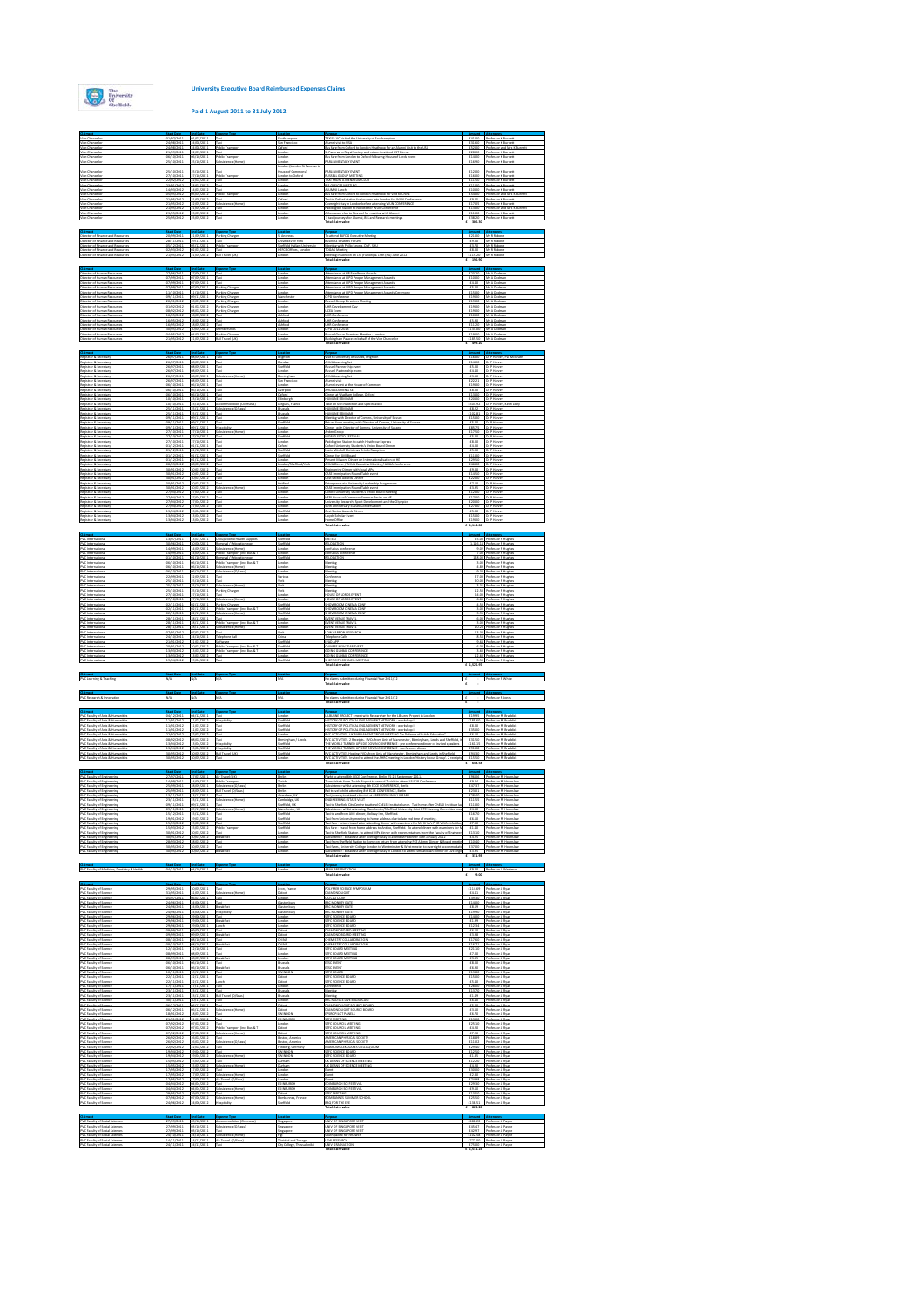

**Claimant Start Date End Date Expense Type Location Purpose Amount Attendees**

## **Paid 1 August 2010 to 31 July 2011**

| Vice-Chancellor<br>Vice-Chancellor                                                                                              | 11.07.2010<br>24.08.2010               | 13.07.2010<br>24.08.2010               | Consumables<br>Travel                                      | Munich<br>London                  | Internet access during Alumni visit<br>Public transport - bus tickets to Heathrow for USA Alumni visit                                           | 10.00 LProt         | 12.61 Professor K Burnett<br>50.00 Professor and Mrs K Burnett              |
|---------------------------------------------------------------------------------------------------------------------------------|----------------------------------------|----------------------------------------|------------------------------------------------------------|-----------------------------------|--------------------------------------------------------------------------------------------------------------------------------------------------|---------------------|-----------------------------------------------------------------------------|
| Vice-Chancellor                                                                                                                 | 30.08.2010<br>31.08.2010               | 30.08.2010<br>31.08.2010               | Travel<br>Travel                                           | New York<br>New York              | Taxi - University Club during Alumni visit<br>Taxi - train station during Alumni visit                                                           |                     | 5.58 Professor and Mrs K Burnett<br>4.34 Professor and Mrs K Burnett        |
| Vice-Chancellor<br>Vice-Chancellor<br>Vice-Chancellor                                                                           | 31.08.2010<br>07.09.2010               | 31.08.2010<br>07.09.2010               | Travel<br>Travel                                           | Boston<br>ondon                   | Taxi - train station to hotel during Alumni visit<br>Taxi - attend UUK Members Conference                                                        |                     | 13.66 Professor and Mrs K Burnett<br>10.00 Professor K Burnett              |
| Vice-Chancellor<br>Vice-Chancellor                                                                                              | 24.09.2010<br>19.10.2010               | 24.09.2010<br>19.10.2010               | Travel<br>Travel                                           | London<br>London                  | Taxi - attend SMC event<br>Tax - attend Alumni politics event                                                                                    |                     | 19.50 Professor K Burnett<br>13.00 Professor K Burnett                      |
| Vice-Chancello<br>Vice-Chancellor                                                                                               | 21.10.2010<br>10.11.2010               | 21.10.2010<br>10.11.2010               | Travel<br>Travel                                           | Oxford<br>London                  | Taxi - attend HEFCE annual conference<br>Taxi - attend ACU meeting                                                                               |                     | 10.00 Professor K Burnett<br>14.00 Professor K Burnett                      |
| Vice-Chancello                                                                                                                  | 1.11.2010                              | 11.11.2010                             | Trave                                                      | ondor                             | axi - attend CIHE annual lecture                                                                                                                 | 12.00<br>17.00<br>£ | Professor K Burnett                                                         |
| Vice-Chancellor<br>Vice-Chancellor                                                                                              | 5.11.2010<br>25.11.2010                | 25.11.2010<br>25.11.2010               | Travel<br>Travel                                           | ondor<br>London                   | Taxi - attend Royal Society lecture<br>Taxi - attend Royal Society lecture                                                                       |                     | Professor and Mrs K Burnett and guests<br>16.00 Professor and Mrs K Burnett |
| Vice-Chancello<br>Vice-Chancellor                                                                                               | 09.12.2010<br>11.01.2011               | 09.12.2010<br>11.01.2011               | Trave<br>Travel                                            | Oxford<br>London                  | Public transport - bus ticket to Heathrow for Beijing visit<br>Public transport - attend Alumni Dinner                                           | 20.00               | Professor K Burnet<br>14.00 Professor K Burnett                             |
| Vice-Chancel<br>Vice-Chancellor                                                                                                 | 12.01.2011                             | 2.01.2011<br>12 01.2011                | rave<br>Travel                                             | Oxford                            | ublic transport - attend USS meetin<br>Public transport - attend USS meeting                                                                     |                     | rofessor K Burnet<br>10.00 Professor K Burnett                              |
| Vice-Chancello                                                                                                                  | 01.2011                                | 5.01.2011                              | Fravel                                                     | ondor                             | attend UCEA meeting<br>Public transport - Oxford to Heathrow for Alumni Visit to Singapore/Hong                                                  | 10.00               | Professor K Burnett                                                         |
| Vice-Chancellor<br>Vice-Chancellor                                                                                              | 5.01.2011<br>21.01.2011                | 15.01.2011<br>21.01.2011               | Subsistence                                                | byford<br>Singapore               | Subsistence - Alumni visit                                                                                                                       | 52.00               | Professor and Mrs K Burnett<br>17.68 Professor and Mrs K Burnett            |
| Vice-Chancelli<br>Vice-Chancellor                                                                                               | 14.01.2011<br>11.02.2011               | 24.01.2011<br>11.02.2011               | Trave<br>Travel                                            | ingapor<br>London                 | axi - attend meetings and functions during Alumni visit<br>Taxi - attend Athenaeum Club dinner                                                   | 38.54               | Professor and Mrs K Burnett<br>42.00 Professor K Burnett                    |
| Vice-Chancell<br>Vice-Chancellor                                                                                                | 01.03.2011                             | 13.02.2011<br>01.03.2011               | rave<br>Travel                                             | Sheffield<br>London               | return home following Athenaeeum Club dinner and meetings<br>Taxi - attend MPs dinner at Houses of Parliament                                    | 10.00               | rofessor K Burnet<br>10.00 Professor K Burnett                              |
| lice-Chancello<br>Vice-Chancellor                                                                                               | 0.03.2011<br>24.03.2011                | 10.03.2011<br>24.03.2011               | Trave<br>Travel                                            | cendor<br>London                  | attend Russell Group away day<br>Public transport - attend Alumni event                                                                          | 10.00               | Professor K Burnett<br>59.00 Professor K Burnett                            |
| Vice-Chancelli<br>Vice-Chancello                                                                                                | 15.04.2011                             | 24.03.2011<br>05.04.2011               | rave<br>Travel                                             | London                            | axi - attend Alumni eve<br>Taxi - attend meeting at BIS                                                                                          |                     | rofessor K Burnet<br>24.50 Professor K Burnett                              |
| Vice-Chancellor<br>Vice-Chancellor                                                                                              | 14.04.201<br>14.04.2011                | 14.04.2011<br>14.04.2011               | Travel<br>Travel                                           | <b>USA</b><br><b>USA</b>          | Public transport - attend Alumni event<br>Taxi - attend Alumni event                                                                             |                     | 66.00 Professor K Burnett<br>36.90 Professor K Burnett                      |
| Vice-Chancellor<br>Vice-Chancellor                                                                                              | 20.04.2011<br>12.06.2011               | 20.04.2011<br>12.06.2011               | Travel<br>Travel                                           | <b>USA</b><br>Sheffield           | Taxi - attend Alumni event<br>Taxi - attend HEFCE and CASE event at British Academy                                                              |                     | 1852 Professor K Burnett<br>10.00 Professor K Burnett                       |
| Vice-Chancellor<br>Vice-Chancellor                                                                                              | 15.06.2011<br>29.06.2011               | 15.06.2011<br>29.06.2011               | Travel<br>Travel                                           | London<br>London                  | Public transport - attend HEFCE and CASE event at British Academy<br>Taxi - attend Royal Society meeting                                         |                     | 14.00 Professor K Burnett<br>15.00 Professor K Burnett                      |
| Vice-Chancellor                                                                                                                 | 01.07.201                              | 01.07.2011                             | Travel                                                     | Southampt                         | Taxi - attend meeting and give lecture at University of Southampton<br>Total claim value                                                         | 733.23<br>£         | 26.00 Professor K Burnett                                                   |
| Claimant                                                                                                                        | art Dal                                | <b>End Date</b>                        |                                                            | ocati                             |                                                                                                                                                  |                     |                                                                             |
| Director of Finance and Resources<br>Director of Finance and Resources                                                          | 04.02.2011<br>1.03.201                 | 04.02.2011<br>11.03.201                | Travel<br>Trave                                            | Durham<br>Sheffield               | Taxi - attend NEUFDG<br>ablic transport - attend meeting with auditors KPMG                                                                      |                     | 10.00 Mr R Rabone<br>3.50 Mr R Rabone                                       |
| Director of Finance and Resources<br>irector of Finance and Resource                                                            | 25.03.2011<br>0.06.2011                | 25.03.2011<br>30.06.2011               | Travel<br>Hospitality                                      | London<br>Cardiff                 | Travel - attend Fusion IP Board meetings<br>ospitality - dinner with BUFDG meeting attendee                                                      |                     | 105.50 Mr R Rabone<br>45.00 Mr R Rabone and gues                            |
| Director of Finance and Resources                                                                                               | 01.07.2011                             | 01.07.2011                             | Travel                                                     | Southampt                         | Taxi - attend Russell Group meeting<br>Total claim value                                                                                         | IΕ<br>£<br>173.00   | 9.00 Mr R Rabone                                                            |
|                                                                                                                                 |                                        |                                        |                                                            |                                   |                                                                                                                                                  |                     |                                                                             |
| Director of Human Resources<br>Director of Human Resource                                                                       | 27.05.2011                             | 27.05.2011                             | Parking Charges                                            | Leeds                             | Parking charges - attend Russell Group HR Directors' meeting<br>Parking charges - attend UHR Conference                                          | Iε<br>15.00         | 19.00 Mr A Dodman<br>Mr A Dodma                                             |
| Director of Human Resources<br>rector of Human Resources                                                                        | 19.05.2011<br>8.06.2011                | 19.05.2011<br>28.06.2011               | Parking Charges<br>Consumables                             | Manchester<br>N/A                 | Taxi - attend UHR Conference<br>nual subscription to CIPD                                                                                        | Iε                  | 9.00 Mr A Dodman<br>130.00 Mr A Dodman                                      |
| Director of Human Resources                                                                                                     | 27.06.2011                             | 27.06.2011                             | Travel                                                     | London                            | Attendance at HR Excellence Awards<br>Total claim value                                                                                          | IΕ<br>£<br>196,20   | 23.20 Mr A Dodman                                                           |
|                                                                                                                                 |                                        |                                        |                                                            |                                   |                                                                                                                                                  |                     |                                                                             |
| Registrar & Secretary<br>Registrar & Secretary                                                                                  | 02.09.2010<br>01.11.2010               | 03.10.2010<br>01.11.2010               | Consumables<br>Travel                                      | N/A<br>tussia                     | Currency charges - incurred during Alumni trip<br>Taxi - flight to Russia - guest speaker at IUBNT Conference, Yaraslav                          |                     | 27.18 Dr P Harvey<br>15.00 Dr P Harvey                                      |
| Registrar & Secretary<br>Registrar & Secretary                                                                                  | 04.01.2011<br>10.02.2011               | 04.01.2011<br>10.02.2011               | Relocation<br>Subsistence                                  | Sheffield<br>London               | Removal / relocation expenses<br>Subsistence - attend Russell Group meeting                                                                      |                     | 3,734.03 Dr P Harvey<br>12.70 Dr P Harvey                                   |
| Registrar & Secretary<br>Registrar & Secretary                                                                                  | 10.02.2011<br>11.03.201                | 10.02.2011<br>11.03.2011               | Travel<br>Travel                                           | London<br>London                  | Taxi - attend Russell Group meeting<br>Taxi - attend AHUA Executive meeting                                                                      |                     | 55.00 Dr P Harvey<br>64.00 Dr P Harvey                                      |
| Registrar & Secretary<br>Registrar & Secretary                                                                                  | 06.04.2011<br>15.04.2011               | 06.04.2011<br>22.04.2011               | Travel<br>Subsistence                                      | Birminghan<br><b>USA</b>          | Taxi - attend HEFCE meeting<br>Subsistence - Alumni visits                                                                                       |                     | 40.00 Dr P Harvey<br>133.55 Dr P Harvey                                     |
| Registrar & Secretary<br>Registrar & Secretar                                                                                   | 19.04.2011<br>16.05.201                | 19.04.2011<br>16.05.2011               | Travel<br>Travel                                           | London<br>Sheffield               | Taxi - attend AHUA meeting<br>Taxi - attend meeting on governance review                                                                         |                     | 21.78 Dr P Harvey<br>47.00 Dr P Harvey                                      |
|                                                                                                                                 |                                        |                                        |                                                            |                                   | <b>Total claim value</b>                                                                                                                         | 4.150.24<br>£       |                                                                             |
| PVC International                                                                                                               | 06/03/2011                             | 06/03/2011                             | Removal / Relocation exps                                  | Sheffield                         | relocation<br>TUDENTS UNION EVENT                                                                                                                |                     | 952.15 Professor R Hughes                                                   |
| PVC International<br>PVC International                                                                                          | 03/03/2011                             | 04/03/2011                             | <b>Accommodation (UK)</b><br>Rail Travel (UK)              | Sheffield<br>Sheffield            | STUDENTS UNION EVENT                                                                                                                             | 70.00               | 11.50 Professor R Hughes                                                    |
| VC International<br>PVC International                                                                                           | 33/03/201<br>17/03/2011                | 14/03/2011<br>17/03/2011               | Software<br>Rail Travel (UK)                               | Sheffield<br>Nottinghar           | TUDENTS UNION EVENT<br>post recruitment discussion                                                                                               | 5.78                | Professor R Hugher<br>16.70 Professor R Hughes                              |
| PVC International<br>PVC International                                                                                          | 2/03/201<br>19/03/2011                 | 12/03/2011<br>19/03/2011               | Removal / Relocation exp:<br>Removal / Relocation exps     | Sheffield<br>Sheffield            | Nocation<br>relocation                                                                                                                           | 912.00              | rofessor R Hughe<br>245.11 Professor R Hughes                               |
| PVC International<br>PVC International                                                                                          | 31/03/201<br>09/04/2011                | 31/03/2011<br>09/04/2011               | Taxi<br>Removal / Relocation exps                          | Sheffield<br>Sheffield            | ecd event<br>RELOCATION                                                                                                                          |                     | 32.00 Professor R Hugher<br>1,703.40 Professor R Hughes                     |
| PVC International<br>PVC International                                                                                          | 16/06/2011                             | 09/05/201<br>16/06/2011<br>16/06/2011  | Removal / Relocation exp<br>Public Transport finc. Bus & T | Sheffield<br>Oxford               | elocation<br>Lecture                                                                                                                             |                     | Professor R Hugh<br>4.40 Professor R Hughes                                 |
| PVC International                                                                                                               | 25/06/2011                             | 25/06/2011                             | Public Transport (inc. Bus & T                             | Birmingham                        | BACEAP                                                                                                                                           |                     | 6.00 Professor R Hughes<br>12.67 Professor R Hughes                         |
| PVC International<br>PVC International                                                                                          | 25/06/2011<br>08/06/2011<br>08/06/2011 | 25/06/2011<br>08/06/2011<br>08/06/2011 | Subsistence (Home)<br>Public Transport (inc. Bus & T       | Birmingha<br>London<br>London     | BACEAP<br>QATAR COLLABORATION<br><b>QATAR COLLABORATION</b>                                                                                      |                     | 3.00 Professor R Hughes                                                     |
| PVC International<br>PVC International                                                                                          | 08/06/2011                             | 08/06/2011                             | Taxi<br>Subsistence (Home)                                 | London                            | <b>QATAR COLLABORATION</b>                                                                                                                       |                     | 44.00 Professor R Hughes<br>3.45 Professor R Hughes                         |
| PVC International<br>PVC International                                                                                          | 06/06/2011<br>06/06/2011               | 06/06/2011<br>06/06/2011               | Taxi<br>Subsistence (Home)                                 | London<br>London                  | MINISTER MEETING<br>MINISTER MEETING<br><b>Total claim value</b>                                                                                 |                     | 41.00 Professor R Hughes<br>12.00 Professor R Hughes                        |
|                                                                                                                                 |                                        |                                        |                                                            |                                   |                                                                                                                                                  |                     |                                                                             |
|                                                                                                                                 |                                        |                                        |                                                            |                                   |                                                                                                                                                  | £ 4.247.65          |                                                                             |
| PVC Learning & Teaching                                                                                                         | <b>Start Date</b><br>N/A               | <b>End Date</b><br>N/A                 | se Type<br>N/A                                             | N/A                               | No claims submitted during Financial Year 2010/11                                                                                                |                     | - Professor P White                                                         |
|                                                                                                                                 |                                        |                                        |                                                            |                                   | <b>Total claim value</b>                                                                                                                         |                     |                                                                             |
| Claimant<br>PVC Research & Innovation                                                                                           | <b>Start D</b><br>N/A                  | End <sub>D</sub><br>N/A                | ise Typ<br>N/A                                             | N/A                               | Purpose<br>No claims submitted during Financial Year 2010/11                                                                                     | £                   | Attendees<br>Professor R Jones                                              |
|                                                                                                                                 |                                        |                                        | <b>Expense Type</b>                                        |                                   | Total claim value<br>Purpose                                                                                                                     |                     | <b>Attendees</b>                                                            |
| Claimant<br>PVC Faculty of Arts & Humanities                                                                                    | Start Dal<br>11.08.2010                | <b>End Date</b><br>11.08.2010          | Accommodation                                              | Londor                            | Accommodation - visit to British Library                                                                                                         |                     | 175.60 Professor M Braddick                                                 |
| VC Faculty of Arts & Humanities                                                                                                 | 22.10.2010<br>2.10.2010                | 22.10.2010<br>22.10.2010               | Accommodation<br>Trave                                     | London<br>ondor                   | Accommodation - attend DASSH UK conference<br>axi - attend DASSH LIK conference                                                                  | 14.50               | 145.00 Professor M Braddick<br>Professor M Braddic                          |
| PVC Faculty of Arts & Humanities<br>PVC Faculty of Arts & Humanities<br>PVC Faculty of Arts & Humanitie                         | 22 02 2011                             | 22.02.2011<br>28.04.2011               | Travel<br>Travel                                           | Sheffield<br>Sheffield            | Taxi - Chair University event - History Seminar<br>Taxi<br>attend Sheffield City Culture Consortium meeting                                      | 348.60<br>£         | 7.00 Professor M Braddick<br>6.50 Professor M Braddick                      |
|                                                                                                                                 | art Da                                 | <b>End Dat</b>                         | <b>Expense Typ</b>                                         |                                   | Total claim value                                                                                                                                |                     |                                                                             |
| Claimant<br><b>PVC Faculty of Engineering</b>                                                                                   | 06.11.2010<br>24.03.2011               | 26.11.2010<br>24.03.2011               | Subsistence<br>Accommodation                               | London                            | Subsistence - attend HEFCE annual meeting on behalf of Universit<br>Accommodation - attend Alumni event                                          |                     | 4.10 Professor M Hounslow<br>262.04 Professor M Hounslow                    |
| PVC Faculty of Engineering<br>PVC Faculty of Engineering<br><b>PVC Faculty of Engineering</b>                                   | 24.03.2011<br>24.03.2011               | 24.03.2011<br>24.03.2011               | Travel<br>Travel                                           | London<br>Sheffield               | Rail travel - attend Alumni event                                                                                                                |                     | 119.50 Professor M Hounslow<br>10.00 Professor M Hounslow                   |
| PVC Faculty of Engineering<br>PVC Faculty of Engineering                                                                        | 11.04.2011<br>05.05.2011               | 11.04.2011<br>05.05.2011               | Subsistence<br>Hospitality                                 | London<br>London                  | Taxi - attend University dinner for PVCs<br>ubsistence - attend Alumni event<br>Hospitality - attend Leonardo lecture                            |                     | 18 60 Professor M Hounslow<br>10.95 Professor M Hounslow                    |
| PVC Faculty of Engineering<br><b>PVC Faculty of Engineering</b>                                                                 | 05.05.2011<br>12.05.2011               | 05.05.2011<br>12.05.2011               | Travel<br>Travel                                           | ondon<br>Sheffield                | axi - attend Leonardo lecture<br>Taxi - attend Alumni event                                                                                      |                     | 20.80 Professor M Hounslow<br>7.60 Professor M Hounslow                     |
| PVC Faculty of Engineering<br><b>PVC Faculty of Engineering</b>                                                                 | 9.05.2011<br>07.06.2011                | 19.05.2011<br>07.06.2011               | Travel<br>Travel                                           | Sheffield<br>Sheffield            | axi - attend Cutlers Feast dinner<br>Taxi - attend Yorkshire Universities annual meeting                                                         |                     | 16.20 Professor M Hounslow<br>7.00 Professor M Hounslow                     |
| PVC Faculty of Engineering                                                                                                      | 21.06.2011<br>21.06.2011               | 21.06.2011<br>21.06.2011               | Accommodation<br>Subsistence                               | Lausanne<br>Lausanne              | Room tax - attend Granulation conference<br>Subsistence - attend Granulation conference                                                          |                     | 4.18 Professor M Hounslow                                                   |
| <b>PVC Faculty of Engineering</b><br><b>PVC Faculty of Engineering</b><br><b>PVC Faculty o</b>                                  | 21.06.2011                             | 21.06.2011                             | Subsistence                                                | London                            | Subsistence - attend Granulation conference                                                                                                      |                     | 11.30 Professor M Hounslow<br>6.44 Professor M Hounslow                     |
| <b>PVC Faculty of Engineering</b>                                                                                               | 27.07.2011                             | 27.07.2011                             | Trave                                                      |                                   | Air Travel - attend 8th European Congress of Chemical Engineering<br>conference                                                                  |                     | 96.06 Professor M Hounslow                                                  |
|                                                                                                                                 |                                        |                                        |                                                            |                                   | <b>Total claim value</b>                                                                                                                         | 619.83              |                                                                             |
| PVC Faculty of Medicine, Dentistry & Health                                                                                     | 06.10.2010                             | 06.10.2010                             | <b>Parking Charges</b>                                     | London                            | Parking charges - attend COPMeD conference                                                                                                       | 10.00               | Professor A Weetman                                                         |
| PVC Faculty of Medicine, Dentistry & Health                                                                                     | 12.10.2010                             | 12.10.2010                             | Travel<br>Parking Charge                                   | London<br>Sheffield               | Taxi - attend GMC conference<br>arking charges - attend 21st Century Doctor event at Cutlers' Hall                                               |                     | 8.00 Professor A Weetman                                                    |
| PVC Faculty of Medicine, Dentistry & Health<br>VC Faculty of Medicine, Dentistry & Health                                       | 12.12.2010<br>9.01.2011                | 02.12.2010<br>19.01.2011               | Travel<br>rave                                             | London<br>andor                   | Taxi - attend HENSE meeting<br>axi - attend 1942 Club meeti                                                                                      | 10.00               | 8.00 Professor A Weetman<br>rofessor A Weetma                               |
| PVC Faculty of Medicine, Dentistry & Health                                                                                     | 24.01.2011                             | 24.01.2011                             | Travel<br>rave                                             | Leeds                             | Taxi - attend Medical School Deans' meeting<br>axi - attend British Endocrine Society conferent                                                  |                     | 7.00 Professor A Weetman<br>rofessor A Weetma                               |
|                                                                                                                                 | 15.06.2011                             | 15.06.2011                             | Travel                                                     | Sheffield                         | Taxi - attend meeting with Community Services<br><b>Total claim value</b>                                                                        | Ι£<br>65.50         | 6.50 Professor A Weetman                                                    |
|                                                                                                                                 | art D.                                 | End Da                                 |                                                            |                                   |                                                                                                                                                  |                     |                                                                             |
| PVC Faculty of Science<br>PVC Faculty of Science                                                                                | 13.10.2010<br>08.11.2010               | 14.10.2010<br>08.11.2010               | Travel<br>Subsistence                                      | Oxford<br>London                  | Rail ticket - attend STFC Science Board meeting<br>ubsistence - attend Royal Society lecture                                                     |                     | 19.90 Professor A Ryan<br>3.95 Professor A Ryan                             |
| PVC Faculty of Medicine, Dentistry & Health<br><b>PVC Faculty of Science</b><br>PVC Faculty of Science                          | 08.11.2010<br>17.12.2010               | 08.11.2010<br>08.12.2010               | Travel<br>Subsisteno                                       | London & Sheffield<br>ondon       | Taxi - attend Royal Society lecture<br>ubsistence - Parliamentary and Scientific Committee                                                       |                     | 24.90 Professor A Ryan<br>5.79 Professor A Ryan                             |
| <b>PVC Faculty of Science</b><br><b>PVC Faculty of Science</b>                                                                  | 07.12.2010<br>5.01.2011                | 08.12.2010<br>25.01.2011               | Travel<br>Subsisteno                                       | Sheffield<br>ondon                | Taxi - Parliamentary and Scientific Committee<br>iubsistence - attend STFC Science Board meeting                                                 |                     | 14.30 Professor A Ryan<br>15.17 Professor A Ryan                            |
| <b>PVC Faculty of Science</b><br>PVC Faculty of Science                                                                         | 25.01.2011<br>7.01.2011                | 25.01.2011<br>27.01.2011               | Travel<br>Subsisteno                                       | London<br>Sheffield               | Public transport - attend STFC Science Board meeting<br>lospitality - Project 2012 meeting                                                       |                     | 1.95 Professor A Ryan<br>20.00 Professor & Ryan and guest                   |
| <b>PVC Faculty of Science</b><br><b>PVC Faculty of Science</b>                                                                  | 04.02.2011<br>04.02.2011               | 04.02.2011<br>04.02.2011               | Travel<br>Travel                                           | Sheffield<br>ondon & Sheffield    | Public transport - attend EPSRC interview:<br>axi - attend EPSRC interviews                                                                      |                     | 1.90 Professor A Ryan<br>24.80 Professor A Rva                              |
| PVC Faculty of Science<br><b>PVC Faculty of Science</b>                                                                         | 04.02.2011<br>15.03.2011               | 04.02.2011<br>15.03.2011               | Subsistence<br>Subsistence                                 | Sheffield<br>Sheffield            | Subsistence - attend EPSRC interviews<br>ubsistence - attend STFC Science Board                                                                  |                     | 2.45 Professor A Ryan<br>3.90 Professor A Ryan                              |
| <b>PVC Faculty of Science</b>                                                                                                   | 5.03.2011<br>15.03.201                 | 15.03.2011<br>15.03.2011               | Parking Charge<br>Travel                                   | Sheffield<br>Newcastl             | arking charges - attend Café Scientifique event<br>axi - attend CATCLO event                                                                     |                     | 4.50 Professor A Ryan<br>5.00 Professor A Ryan                              |
|                                                                                                                                 |                                        | 5.03.2011                              | Subsister                                                  | heffield                          | iubsistence - attend Diamond Light Source Board<br>Subsistence - Give Materials Chemistry Division (Royal Society of                             | 2.50                | Professor A Ry                                                              |
| PVC Faculty of Medicine, Dentistry & Health<br><b>PVC Faculty of Science</b><br>PVC Faculty of Scienc<br>PVC Faculty of Science | 15.03.2011                             | 25.03.2011                             | Subsistence                                                | Glasgow                           | hemistry) lecture<br>iubsistence - Give Materials Chemistry Division (Royal Society of                                                           |                     | 11.74 Professor A Ryan                                                      |
| PVC Faculty of Science                                                                                                          | 5.03.2011                              | 15.03.2011                             | Subsistence                                                | Glasgow                           | Chemistry) lecture<br>Faxis - Give Materials Chemistry Division (Royal Society of Chemistry)                                                     |                     | 6.30 Professor A Ryan                                                       |
| <b>PVC Faculty of Science</b>                                                                                                   | 5.03.2011                              | 25.03.2011                             | Travel                                                     | heffield & Glasgow                | lecture<br>iubsistence - Give Materials Chemistry Division (Royal Society of                                                                     |                     | 20.30 Professor A Ryan                                                      |
| PVC Faculty of Science                                                                                                          | 15.03.2011<br>19.05.2011               | 15.03.2011<br>30.05.2011               | Subsistence<br>Travel                                      | Glasgow<br>Lyon, France           | Chemistry) lecture<br>Taxis - attend Polymer Science Symposium                                                                                   | 2.50                | Professor A Ryan<br>114.69 Professor A Ryan                                 |
| PVC Faculty of Science<br>PVC Faculty of Science                                                                                | 31.05.2011                             | 31.05.2011                             | Subsistend                                                 | Lyon, France                      | Subsistence - on route from Lyon to Diamond Light Source Meeting                                                                                 |                     | 4.41 Professor A Ryan                                                       |
| PVC Faculty of Science                                                                                                          | 4.06.2011                              | 24.06.2011                             | Hospitality                                                | Slastonbury                       | lospitality - BBC Infinite Monkey Cage, Glastonbury to talk about Scienc                                                                         | 19.90               | Professor A Ryan and guest                                                  |
| PVC Faculty of Science<br><b>PVC Faculty of Science</b>                                                                         | 14.06.2011<br>24.06.2011               | 24.06.2011<br>24.06.2011               | Subsistence<br>Travel                                      | London<br>Sheffield               | Subsistence - BBC Infinite Monkey Cage, Glastonbury to talk about Science<br>Taxis - BBC Infinite Monkey Cage, Glastonbury to talk about Science |                     | 8.59 Professor A Ryan<br>14.00 Professor A Ryan                             |
| <b>PVC Faculty of Science</b><br>PVC Faculty of Science                                                                         | 29.06.2011<br>19.06.2011               | 29.06.2011<br>29.06.2011               | Subsistence<br>Subsistence                                 | Sheffield<br>ondon                | Subsistence - attend STFC Science Board meeting<br>ubsistence - attend STFC Science Board meeting                                                |                     | 1.99 Professor A Ryan<br>12.34 Professor A Ryan                             |
| PVC Faculty of Science<br>PVC Faculty of Scienc                                                                                 | 29.06.2011<br>15.07.2011               | 29.06.2011<br>06.07.2011               | Travel<br>Travel                                           | Sheffield<br>Sheffield and London | Taxis - attend STFC Science Board meeting<br>Taxis - attend CATCLO event                                                                         |                     | 14.00 Professor A Ryan<br>39.30 Professor A Rya                             |
|                                                                                                                                 |                                        |                                        |                                                            |                                   | <b>Total claim value</b>                                                                                                                         | 421.07<br>£         |                                                                             |
| <b>PVC Faculty of Social Sciences</b>                                                                                           | 13.06.2011                             | 13.06.2011                             | Trave                                                      | singapore                         | Fravel - air travel to Singapore to build and develop the Faculty to Faculty<br>relationship                                                     |                     | 689.00 Professor A Payne                                                    |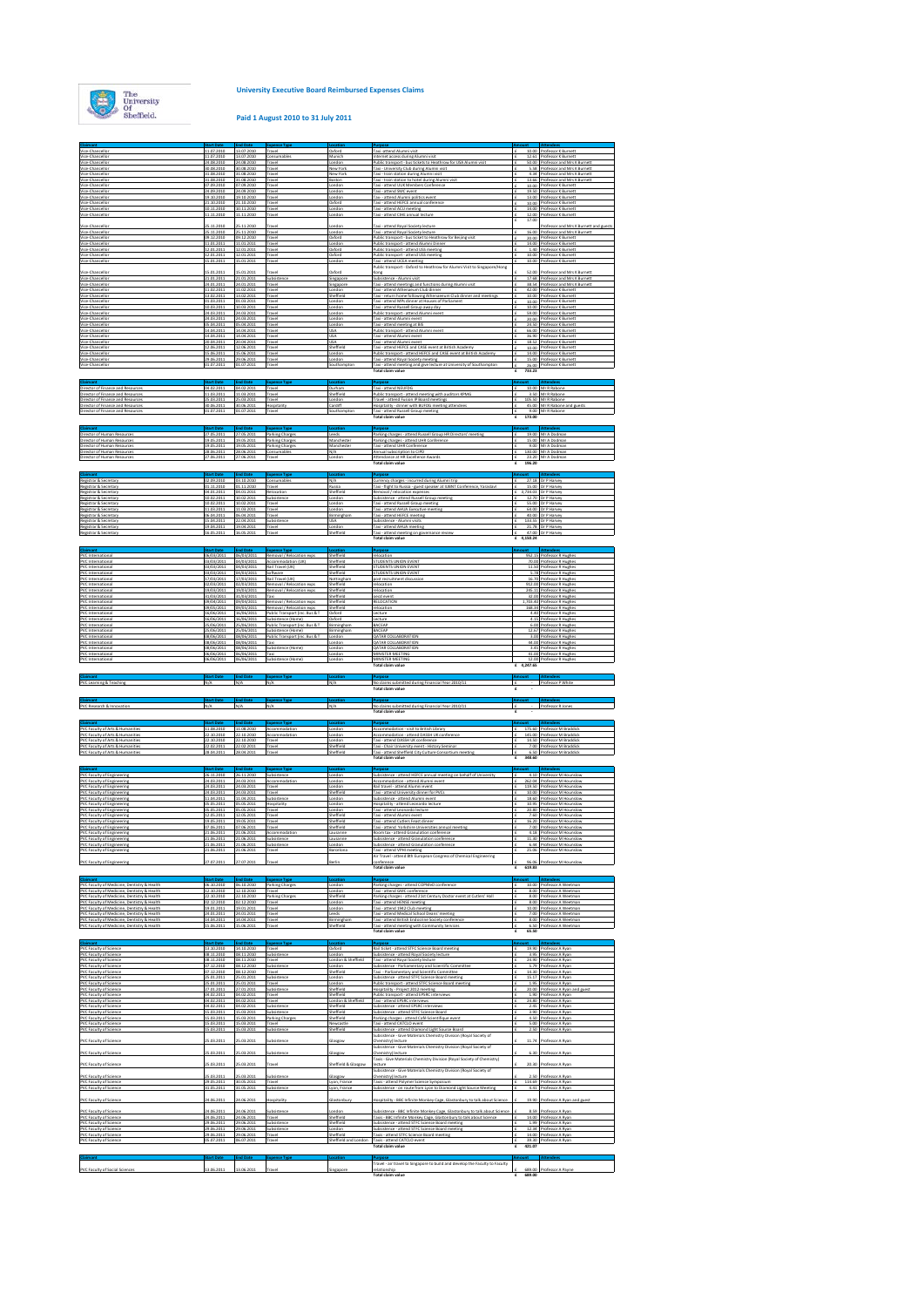

## **Paid 1 August 2009 to 31 July 2010**

| Vice-Chancellor<br>Vice-Chancellor                                                                                                                                                                                                                                                                                                                                                                                                                                                                                                                                                                                                                                                                                                                                                                                                                                                                                                                                                                                                                                                                                                                                                                                                                                                                                                                                                                                                                 | 01.10.2009                             |                                        |                                      | San Fran                      | ubsistence - Alumni Ever                                                                                                                                                        |                    |                                                                                                     |
|----------------------------------------------------------------------------------------------------------------------------------------------------------------------------------------------------------------------------------------------------------------------------------------------------------------------------------------------------------------------------------------------------------------------------------------------------------------------------------------------------------------------------------------------------------------------------------------------------------------------------------------------------------------------------------------------------------------------------------------------------------------------------------------------------------------------------------------------------------------------------------------------------------------------------------------------------------------------------------------------------------------------------------------------------------------------------------------------------------------------------------------------------------------------------------------------------------------------------------------------------------------------------------------------------------------------------------------------------------------------------------------------------------------------------------------------------|----------------------------------------|----------------------------------------|--------------------------------------|-------------------------------|---------------------------------------------------------------------------------------------------------------------------------------------------------------------------------|--------------------|-----------------------------------------------------------------------------------------------------|
|                                                                                                                                                                                                                                                                                                                                                                                                                                                                                                                                                                                                                                                                                                                                                                                                                                                                                                                                                                                                                                                                                                                                                                                                                                                                                                                                                                                                                                                    | 11.10.2009                             | 06.09.2009<br>01.10.2009<br>14.10.2009 | Travel<br>Travel                     | London<br>ondor               | Taxi - Alumni Reception at House of Lord<br>Taxi - Alumni Visit to Paris                                                                                                        |                    | 47.91 Professor and Mrs K Burnett<br>20.00 Professor and Mrs K Burnett<br>44.93 Professor K Burnett |
|                                                                                                                                                                                                                                                                                                                                                                                                                                                                                                                                                                                                                                                                                                                                                                                                                                                                                                                                                                                                                                                                                                                                                                                                                                                                                                                                                                                                                                                    | 3.01.2010                              | 3.01.2010                              | Trave<br>France                      |                               | axi - travel from meeting to stat                                                                                                                                               | 15.00              | rofessor K Burnet<br>ofessor K Burnet                                                               |
| rice-Chancellor                                                                                                                                                                                                                                                                                                                                                                                                                                                                                                                                                                                                                                                                                                                                                                                                                                                                                                                                                                                                                                                                                                                                                                                                                                                                                                                                                                                                                                    | 13.01.2010                             | 13.01.2010                             | Travel                               | London                        | Taxi - Meeting at Department for Business, Innovation & Skills<br>Tayi, Moon                                                                                                    | 10.00              | 6.00 Professor K Burnett                                                                            |
| Vice-Chancellor                                                                                                                                                                                                                                                                                                                                                                                                                                                                                                                                                                                                                                                                                                                                                                                                                                                                                                                                                                                                                                                                                                                                                                                                                                                                                                                                                                                                                                    | 3.01.2010<br>13.01.2010                | 01 2010<br>13.01.2010                  | raw<br>Travel                        | London                        | tiversity in 2010<br>Taxi - Meeting with Universities Superannuation Scheme (USS)                                                                                               |                    | 11.00 Professor K Burnett                                                                           |
|                                                                                                                                                                                                                                                                                                                                                                                                                                                                                                                                                                                                                                                                                                                                                                                                                                                                                                                                                                                                                                                                                                                                                                                                                                                                                                                                                                                                                                                    | 27.01.2010<br>02.02.2010               | 2.02.2010                              | Trave<br>Trave                       |                               | l'axi - Meeting to discuss Politics Alumni Event arrangemen<br>l'axi - to attend MPs dinner at Houses of Parliament                                                             | $7.00 -$<br>11.00  | rofessor K Burnet<br>rofessor K Burnet                                                              |
| Vice-Chancellor                                                                                                                                                                                                                                                                                                                                                                                                                                                                                                                                                                                                                                                                                                                                                                                                                                                                                                                                                                                                                                                                                                                                                                                                                                                                                                                                                                                                                                    | 10.02.2010                             | 10.02.2010                             | Trave                                | ondor                         | axi - to attend Quantum nucleation seminar at Imperial Coll-                                                                                                                    | 26.00              | vofessor K Burnett                                                                                  |
| ice Chancello                                                                                                                                                                                                                                                                                                                                                                                                                                                                                                                                                                                                                                                                                                                                                                                                                                                                                                                                                                                                                                                                                                                                                                                                                                                                                                                                                                                                                                      | 2.03.2010                              | 2.03.2010                              | rave                                 | ondo                          | Bus ticket - Oxford to London - Alumni Visit to USA                                                                                                                             | 25.00              | ofessor K Burnet                                                                                    |
| Vice-Chancellor<br>Vice-Chancellor                                                                                                                                                                                                                                                                                                                                                                                                                                                                                                                                                                                                                                                                                                                                                                                                                                                                                                                                                                                                                                                                                                                                                                                                                                                                                                                                                                                                                 | 16.03.2010<br>24.03.2010               | 16.03.2010<br>24.03.2010               | Travel<br>Consumables                | London<br>London              | Taxi - from USS Meeting to Athenaeum Club - Alumni Vis<br>Annual Subscription - The Athenaeum Club                                                                              |                    | 13.00 Professor K Burnett<br>940.00 Professor K Burnett                                             |
|                                                                                                                                                                                                                                                                                                                                                                                                                                                                                                                                                                                                                                                                                                                                                                                                                                                                                                                                                                                                                                                                                                                                                                                                                                                                                                                                                                                                                                                    | 0.04.201                               | 0.04.2010                              | rave                                 |                               | travel from hotel to station - Alumni Visit to Japa                                                                                                                             | 10.64              | ofessor and Mrs K                                                                                   |
| Vice-Chancellor<br>fce-Chancellor                                                                                                                                                                                                                                                                                                                                                                                                                                                                                                                                                                                                                                                                                                                                                                                                                                                                                                                                                                                                                                                                                                                                                                                                                                                                                                                                                                                                                  | 11.04.2010<br>14.04.2010               | 11.04.2010<br>14.04.2010               | Subsistence<br>Fravel                | Japan<br>ondon                | Subsistence - Alumni Visit<br>Taxi - Meeting with Technology Strategy Board                                                                                                     |                    | 8.40 Professor and Mrs K Burnett<br>12.00 Professor K Burnett                                       |
| Vice-Chancellor                                                                                                                                                                                                                                                                                                                                                                                                                                                                                                                                                                                                                                                                                                                                                                                                                                                                                                                                                                                                                                                                                                                                                                                                                                                                                                                                                                                                                                    | 21.04.2010                             | 21.04.2010                             | Travel                               | London                        | to Paddington Station for train to Oxford to attend meeting with<br>Professor Graham Russell                                                                                    | 11.00              | vofessor K Burnett                                                                                  |
| Vice-Chancellor                                                                                                                                                                                                                                                                                                                                                                                                                                                                                                                                                                                                                                                                                                                                                                                                                                                                                                                                                                                                                                                                                                                                                                                                                                                                                                                                                                                                                                    | 22 04 2010                             | 22 04 2010                             | Travel                               | London                        | Bus ticket - across London to attend a Russell Group meeting                                                                                                                    |                    | 1.40 Professor K Burnett                                                                            |
| Vice-Chancellor                                                                                                                                                                                                                                                                                                                                                                                                                                                                                                                                                                                                                                                                                                                                                                                                                                                                                                                                                                                                                                                                                                                                                                                                                                                                                                                                                                                                                                    | 24.05.2010<br>27.05.2010               | 24.05.2010<br>27.05.2010               | Fravel                               | London                        | lunch drinks for guests at Politics Alumni Event<br>Taxi - travel between meetings                                                                                              | 12.70              | ofessor K Burnett<br>10.00 Professor K Burnett                                                      |
| vice-Chancellor                                                                                                                                                                                                                                                                                                                                                                                                                                                                                                                                                                                                                                                                                                                                                                                                                                                                                                                                                                                                                                                                                                                                                                                                                                                                                                                                                                                                                                    | 10.06.2010                             | 10.06.2010                             | Travel                               | ondon                         | Taxi - from station to Alumni Event                                                                                                                                             | 10.00              | rofessor and Mrs K Burnett                                                                          |
| vice-Chancellor                                                                                                                                                                                                                                                                                                                                                                                                                                                                                                                                                                                                                                                                                                                                                                                                                                                                                                                                                                                                                                                                                                                                                                                                                                                                                                                                                                                                                                    | 18.06.2010                             | 18.06.2010                             | Travel                               | London                        | Taxi - travel between meetings<br>Bus ticket - London to Oxford for meeting with Pro-VC Research -                                                                              |                    | 7.00 Professor K Burnett                                                                            |
| fce-Chancellor                                                                                                                                                                                                                                                                                                                                                                                                                                                                                                                                                                                                                                                                                                                                                                                                                                                                                                                                                                                                                                                                                                                                                                                                                                                                                                                                                                                                                                     | 24.06.2010                             | 24.06.2010                             | Travel                               |                               | <b>DyoluO</b>                                                                                                                                                                   |                    | 16.00 Professor K Burnett                                                                           |
| Vice-Chancellor                                                                                                                                                                                                                                                                                                                                                                                                                                                                                                                                                                                                                                                                                                                                                                                                                                                                                                                                                                                                                                                                                                                                                                                                                                                                                                                                                                                                                                    | 30.06.2010                             | 30.06.2010                             |                                      |                               | Bus ticket - London to Oxford - overnight accommodation between<br>meetings                                                                                                     |                    | 14.00 Professor K Burnett                                                                           |
| <b>Notes</b>                                                                                                                                                                                                                                                                                                                                                                                                                                                                                                                                                                                                                                                                                                                                                                                                                                                                                                                                                                                                                                                                                                                                                                                                                                                                                                                                                                                                                                       |                                        |                                        |                                      |                               | <b>Total claim value</b>                                                                                                                                                        | £ 1.138.14         |                                                                                                     |
| <b>Bus to airport for China visit (Confucius Institute)</b><br>This cost will be repaid to the University by the Confucius Institute where Professor Burnett was the guest speaker in Beijing                                                                                                                                                                                                                                                                                                                                                                                                                                                                                                                                                                                                                                                                                                                                                                                                                                                                                                                                                                                                                                                                                                                                                                                                                                                      |                                        |                                        |                                      |                               |                                                                                                                                                                                 |                    |                                                                                                     |
|                                                                                                                                                                                                                                                                                                                                                                                                                                                                                                                                                                                                                                                                                                                                                                                                                                                                                                                                                                                                                                                                                                                                                                                                                                                                                                                                                                                                                                                    |                                        |                                        |                                      |                               |                                                                                                                                                                                 |                    |                                                                                                     |
| Director of Finance and Resources                                                                                                                                                                                                                                                                                                                                                                                                                                                                                                                                                                                                                                                                                                                                                                                                                                                                                                                                                                                                                                                                                                                                                                                                                                                                                                                                                                                                                  | 30.09.2009                             | 30.09.2009 Subsistence                 |                                      | London                        | Meal - attend BUFDG Conference                                                                                                                                                  |                    | 3.50 Mr R Rabone                                                                                    |
| Frector of Finance and Resources<br>Director of Finance and Resources                                                                                                                                                                                                                                                                                                                                                                                                                                                                                                                                                                                                                                                                                                                                                                                                                                                                                                                                                                                                                                                                                                                                                                                                                                                                                                                                                                              | 0.09.200<br>28.03.2010                 | 0.09.200<br>28.03.2010                 | arking Charge<br>Travel              | Edinburgh                     | arking charges - attend BUFDG Conference<br>Taxi - attend BUFDG Conference                                                                                                      | 6.00               | Ar R Rabor<br>6.00 Mr R Rabone                                                                      |
| Director of Finance and Resources<br>Director of Finance and Resource                                                                                                                                                                                                                                                                                                                                                                                                                                                                                                                                                                                                                                                                                                                                                                                                                                                                                                                                                                                                                                                                                                                                                                                                                                                                                                                                                                              | 28.03.2010<br>01.07.2010               | 28.03.2010                             | Travel<br>Travel                     | Edinburah                     | Taxi - attend BUFDG Conference<br>attend Business Strategy For                                                                                                                  |                    | 7.00 Mr R Rabone                                                                                    |
|                                                                                                                                                                                                                                                                                                                                                                                                                                                                                                                                                                                                                                                                                                                                                                                                                                                                                                                                                                                                                                                                                                                                                                                                                                                                                                                                                                                                                                                    |                                        |                                        |                                      |                               | <b>Total claim value</b>                                                                                                                                                        |                    | 7.00 Mr R Rabi                                                                                      |
|                                                                                                                                                                                                                                                                                                                                                                                                                                                                                                                                                                                                                                                                                                                                                                                                                                                                                                                                                                                                                                                                                                                                                                                                                                                                                                                                                                                                                                                    |                                        |                                        |                                      |                               |                                                                                                                                                                                 |                    |                                                                                                     |
| Director of Human Resources<br>Director of Human Resources                                                                                                                                                                                                                                                                                                                                                                                                                                                                                                                                                                                                                                                                                                                                                                                                                                                                                                                                                                                                                                                                                                                                                                                                                                                                                                                                                                                         | 24.11.2009<br>22.01.2010               | 24.11.2009<br>22.01.2010               | Travel<br>Travel                     | London<br>London              | Taxi - attend meeting with USS pensions institutions<br>Public transport - attend Russell Group HR Directors meeting                                                            |                    | 17.00 Ms R Valerio<br>5.60 Ms R Valerio                                                             |
| rector of Human Resource                                                                                                                                                                                                                                                                                                                                                                                                                                                                                                                                                                                                                                                                                                                                                                                                                                                                                                                                                                                                                                                                                                                                                                                                                                                                                                                                                                                                                           | 2.01.2010                              | 22.01.201                              |                                      |                               | xi - attend Russell Group HR Directors' meeting                                                                                                                                 |                    | 8.50 Ms R Vale                                                                                      |
| Director of Human Resources<br>Director of Human Resources                                                                                                                                                                                                                                                                                                                                                                                                                                                                                                                                                                                                                                                                                                                                                                                                                                                                                                                                                                                                                                                                                                                                                                                                                                                                                                                                                                                         | 29.01.2010<br>18.02.2010               | 29.01.2010<br>18.02.2010               | Fravel<br>Travel                     | London<br>ondon               | Taxi - attend JNCHES Strategic Conference<br>Taxi - attend UCEA HE Pay Negotiations Consultation                                                                                |                    | 9.50 Ms R Valerio<br>8.60 Ms R Valeric                                                              |
| Director of Human Resources                                                                                                                                                                                                                                                                                                                                                                                                                                                                                                                                                                                                                                                                                                                                                                                                                                                                                                                                                                                                                                                                                                                                                                                                                                                                                                                                                                                                                        | 28.05.2010                             | 28.05.2010                             | Travel                               | London                        | Taxi - return trio - attend Russell Group HR Directo<br>Taxi - attend Russell Group HR Directors' meeting                                                                       |                    | 63.00 Ms R Val<br>16.00 Ms R Valerio                                                                |
| Director of Human Resources                                                                                                                                                                                                                                                                                                                                                                                                                                                                                                                                                                                                                                                                                                                                                                                                                                                                                                                                                                                                                                                                                                                                                                                                                                                                                                                                                                                                                        | 16.07.2010                             | 16.07.2010                             | Travel                               | London                        | Taxi - attend Russell Group HR Directors' meeting<br><b>Total claim value</b>                                                                                                   | 164.20<br>£        | 36.00 Ms R Valeri                                                                                   |
|                                                                                                                                                                                                                                                                                                                                                                                                                                                                                                                                                                                                                                                                                                                                                                                                                                                                                                                                                                                                                                                                                                                                                                                                                                                                                                                                                                                                                                                    |                                        |                                        |                                      |                               |                                                                                                                                                                                 |                    |                                                                                                     |
| <b>Claimant</b><br>tegistrar & Secretary                                                                                                                                                                                                                                                                                                                                                                                                                                                                                                                                                                                                                                                                                                                                                                                                                                                                                                                                                                                                                                                                                                                                                                                                                                                                                                                                                                                                           | <b>Start Date</b><br>16.10.2009        | <b>End Date</b><br>16.10.2009          | <b>Expense Typ</b><br>Relocat        | Location<br>Sheffield         | Purpose<br>Removal / relocation expenses                                                                                                                                        |                    | <b>Attendees</b><br>8,560.33 Dr P Harvey                                                            |
| egistrar & Secretary<br>Registrar & Secretary                                                                                                                                                                                                                                                                                                                                                                                                                                                                                                                                                                                                                                                                                                                                                                                                                                                                                                                                                                                                                                                                                                                                                                                                                                                                                                                                                                                                      | 1.10.2009<br>01.10.2009                | 5.10.200<br>05.10.2009                 | distincto<br>Travel                  | heffield<br>Sheffield         | fospitality - entertain visiting academic<br>Public transport - entertain visiting academics                                                                                    |                    | 247.75 Dr P Harvey and Guest<br>3.60 Dr P Harvey and Guests                                         |
| egistrar & Secretary<br>egistrar & Secretary                                                                                                                                                                                                                                                                                                                                                                                                                                                                                                                                                                                                                                                                                                                                                                                                                                                                                                                                                                                                                                                                                                                                                                                                                                                                                                                                                                                                       |                                        | 35.10.2009<br>54.10.2009               |                                      |                               | axi - entertain visiting academics<br>axi - attend Arden Group Meeting                                                                                                          |                    | 14.00 Dr P Harvey and G<br>21.00 Dr P Harvey                                                        |
| <b>Registrar &amp; Secretary</b>                                                                                                                                                                                                                                                                                                                                                                                                                                                                                                                                                                                                                                                                                                                                                                                                                                                                                                                                                                                                                                                                                                                                                                                                                                                                                                                                                                                                                   | 4.10.2009<br>12.11.2009                | 12.11.2009                             | rave<br>Travel                       | Barcelona                     | Taxi - attend HUMANE conference                                                                                                                                                 |                    | 78.24 Dr P Harvey                                                                                   |
| legistrar & Secretary                                                                                                                                                                                                                                                                                                                                                                                                                                                                                                                                                                                                                                                                                                                                                                                                                                                                                                                                                                                                                                                                                                                                                                                                                                                                                                                                                                                                                              | 1.01.2010                              | 1.01.2010                              | Frane<br>Frane                       |                               | axi - attend UUK meeting                                                                                                                                                        |                    | <b>Y P Har</b><br>6.00 Dr P Harvey                                                                  |
| <b>Registrar &amp; Secretary</b>                                                                                                                                                                                                                                                                                                                                                                                                                                                                                                                                                                                                                                                                                                                                                                                                                                                                                                                                                                                                                                                                                                                                                                                                                                                                                                                                                                                                                   | 02 02 2010                             | 02.02.2010                             | Travel<br>Subcistence                | London                        | Taxi - attend HEPI seminar at Royal Society                                                                                                                                     |                    | 5.00 Dr P Harvey                                                                                    |
| Registrar & Secretary<br>agistrar & Secretar                                                                                                                                                                                                                                                                                                                                                                                                                                                                                                                                                                                                                                                                                                                                                                                                                                                                                                                                                                                                                                                                                                                                                                                                                                                                                                                                                                                                       | 24.02.2010<br>1.02.201                 | 24.02.2010<br>4.02.201                 |                                      | Sheffield                     | Subsistence - meeting with potential business partner<br>Taxi - attend meeting with potential business partner                                                                  | 12.00              | 4.50 Dr P Harvey and Guest<br>ir P.Harve                                                            |
| Registrar & Secretary<br><b>Registrar &amp; Secretary</b>                                                                                                                                                                                                                                                                                                                                                                                                                                                                                                                                                                                                                                                                                                                                                                                                                                                                                                                                                                                                                                                                                                                                                                                                                                                                                                                                                                                          | 12.03.2010<br>18.03.2010               | 12.03.2010<br>18.03.2010               | Fravel<br>Fravel                     | London<br>Vienna              | Taxi - attend AHUA Executive meeting<br>Taxi - attend HUMANE conference                                                                                                         |                    | 14.50 Dr P Harvey<br>32.44 Dr P Harvey                                                              |
|                                                                                                                                                                                                                                                                                                                                                                                                                                                                                                                                                                                                                                                                                                                                                                                                                                                                                                                                                                                                                                                                                                                                                                                                                                                                                                                                                                                                                                                    | 4.03.201                               | 24.03.201                              |                                      |                               | attend meeting with Registrar at University of Susse                                                                                                                            |                    |                                                                                                     |
| Registrar & Secretary<br><b>Registrar &amp; Secretary</b>                                                                                                                                                                                                                                                                                                                                                                                                                                                                                                                                                                                                                                                                                                                                                                                                                                                                                                                                                                                                                                                                                                                                                                                                                                                                                                                                                                                          | 18.03.2010<br>17.04.2010               | 18.03.2010<br>23.04.2010               | tire<br>Travel                       | Sheffield<br>Sheffield        | Formal wear hire - attend Cutler's Feast on behalf of Univers<br>Taxi - attend University Senate dinner                                                                         |                    | 70.00 Dr P Harvey<br>56.38 Dr P Harvey                                                              |
| agistrar & Secretar                                                                                                                                                                                                                                                                                                                                                                                                                                                                                                                                                                                                                                                                                                                                                                                                                                                                                                                                                                                                                                                                                                                                                                                                                                                                                                                                                                                                                                | 9.05.2010                              | 19.05.2010                             |                                      |                               | axi - attend University Sports Award Dis                                                                                                                                        |                    | 10.00 Dr P Harve                                                                                    |
| Registrar & Secretary<br>Registrar & Secretary                                                                                                                                                                                                                                                                                                                                                                                                                                                                                                                                                                                                                                                                                                                                                                                                                                                                                                                                                                                                                                                                                                                                                                                                                                                                                                                                                                                                     | 26.05.2010<br>28.05.2010               | 26.05.2010<br>28.05.2010               | Fravel<br>Travel                     | London<br>Manchester          | Taxi - attend CUC workshop<br>Taxi - attend HEIST Awards Dinner                                                                                                                 |                    | 12.00 Dr P Harvey<br>3.50 Dr P Harvey                                                               |
| Registrar & Secretary                                                                                                                                                                                                                                                                                                                                                                                                                                                                                                                                                                                                                                                                                                                                                                                                                                                                                                                                                                                                                                                                                                                                                                                                                                                                                                                                                                                                                              | 12.07.2010                             | 12.07.2010                             | Travel                               | Sheffield                     | Taxi - attend Council Review meeting                                                                                                                                            | I٤                 | 27.20 Dr P Harvey                                                                                   |
|                                                                                                                                                                                                                                                                                                                                                                                                                                                                                                                                                                                                                                                                                                                                                                                                                                                                                                                                                                                                                                                                                                                                                                                                                                                                                                                                                                                                                                                    |                                        |                                        |                                      |                               | <b>Total claim value</b>                                                                                                                                                        | 9.212.44           |                                                                                                     |
|                                                                                                                                                                                                                                                                                                                                                                                                                                                                                                                                                                                                                                                                                                                                                                                                                                                                                                                                                                                                                                                                                                                                                                                                                                                                                                                                                                                                                                                    | itart Date                             | d Date                                 |                                      |                               |                                                                                                                                                                                 |                    |                                                                                                     |
| PVC International                                                                                                                                                                                                                                                                                                                                                                                                                                                                                                                                                                                                                                                                                                                                                                                                                                                                                                                                                                                                                                                                                                                                                                                                                                                                                                                                                                                                                                  | 14.09.2009                             | 23.09.2009                             | Travel                               | London                        | Taxi - British library visit<br>nk cartridae for home office printe                                                                                                             |                    | 9.00 Professor D Shellard                                                                           |
| VC Internationa                                                                                                                                                                                                                                                                                                                                                                                                                                                                                                                                                                                                                                                                                                                                                                                                                                                                                                                                                                                                                                                                                                                                                                                                                                                                                                                                                                                                                                    | 0.10.2009                              | 0.10.200                               | <b>Fave</b>                          | ndor                          | Taxi - British library visit                                                                                                                                                    | 26.00              | ofessor D Shellan                                                                                   |
| <b>PVC</b> International                                                                                                                                                                                                                                                                                                                                                                                                                                                                                                                                                                                                                                                                                                                                                                                                                                                                                                                                                                                                                                                                                                                                                                                                                                                                                                                                                                                                                           | 05.12.2009                             | 05.12.2009                             | Travel                               | London                        | Taxi - travel to airport<br>Taxi - attend meeting with Anglia University repres<br>Total claim value                                                                            | 46.00              | 27.00 Professor D Shellard                                                                          |
|                                                                                                                                                                                                                                                                                                                                                                                                                                                                                                                                                                                                                                                                                                                                                                                                                                                                                                                                                                                                                                                                                                                                                                                                                                                                                                                                                                                                                                                    |                                        |                                        |                                      |                               |                                                                                                                                                                                 | 150.71<br>£        |                                                                                                     |
| VC Learning & Teaching                                                                                                                                                                                                                                                                                                                                                                                                                                                                                                                                                                                                                                                                                                                                                                                                                                                                                                                                                                                                                                                                                                                                                                                                                                                                                                                                                                                                                             | 0.07.2010                              | 0.07.2010                              | Subsistence                          |                               | Subsistence - visit to University of Munici                                                                                                                                     | 14.37              | rofessor P White                                                                                    |
| PVC Learning & Teaching                                                                                                                                                                                                                                                                                                                                                                                                                                                                                                                                                                                                                                                                                                                                                                                                                                                                                                                                                                                                                                                                                                                                                                                                                                                                                                                                                                                                                            | 10.07.2010                             | 10.07.2010                             | Travel                               | Munich                        | Taxi - visit to University of Munich                                                                                                                                            | Iε                 | 45.96 Professor P White                                                                             |
|                                                                                                                                                                                                                                                                                                                                                                                                                                                                                                                                                                                                                                                                                                                                                                                                                                                                                                                                                                                                                                                                                                                                                                                                                                                                                                                                                                                                                                                    |                                        |                                        |                                      |                               | <b>Total claim value</b>                                                                                                                                                        | 60.33<br>£         |                                                                                                     |
| VC Faculty of Arts & Humanities                                                                                                                                                                                                                                                                                                                                                                                                                                                                                                                                                                                                                                                                                                                                                                                                                                                                                                                                                                                                                                                                                                                                                                                                                                                                                                                                                                                                                    | tart Da<br>03.09.2009                  | nd Date<br>03.09.2009                  | Travel                               | Portsmouth                    | <b>Furpose</b><br>Taxi - attend conference - University of Portsmouth                                                                                                           |                    | 14.00 Professor P Powrie                                                                            |
| VC Faculty of Arts & Humanitie                                                                                                                                                                                                                                                                                                                                                                                                                                                                                                                                                                                                                                                                                                                                                                                                                                                                                                                                                                                                                                                                                                                                                                                                                                                                                                                                                                                                                     | 4.12.200                               | 4.12.200                               | lospitali                            |                               | rospitality - Faculty Away Day                                                                                                                                                  | $^{7.20}$          | ofessor M Braddi                                                                                    |
| PVC Faculty of Arts & Humanities                                                                                                                                                                                                                                                                                                                                                                                                                                                                                                                                                                                                                                                                                                                                                                                                                                                                                                                                                                                                                                                                                                                                                                                                                                                                                                                                                                                                                   | 08.07.2010                             | 08.07.2010                             | Hospitality                          | Sheffield                     | Hospitality - Faculty Away Day<br><b>Total claim value</b>                                                                                                                      | IΕ<br>225.80<br>£. | 164.60 Professor M Braddick                                                                         |
| PVC Faculty of Engineering                                                                                                                                                                                                                                                                                                                                                                                                                                                                                                                                                                                                                                                                                                                                                                                                                                                                                                                                                                                                                                                                                                                                                                                                                                                                                                                                                                                                                         | itart Date<br>29.09.2009               | <b>End Date</b><br>29.09.2009          | Travel                               | London                        | Taxi - Alumni meeting                                                                                                                                                           |                    | 28.20 Professor M Hounslow                                                                          |
|                                                                                                                                                                                                                                                                                                                                                                                                                                                                                                                                                                                                                                                                                                                                                                                                                                                                                                                                                                                                                                                                                                                                                                                                                                                                                                                                                                                                                                                    |                                        |                                        |                                      |                               |                                                                                                                                                                                 |                    |                                                                                                     |
| PVC Faculty of Engineering                                                                                                                                                                                                                                                                                                                                                                                                                                                                                                                                                                                                                                                                                                                                                                                                                                                                                                                                                                                                                                                                                                                                                                                                                                                                                                                                                                                                                         | 01.10.2009                             | 07.10.2009                             | Travel                               | ondor                         | Taxi - attend Alumni meeting at House of Lords (Lord Hattersley)<br>Taxi and public transport - attend Rolls Royce Science Prize Dinner at                                      |                    | 5.20 Professor M Hounslow                                                                           |
| VC Faculty of Engineerin                                                                                                                                                                                                                                                                                                                                                                                                                                                                                                                                                                                                                                                                                                                                                                                                                                                                                                                                                                                                                                                                                                                                                                                                                                                                                                                                                                                                                           | 0005.01.10                             | 02102009                               | Travel                               | Sheffield                     | cience Museum<br>Taxi - interview at BBC Radio Sheffield for launch of nAMRC                                                                                                    | 24.70              | Professor M Hounsh                                                                                  |
| VC Faculty of Engineering                                                                                                                                                                                                                                                                                                                                                                                                                                                                                                                                                                                                                                                                                                                                                                                                                                                                                                                                                                                                                                                                                                                                                                                                                                                                                                                                                                                                                          | 03.12.2009                             | 03.12.2009                             | Travel                               |                               | Subsistence - attend dinner hosted by Russell Reynolds (on behalf of                                                                                                            |                    | 10.00 Professor M Hounslow                                                                          |
| PVC Faculty of Engineering                                                                                                                                                                                                                                                                                                                                                                                                                                                                                                                                                                                                                                                                                                                                                                                                                                                                                                                                                                                                                                                                                                                                                                                                                                                                                                                                                                                                                         | 08.12.2009                             | 08.12.2005                             | <b>Gallegi</b>                       |                               | vcı                                                                                                                                                                             |                    | 3.80 Professor M Hour                                                                               |
| PVC Faculty of Engineering                                                                                                                                                                                                                                                                                                                                                                                                                                                                                                                                                                                                                                                                                                                                                                                                                                                                                                                                                                                                                                                                                                                                                                                                                                                                                                                                                                                                                         | 08 12 2009                             | 08.12.2009                             | Travel                               | ondor<br>ondor                | Taxi - attend dinner hosted by Russell Reynolds (on behalf of VC)                                                                                                               | 2.40               | 10.00 Professor M Hounslow                                                                          |
| VC Faculty of Engineering<br>VC Faculty of Engineering                                                                                                                                                                                                                                                                                                                                                                                                                                                                                                                                                                                                                                                                                                                                                                                                                                                                                                                                                                                                                                                                                                                                                                                                                                                                                                                                                                                             | 0.02.2010                              | 11.02.2010<br>11.02.2010               | Trave<br>Franci                      |                               | Public transport - Alumni meeting<br>axi - Alumni meeting                                                                                                                       | 26.00              | rofessor M Hounsia<br>rofessor M Hounsia                                                            |
| PVC Faculty of Engineering                                                                                                                                                                                                                                                                                                                                                                                                                                                                                                                                                                                                                                                                                                                                                                                                                                                                                                                                                                                                                                                                                                                                                                                                                                                                                                                                                                                                                         | 11.03.2010                             | 11.03.2010                             | Traw                                 | <b>Sheffield</b>              | attend Sheffield Chamber of Commerce Presidents' Dinner<br>attend dinner with guest lecturer in Electronic & Electrical                                                         | 9.00               | Professor M Ho                                                                                      |
| PM <sup>C</sup> Faculty of Final paring                                                                                                                                                                                                                                                                                                                                                                                                                                                                                                                                                                                                                                                                                                                                                                                                                                                                                                                                                                                                                                                                                                                                                                                                                                                                                                                                                                                                            | 16.03.2010                             | 16.03.2010                             | Travel                               | Sheffield                     | soineering                                                                                                                                                                      |                    | 5.70 Professor M Hounslow                                                                           |
|                                                                                                                                                                                                                                                                                                                                                                                                                                                                                                                                                                                                                                                                                                                                                                                                                                                                                                                                                                                                                                                                                                                                                                                                                                                                                                                                                                                                                                                    | 21.04.2010                             | 21.04.2010                             | Travel                               | Nuremberg                     | Public transport - conference - which one???<br>ublic transport - conference                                                                                                    |                    | 1.90 Professor M Hounslow                                                                           |
|                                                                                                                                                                                                                                                                                                                                                                                                                                                                                                                                                                                                                                                                                                                                                                                                                                                                                                                                                                                                                                                                                                                                                                                                                                                                                                                                                                                                                                                    | 1.04.2010                              | 21.04.2010                             |                                      |                               |                                                                                                                                                                                 | 14.80              | ofessor M Hounsk                                                                                    |
| <b>PVC Faculty of Engineering</b><br>PVC Faculty of Engineering                                                                                                                                                                                                                                                                                                                                                                                                                                                                                                                                                                                                                                                                                                                                                                                                                                                                                                                                                                                                                                                                                                                                                                                                                                                                                                                                                                                    |                                        | 21.04.2010                             | ishci                                | and Delft                     |                                                                                                                                                                                 |                    | 25.74 Professor M Hounsig                                                                           |
| PVC Faculty of Engineering                                                                                                                                                                                                                                                                                                                                                                                                                                                                                                                                                                                                                                                                                                                                                                                                                                                                                                                                                                                                                                                                                                                                                                                                                                                                                                                                                                                                                         | 21.04.2010                             |                                        |                                      |                               | Subsistence - attend World Student Conference on Particle Tech                                                                                                                  |                    | 5.00 Professor M Hounslow                                                                           |
|                                                                                                                                                                                                                                                                                                                                                                                                                                                                                                                                                                                                                                                                                                                                                                                                                                                                                                                                                                                                                                                                                                                                                                                                                                                                                                                                                                                                                                                    | 21.04.2010                             | 21.04.2010                             | Travel                               |                               | Nuremberg and Delft Taxi - - attend World Student Conference on Particle Technology                                                                                             |                    |                                                                                                     |
| VC Faculty of Engineering                                                                                                                                                                                                                                                                                                                                                                                                                                                                                                                                                                                                                                                                                                                                                                                                                                                                                                                                                                                                                                                                                                                                                                                                                                                                                                                                                                                                                          | 1.04.2010                              | 21.04.2010                             |                                      |                               | attend World Student Conference on Particle Technology                                                                                                                          | 29.86              | rofessor M Hounsk                                                                                   |
| PVC Faculty of Engineering<br>VC Faculty of Engineering                                                                                                                                                                                                                                                                                                                                                                                                                                                                                                                                                                                                                                                                                                                                                                                                                                                                                                                                                                                                                                                                                                                                                                                                                                                                                                                                                                                            | 07.06.2010                             | 10.06.2010                             | <b>Parking Charges</b>               | Sheffield                     | Car parking - attend Innovating from a crisis: Shared Challengers and<br><b>Future Directions course</b>                                                                        | 13.00              | Professor M Hounslow                                                                                |
|                                                                                                                                                                                                                                                                                                                                                                                                                                                                                                                                                                                                                                                                                                                                                                                                                                                                                                                                                                                                                                                                                                                                                                                                                                                                                                                                                                                                                                                    |                                        | 10.06.2010                             |                                      |                               | Rail travel - attend Innovating from a crisis: Shared Challengers and                                                                                                           |                    |                                                                                                     |
|                                                                                                                                                                                                                                                                                                                                                                                                                                                                                                                                                                                                                                                                                                                                                                                                                                                                                                                                                                                                                                                                                                                                                                                                                                                                                                                                                                                                                                                    | 07.06.2010<br>20.06.2010               | 20.06.2010                             | Travel<br>Consumables                | London<br>Sheffield           | Future Directions course<br>Software - Microsoft Office applications for iPad                                                                                                   |                    | 20.00 Professor M Hounslow<br>17.47 Professor M Hounslow                                            |
|                                                                                                                                                                                                                                                                                                                                                                                                                                                                                                                                                                                                                                                                                                                                                                                                                                                                                                                                                                                                                                                                                                                                                                                                                                                                                                                                                                                                                                                    |                                        |                                        |                                      |                               | <b>Total claim value</b>                                                                                                                                                        | $f = 258.76$       |                                                                                                     |
|                                                                                                                                                                                                                                                                                                                                                                                                                                                                                                                                                                                                                                                                                                                                                                                                                                                                                                                                                                                                                                                                                                                                                                                                                                                                                                                                                                                                                                                    |                                        |                                        |                                      |                               |                                                                                                                                                                                 |                    |                                                                                                     |
| VC Faculty of Medicine, Dentistry & Health                                                                                                                                                                                                                                                                                                                                                                                                                                                                                                                                                                                                                                                                                                                                                                                                                                                                                                                                                                                                                                                                                                                                                                                                                                                                                                                                                                                                         | 0005.02.20                             | 11.09.2009                             | arking Charges                       |                               | Car parking - attend Medical Schools' Council Executive Committee<br>neeting (London)                                                                                           | 11.00              | rofessor A Weetman                                                                                  |
|                                                                                                                                                                                                                                                                                                                                                                                                                                                                                                                                                                                                                                                                                                                                                                                                                                                                                                                                                                                                                                                                                                                                                                                                                                                                                                                                                                                                                                                    |                                        |                                        |                                      |                               | Ital travel - attend Medical Schools' Council Everythe Committee                                                                                                                |                    |                                                                                                     |
| ty of Medicine, Dentistry & Health                                                                                                                                                                                                                                                                                                                                                                                                                                                                                                                                                                                                                                                                                                                                                                                                                                                                                                                                                                                                                                                                                                                                                                                                                                                                                                                                                                                                                 |                                        |                                        |                                      |                               | ne (Londo                                                                                                                                                                       | 155.50             |                                                                                                     |
|                                                                                                                                                                                                                                                                                                                                                                                                                                                                                                                                                                                                                                                                                                                                                                                                                                                                                                                                                                                                                                                                                                                                                                                                                                                                                                                                                                                                                                                    | 14.07.2005                             | 11.09.2009                             |                                      |                               |                                                                                                                                                                                 | 55.00              | <b>Infeccor A W</b>                                                                                 |
|                                                                                                                                                                                                                                                                                                                                                                                                                                                                                                                                                                                                                                                                                                                                                                                                                                                                                                                                                                                                                                                                                                                                                                                                                                                                                                                                                                                                                                                    | 01.10.2009                             | 12.10.2009                             | Accommodation                        |                               | Visa application - to attend Indian Endocrine Society meeting (India)<br>Accommodation - attend Medical Schools' Council Executive<br>committee meeting (London)                | 83.00              | Professor A Weetman                                                                                 |
|                                                                                                                                                                                                                                                                                                                                                                                                                                                                                                                                                                                                                                                                                                                                                                                                                                                                                                                                                                                                                                                                                                                                                                                                                                                                                                                                                                                                                                                    |                                        |                                        | Parking Charge                       |                               | .<br>Car parking - to attend Indian Endocrine Society meeting<br>Kail travel - attend Medical Schools' Council Executive Co                                                     |                    |                                                                                                     |
|                                                                                                                                                                                                                                                                                                                                                                                                                                                                                                                                                                                                                                                                                                                                                                                                                                                                                                                                                                                                                                                                                                                                                                                                                                                                                                                                                                                                                                                    | 11.10.2005                             | 2.10.2009                              | rayel                                |                               | frebnoJ) snitssn<br>Subsistence - attend Medical Schnols' Council Frecutive Committee                                                                                           | 177.60             | ofessor A Weetman                                                                                   |
|                                                                                                                                                                                                                                                                                                                                                                                                                                                                                                                                                                                                                                                                                                                                                                                                                                                                                                                                                                                                                                                                                                                                                                                                                                                                                                                                                                                                                                                    | 1.10.2005<br>01.10.2009                | 10.200                                 |                                      | ondor                         | leting (London)<br>Taxi - to attend Indian Endocrine Society meeting                                                                                                            | 17.15              | pfessor A Wee                                                                                       |
|                                                                                                                                                                                                                                                                                                                                                                                                                                                                                                                                                                                                                                                                                                                                                                                                                                                                                                                                                                                                                                                                                                                                                                                                                                                                                                                                                                                                                                                    |                                        | 12.10.2009                             | Taxi                                 |                               |                                                                                                                                                                                 |                    | 9.00 Professor A Weetman                                                                            |
| of Medicine, Dentistry & Health                                                                                                                                                                                                                                                                                                                                                                                                                                                                                                                                                                                                                                                                                                                                                                                                                                                                                                                                                                                                                                                                                                                                                                                                                                                                                                                                                                                                                    | 1.10.2005                              | 2.10.2005                              |                                      |                               | registration to attend Indian Endocrine Society of<br>Accommodation - attend meetings at Medical Schools' Counci                                                                | 63.86              | sor A Weet                                                                                          |
|                                                                                                                                                                                                                                                                                                                                                                                                                                                                                                                                                                                                                                                                                                                                                                                                                                                                                                                                                                                                                                                                                                                                                                                                                                                                                                                                                                                                                                                    | 4.10.2009                              | 20.10.2009                             |                                      |                               | Executive and Department of Health                                                                                                                                              | 240.55             | vofessor A Weetman                                                                                  |
|                                                                                                                                                                                                                                                                                                                                                                                                                                                                                                                                                                                                                                                                                                                                                                                                                                                                                                                                                                                                                                                                                                                                                                                                                                                                                                                                                                                                                                                    | 14.10.2009                             | 20.10.2009                             | <b>Parking Charges</b>               |                               | Car parking - attend Royal College of Physicians Harvelan Oration and<br>dinner                                                                                                 | 6.00               | Professor A Weetman                                                                                 |
|                                                                                                                                                                                                                                                                                                                                                                                                                                                                                                                                                                                                                                                                                                                                                                                                                                                                                                                                                                                                                                                                                                                                                                                                                                                                                                                                                                                                                                                    | 4 10 2005                              | 00101010                               |                                      |                               | Rail travel - attend meetings at Medical Schools' Council Executive and                                                                                                         | 289 FO             |                                                                                                     |
|                                                                                                                                                                                                                                                                                                                                                                                                                                                                                                                                                                                                                                                                                                                                                                                                                                                                                                                                                                                                                                                                                                                                                                                                                                                                                                                                                                                                                                                    | 14.10.2009                             | 20.10.2009                             | <b>Gibcichenro</b>                   |                               | <b>Department of Health</b><br>Subsistence - attend meetings at Medical Schools' Council Executive<br>and Department of Health                                                  | 22.50              | rofessor A Weetma                                                                                   |
|                                                                                                                                                                                                                                                                                                                                                                                                                                                                                                                                                                                                                                                                                                                                                                                                                                                                                                                                                                                                                                                                                                                                                                                                                                                                                                                                                                                                                                                    | 14.10.2009                             | 20.10.2009                             | Taxi                                 | ondo                          | attend meetings at Medical Schools' Council Executive and<br>faxi.                                                                                                              |                    |                                                                                                     |
| VC Faculty of Medicine, Dentistry & Health<br>VC Faculty of Medicine, Dentistry & Health                                                                                                                                                                                                                                                                                                                                                                                                                                                                                                                                                                                                                                                                                                                                                                                                                                                                                                                                                                                                                                                                                                                                                                                                                                                                                                                                                           |                                        |                                        |                                      |                               | epartment of Health                                                                                                                                                             |                    | 10.00 Professor A Weetman                                                                           |
| by of Medicine, Dentistry & Health                                                                                                                                                                                                                                                                                                                                                                                                                                                                                                                                                                                                                                                                                                                                                                                                                                                                                                                                                                                                                                                                                                                                                                                                                                                                                                                                                                                                                 | 2009                                   |                                        |                                      |                               | Accommodation - attend Selection to Foundation meeting, 11 Medical<br>hairs meeting and Department of Health Stakel                                                             |                    |                                                                                                     |
|                                                                                                                                                                                                                                                                                                                                                                                                                                                                                                                                                                                                                                                                                                                                                                                                                                                                                                                                                                                                                                                                                                                                                                                                                                                                                                                                                                                                                                                    |                                        |                                        |                                      |                               | Car parking - attend Selection to Foundation meeting, 11 Medical                                                                                                                |                    |                                                                                                     |
|                                                                                                                                                                                                                                                                                                                                                                                                                                                                                                                                                                                                                                                                                                                                                                                                                                                                                                                                                                                                                                                                                                                                                                                                                                                                                                                                                                                                                                                    | 2 10 2009                              | 8 10 200                               | <b>Jarking Chars</b>                 |                               | e and Department of Health Stakeh                                                                                                                                               |                    |                                                                                                     |
|                                                                                                                                                                                                                                                                                                                                                                                                                                                                                                                                                                                                                                                                                                                                                                                                                                                                                                                                                                                                                                                                                                                                                                                                                                                                                                                                                                                                                                                    |                                        |                                        |                                      |                               | Rail travel - attend Selection to Foundation meeting, 11 Medical Chairs                                                                                                         |                    |                                                                                                     |
|                                                                                                                                                                                                                                                                                                                                                                                                                                                                                                                                                                                                                                                                                                                                                                                                                                                                                                                                                                                                                                                                                                                                                                                                                                                                                                                                                                                                                                                    | 2.10.2009                              | 28.10.2009                             |                                      |                               | eting and Department of Health Stakeholder se                                                                                                                                   | 323.80             | ofessor A Wee                                                                                       |
|                                                                                                                                                                                                                                                                                                                                                                                                                                                                                                                                                                                                                                                                                                                                                                                                                                                                                                                                                                                                                                                                                                                                                                                                                                                                                                                                                                                                                                                    | 22.10.2009                             | 28.10.2009                             |                                      |                               | Subsistence - attend Selection to Foundation meeting, 11 Medical                                                                                                                |                    | <b>hofessor A Weet</b>                                                                              |
|                                                                                                                                                                                                                                                                                                                                                                                                                                                                                                                                                                                                                                                                                                                                                                                                                                                                                                                                                                                                                                                                                                                                                                                                                                                                                                                                                                                                                                                    |                                        |                                        |                                      |                               | .<br>Chairs meeting and Department of Health Stakeholder seminar<br>Taxi - attend Selection to Foundation meeting, 11 Medical Chairs                                            |                    |                                                                                                     |
| Faculty of Medicine, Dentistry & Healt                                                                                                                                                                                                                                                                                                                                                                                                                                                                                                                                                                                                                                                                                                                                                                                                                                                                                                                                                                                                                                                                                                                                                                                                                                                                                                                                                                                                             | 22.10.2009<br>11.200                   | 28.10.2009<br>2.11.200                 | Taxi<br>arking Charge                | endor                         | neeting and Department of Health Stakeholder seminar<br>ar parking - attend UUK HSCPC meeting                                                                                   | 8.00<br>23.00      | Professor A Weetman                                                                                 |
|                                                                                                                                                                                                                                                                                                                                                                                                                                                                                                                                                                                                                                                                                                                                                                                                                                                                                                                                                                                                                                                                                                                                                                                                                                                                                                                                                                                                                                                    | 05.11.2009<br>05.11.2009               | 12.11.2009<br>12.11.2009               | Fravel<br>Subsistence                | London<br>ondor               | Rail travel - attend UUK HSCPC meeting<br>ubsistence - attend UUK HSCPC meeting                                                                                                 | 10.32              | 316.60 Professor A Weetman<br><b>hofessor A Weetman</b>                                             |
|                                                                                                                                                                                                                                                                                                                                                                                                                                                                                                                                                                                                                                                                                                                                                                                                                                                                                                                                                                                                                                                                                                                                                                                                                                                                                                                                                                                                                                                    |                                        |                                        |                                      |                               | Conference - registration to attend British Thyroid Association                                                                                                                 |                    |                                                                                                     |
|                                                                                                                                                                                                                                                                                                                                                                                                                                                                                                                                                                                                                                                                                                                                                                                                                                                                                                                                                                                                                                                                                                                                                                                                                                                                                                                                                                                                                                                    | 18.11.2009<br>18.11.2009               | 09.12.2009<br>09.12.2009               | Conference<br>Parking Charges        | ondon<br>London               | onference<br>Car parking - attend British Thyroid meeting                                                                                                                       | 85.00              | Professor A Weetman<br>11.00 Professor A Weetman                                                    |
|                                                                                                                                                                                                                                                                                                                                                                                                                                                                                                                                                                                                                                                                                                                                                                                                                                                                                                                                                                                                                                                                                                                                                                                                                                                                                                                                                                                                                                                    | 18.11.2005<br>18.11.2009               | 0.12.200<br>09.12.2009                 | Subsistence                          | London                        | lail travel - attend British Thyroid me<br>Subsistence - attend British Thyroid meeting                                                                                         | 155.50             | ofessor A Wee<br>4.60 Professor A Weetman                                                           |
|                                                                                                                                                                                                                                                                                                                                                                                                                                                                                                                                                                                                                                                                                                                                                                                                                                                                                                                                                                                                                                                                                                                                                                                                                                                                                                                                                                                                                                                    | 18.11.2009                             | 09.12.2009                             | Taxi                                 | ondor                         | axi - attend British Thyroid meeting                                                                                                                                            | 7.00               | rofessor A Weetman                                                                                  |
| ty of Medicine, Dentistry & Healt                                                                                                                                                                                                                                                                                                                                                                                                                                                                                                                                                                                                                                                                                                                                                                                                                                                                                                                                                                                                                                                                                                                                                                                                                                                                                                                                                                                                                  |                                        | 21.12.200                              |                                      |                               | Printer cartridge for University printer used at home<br>Public transport - attend Medical Schools' Council Executive                                                           |                    | ofessor A We                                                                                        |
|                                                                                                                                                                                                                                                                                                                                                                                                                                                                                                                                                                                                                                                                                                                                                                                                                                                                                                                                                                                                                                                                                                                                                                                                                                                                                                                                                                                                                                                    | 14.12.2009                             | 21.12.2009                             | Travel                               |                               | committee meeting (London)                                                                                                                                                      |                    | 4.00 Professor A Weetman                                                                            |
| VC Faculty of Medicine, Dentistry & Health                                                                                                                                                                                                                                                                                                                                                                                                                                                                                                                                                                                                                                                                                                                                                                                                                                                                                                                                                                                                                                                                                                                                                                                                                                                                                                                                                                                                         | 14.12.2009                             | 21.12.2009                             | Subsistence                          | ondor                         | iubsistence - attend Medical Schools' Council Executive Committee<br>neeting (London)                                                                                           | 17.44              | Professor A Weetman                                                                                 |
|                                                                                                                                                                                                                                                                                                                                                                                                                                                                                                                                                                                                                                                                                                                                                                                                                                                                                                                                                                                                                                                                                                                                                                                                                                                                                                                                                                                                                                                    |                                        |                                        |                                      |                               | Taxi - attend meetings with Director of Medical Education, Depart                                                                                                               |                    |                                                                                                     |
|                                                                                                                                                                                                                                                                                                                                                                                                                                                                                                                                                                                                                                                                                                                                                                                                                                                                                                                                                                                                                                                                                                                                                                                                                                                                                                                                                                                                                                                    |                                        |                                        |                                      |                               | of Health (London), MEE Managing Director (Leeds), Medical Schools'                                                                                                             |                    |                                                                                                     |
|                                                                                                                                                                                                                                                                                                                                                                                                                                                                                                                                                                                                                                                                                                                                                                                                                                                                                                                                                                                                                                                                                                                                                                                                                                                                                                                                                                                                                                                    | 14.12.2009                             | 21.12.2009                             | Travel                               | ondon & Leeds                 | Council Executive Committee meeting (London)                                                                                                                                    |                    | 15.00 Professor A Weetman                                                                           |
|                                                                                                                                                                                                                                                                                                                                                                                                                                                                                                                                                                                                                                                                                                                                                                                                                                                                                                                                                                                                                                                                                                                                                                                                                                                                                                                                                                                                                                                    | 22.01.2010<br>22.01.2010<br>22 01 2010 | 35.04.2010<br>35.04.2010<br>05.04.2010 | Subsistence<br>Subsistence<br>Francé | Belfast<br>Belfast<br>Belfast | Subsistence - attend Ulster Medical Society meeting<br>Subsistence - attend Ulster Medical Society meeting<br>Taxi - attend Ulster Medical Society meeting                      | 5.61<br>7.80       | volessor A Weetman<br>volessor A Weetman<br>17.67 Professor A Weetman                               |
|                                                                                                                                                                                                                                                                                                                                                                                                                                                                                                                                                                                                                                                                                                                                                                                                                                                                                                                                                                                                                                                                                                                                                                                                                                                                                                                                                                                                                                                    | 22.01.2010                             | 05.04.2010                             | Travel                               | ondor                         |                                                                                                                                                                                 | 8.50               | Professor A Weetman                                                                                 |
| VC Faculty of Medicine, Dentistry & Health<br>VC Faculty of Medicine, Dentistry & Health                                                                                                                                                                                                                                                                                                                                                                                                                                                                                                                                                                                                                                                                                                                                                                                                                                                                                                                                                                                                                                                                                                                                                                                                                                                                                                                                                           | 17.04.2010                             | 17.04.2010                             | Travel                               |                               | .<br>Taxi - attend European Working Time Directive meeting<br>Taxi - attend Association of Physicians meeting (Dundee) and Royal<br>ollege of Surgeons Hunterian Lecture (Londo | 16.00              | Professor A Weetman                                                                                 |
|                                                                                                                                                                                                                                                                                                                                                                                                                                                                                                                                                                                                                                                                                                                                                                                                                                                                                                                                                                                                                                                                                                                                                                                                                                                                                                                                                                                                                                                    |                                        |                                        |                                      |                               |                                                                                                                                                                                 |                    |                                                                                                     |
|                                                                                                                                                                                                                                                                                                                                                                                                                                                                                                                                                                                                                                                                                                                                                                                                                                                                                                                                                                                                                                                                                                                                                                                                                                                                                                                                                                                                                                                    | 27.07.2010                             | 27.07.2010                             | Trave                                |                               | tail travel - attend Royal College of Physicians New Fellows ceremony<br>and meeting to discuss White Paper with NHS Director of Education                                      |                    | 63.50 Professor A Weetman                                                                           |
|                                                                                                                                                                                                                                                                                                                                                                                                                                                                                                                                                                                                                                                                                                                                                                                                                                                                                                                                                                                                                                                                                                                                                                                                                                                                                                                                                                                                                                                    |                                        |                                        |                                      |                               | Total claim value                                                                                                                                                               | £ 2.384.19         |                                                                                                     |
|                                                                                                                                                                                                                                                                                                                                                                                                                                                                                                                                                                                                                                                                                                                                                                                                                                                                                                                                                                                                                                                                                                                                                                                                                                                                                                                                                                                                                                                    |                                        |                                        |                                      |                               |                                                                                                                                                                                 |                    |                                                                                                     |
| ilty of Science                                                                                                                                                                                                                                                                                                                                                                                                                                                                                                                                                                                                                                                                                                                                                                                                                                                                                                                                                                                                                                                                                                                                                                                                                                                                                                                                                                                                                                    | 3 05.2016                              | 3105.2016                              |                                      |                               | Return taxi to Heathrow airport to attend CASE Europe Canadian<br>itudy Tour, Canada                                                                                            | 126.70             |                                                                                                     |
|                                                                                                                                                                                                                                                                                                                                                                                                                                                                                                                                                                                                                                                                                                                                                                                                                                                                                                                                                                                                                                                                                                                                                                                                                                                                                                                                                                                                                                                    |                                        |                                        |                                      |                               | <b>Total claim value</b>                                                                                                                                                        | 126.70             |                                                                                                     |
|                                                                                                                                                                                                                                                                                                                                                                                                                                                                                                                                                                                                                                                                                                                                                                                                                                                                                                                                                                                                                                                                                                                                                                                                                                                                                                                                                                                                                                                    | 28.02.2010                             | 28.02.2010                             | Subsistence                          | Australia                     | Subsistence - meeting with University of Sydney to discuss future links y                                                                                                       |                    | 212.60 Professor A Payne                                                                            |
| PVC Faculty of Engineering<br>VC Faculty of Engineering<br>NC Faculty of Medicine Dentistry & Health<br>VC Faculty of Medicine, Dentistry & Health<br>VC Faculty of Medicine, Dentistry & Health<br><b>PVC Faculty of Medicine, Dentistry &amp; Health</b><br>VC Faculty of Medicine, Dentistry & Health<br>PVC Faculty of Medicine, Dentistry & Health<br>VC Faculty of Medicine, Dentistry & Health<br>PVC Faculty of Medicine, Dentistry & Health<br><b>VC Facu</b><br>PVC Faculty of Medicine, Dentistry & Health<br>VC Faculty of Medicine, Dentistry & Health<br><b>PVC Faculty of Medicine, Dentistry &amp; Health</b><br>PVC Faculty of Medicine, Dentistry & Health<br><b>PVC Faculty of Medicine, Dentistry &amp; Health</b><br>VC Faculty of Medicine, Dentistry & Health<br>PVC Faculty of Medicine, Dentistry & Health<br><b>PVC Faculty of Medicine, Dentistry &amp; Health</b><br>VC Faculty of Medicine, Dentistry & Health<br><b>PVC Faculty of Medicine, Dentistry &amp; Health</b><br>VC Faculty of Medicine, Dentistry & Health<br>PVC Faculty of Medicine, Dentistry & Health<br>PVC Faculty of Medicine, Dentistry & Health<br>PVC Faculty of Medicine, Dentistry & Health<br>VC Faculty of Medicine, Dentistry & Health<br>PVC Faculty of Medicine, Dentistry & Health<br>PVC Faculty of Medicine, Dentistry & Health<br><b>PVC Faculty of Social Sciences</b><br>VC Faculty of Social Sciences<br>C Faculty of Social Scie | 16.03.2010                             | 16.03.2010                             | Fravel                               | Sheffield                     | laxi - attend Festival of Social Sciences dinner<br>Visa application to travel to China<br>Total claim value                                                                    | 82.88 F            | 10.00 Professor A Payne<br>rofessor A Payne                                                         |